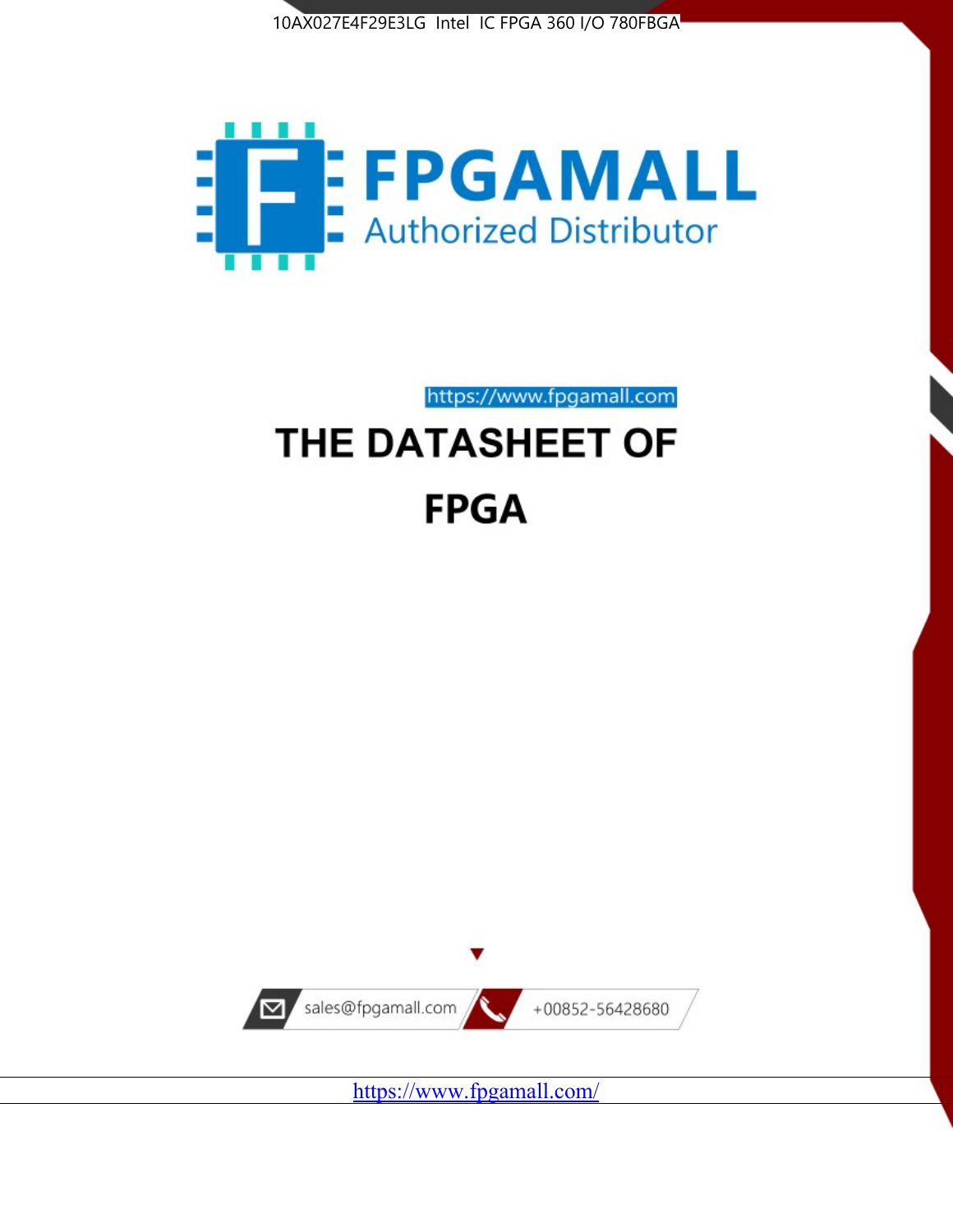10AX027E4F29E3LG Intel IC FPGA 360 I/O 780FBGA



# **Intel® Arria® 10 Device Overview**



**A10-OVERVIEW | 2018.12.06** Latest document on the web: **[PDF](https://www.intel.com/content/dam/www/programmable/us/en/pdfs/literature/hb/arria-10/a10_overview.pdf)** | **[HTML](https://www.intel.com/content/www/us/en/programmable/documentation/sam1403480274650.html)**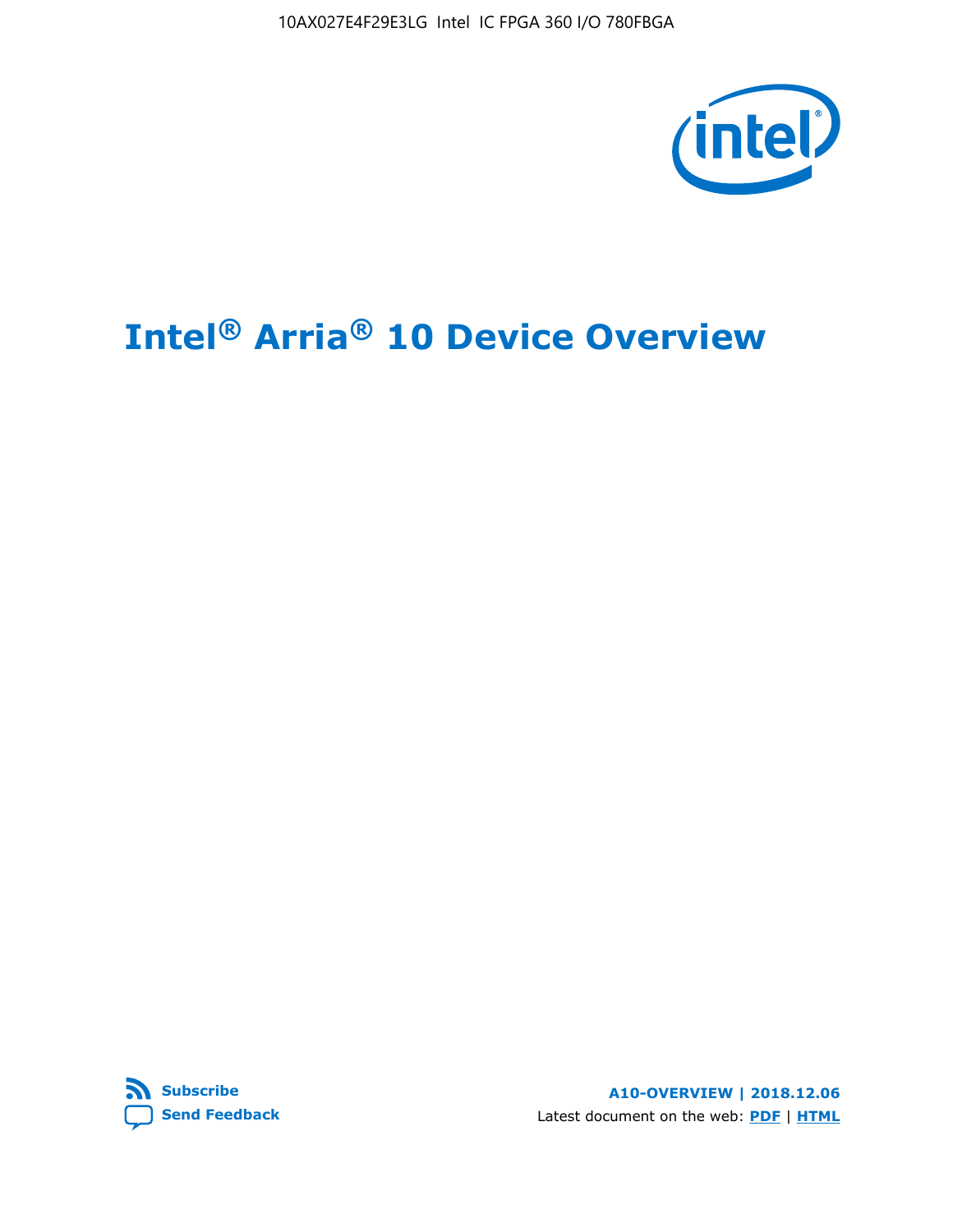

**Contents** 

# **Contents**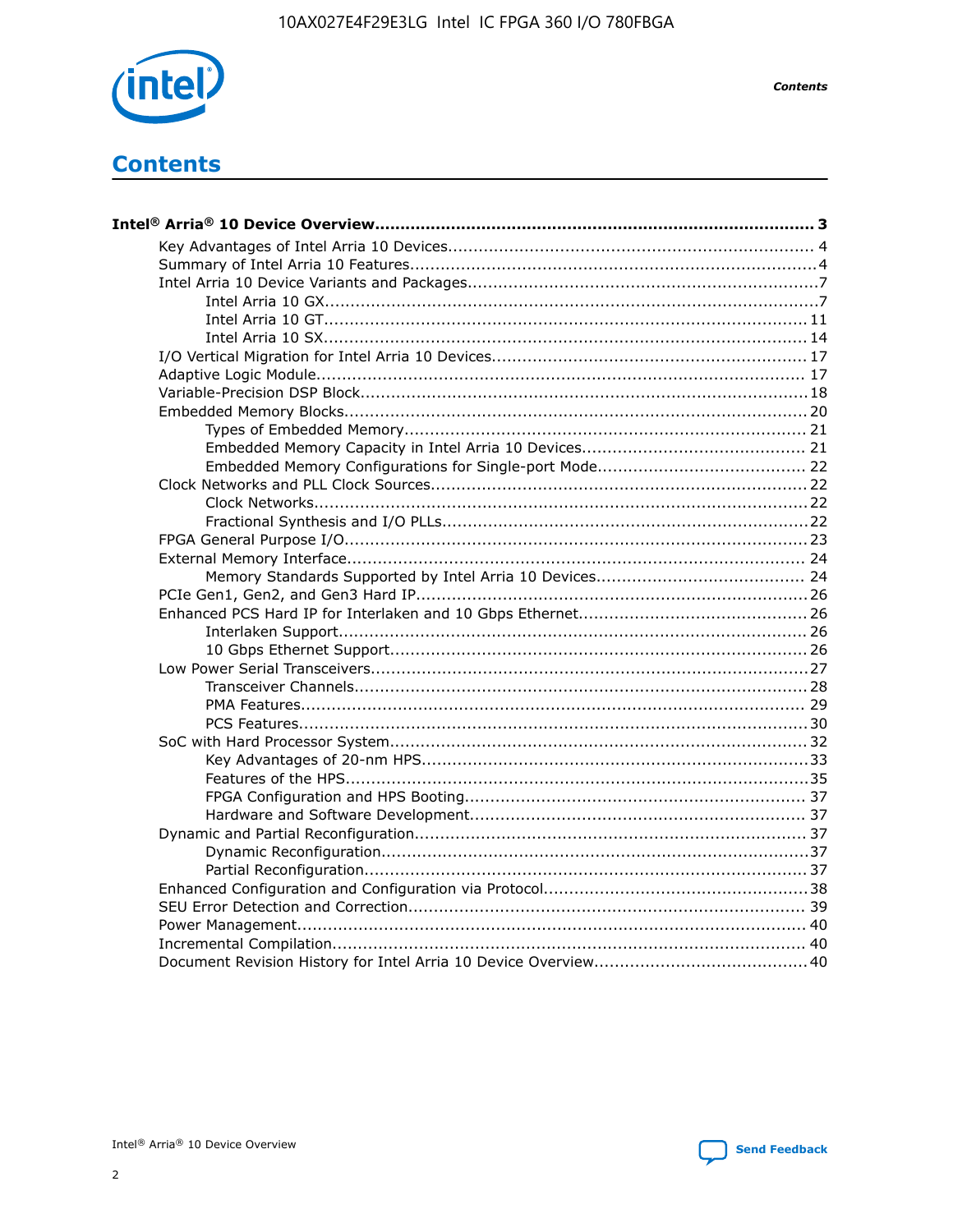**A10-OVERVIEW | 2018.12.06**

**[Send Feedback](mailto:FPGAtechdocfeedback@intel.com?subject=Feedback%20on%20Intel%20Arria%2010%20Device%20Overview%20(A10-OVERVIEW%202018.12.06)&body=We%20appreciate%20your%20feedback.%20In%20your%20comments,%20also%20specify%20the%20page%20number%20or%20paragraph.%20Thank%20you.)**



# **Intel® Arria® 10 Device Overview**

The Intel<sup>®</sup> Arria<sup>®</sup> 10 device family consists of high-performance and power-efficient 20 nm mid-range FPGAs and SoCs.

Intel Arria 10 device family delivers:

- Higher performance than the previous generation of mid-range and high-end FPGAs.
- Power efficiency attained through a comprehensive set of power-saving technologies.

The Intel Arria 10 devices are ideal for high performance, power-sensitive, midrange applications in diverse markets.

| <b>Market</b>         | <b>Applications</b>                                                                                               |
|-----------------------|-------------------------------------------------------------------------------------------------------------------|
| Wireless              | Channel and switch cards in remote radio heads<br>٠<br>Mobile backhaul<br>٠                                       |
| Wireline              | 40G/100G muxponders and transponders<br>٠<br>100G line cards<br>٠<br><b>Bridging</b><br>٠<br>Aggregation<br>٠     |
| <b>Broadcast</b>      | Studio switches<br>٠<br>Servers and transport<br>٠<br>Videoconferencing<br>٠<br>Professional audio and video<br>٠ |
| Computing and Storage | Flash cache<br>٠<br>Cloud computing servers<br>٠<br>Server acceleration<br>٠                                      |
| Medical               | Diagnostic scanners<br>٠<br>Diagnostic imaging<br>٠                                                               |
| Military              | Missile guidance and control<br>٠<br>Radar<br>٠<br>Electronic warfare<br>٠<br>Secure communications<br>٠          |

#### **Table 1. Sample Markets and Ideal Applications for Intel Arria 10 Devices**

#### **Related Information**

- [Intel Arria 10 Device Handbook: Known Issues](http://www.altera.com/support/kdb/solutions/rd07302013_646.html) Lists the planned updates to the *Intel Arria 10 Device Handbook* chapters.
- [Intel Arria 10 GX/GT Device Errata and Design Recommendations](https://www.intel.com/content/www/us/en/programmable/documentation/agz1493851706374.html#yqz1494433888646)
- [Intel Arria 10 SX Device Errata and Design Recommendations](https://www.intel.com/content/www/us/en/programmable/documentation/cru1462832385668.html#cru1462832558642)

Intel Corporation. All rights reserved. Intel, the Intel logo, Altera, Arria, Cyclone, Enpirion, MAX, Nios, Quartus and Stratix words and logos are trademarks of Intel Corporation or its subsidiaries in the U.S. and/or other countries. Intel warrants performance of its FPGA and semiconductor products to current specifications in accordance with Intel's standard warranty, but reserves the right to make changes to any products and services at any time without notice. Intel assumes no responsibility or liability arising out of the application or use of any information, product, or service described herein except as expressly agreed to in writing by Intel. Intel customers are advised to obtain the latest version of device specifications before relying on any published information and before placing orders for products or services. \*Other names and brands may be claimed as the property of others.

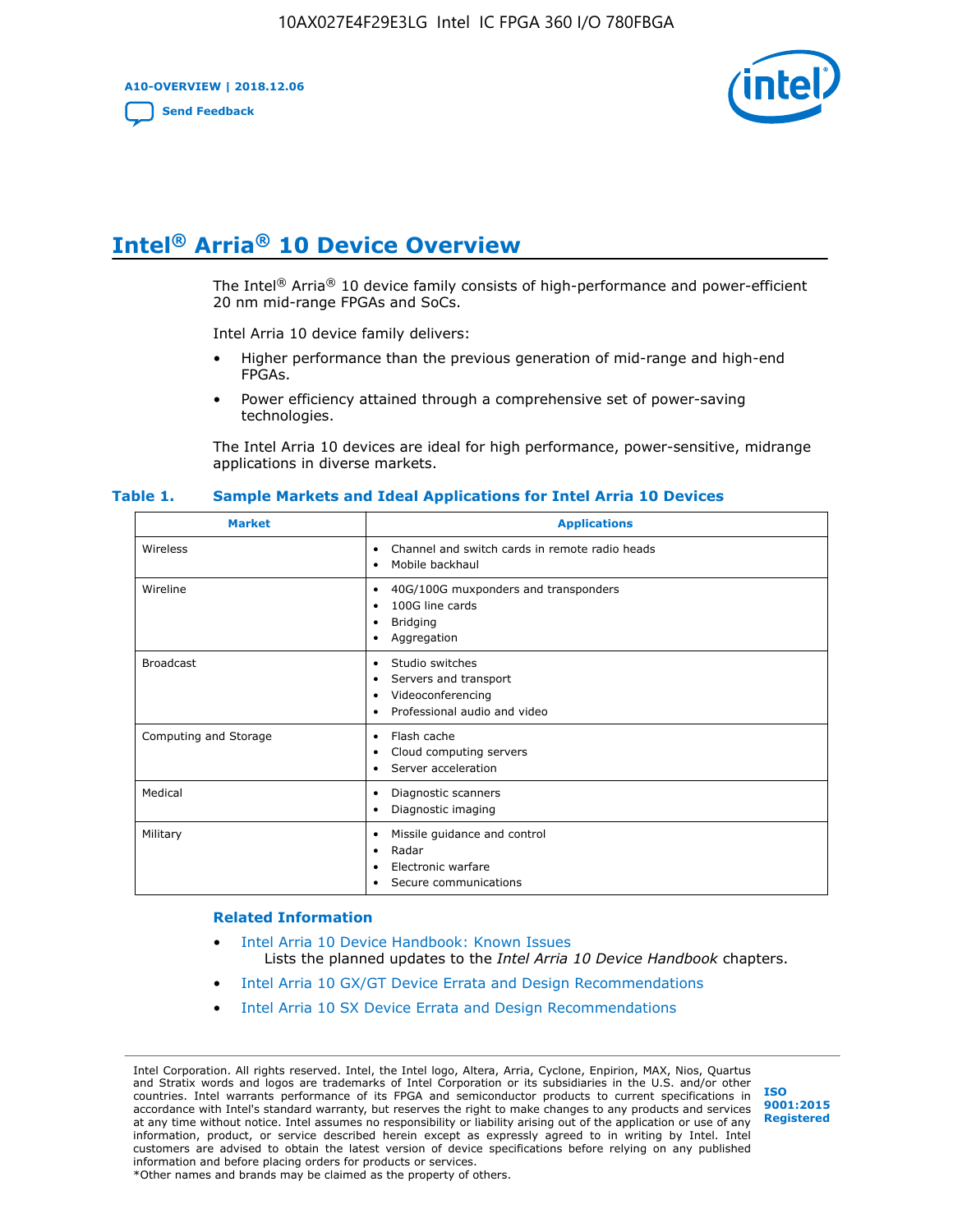

# **Key Advantages of Intel Arria 10 Devices**

# **Table 2. Key Advantages of the Intel Arria 10 Device Family**

| <b>Advantage</b>                                                                                          | <b>Supporting Feature</b>                                                                                                                                                                                                                                                                                                |
|-----------------------------------------------------------------------------------------------------------|--------------------------------------------------------------------------------------------------------------------------------------------------------------------------------------------------------------------------------------------------------------------------------------------------------------------------|
| Enhanced core architecture                                                                                | Built on TSMC's 20 nm process technology<br>٠<br>60% higher performance than the previous generation of mid-range FPGAs<br>٠<br>15% higher performance than the fastest previous-generation FPGA<br>٠                                                                                                                    |
| High-bandwidth integrated<br>transceivers                                                                 | Short-reach rates up to 25.8 Gigabits per second (Gbps)<br>٠<br>Backplane capability up to 12.5 Gbps<br>٠<br>Integrated 10GBASE-KR and 40GBASE-KR4 Forward Error Correction (FEC)<br>٠                                                                                                                                   |
| Improved logic integration and<br>hard IP blocks                                                          | 8-input adaptive logic module (ALM)<br>٠<br>Up to 65.6 megabits (Mb) of embedded memory<br>٠<br>Variable-precision digital signal processing (DSP) blocks<br>Fractional synthesis phase-locked loops (PLLs)<br>Hard PCI Express Gen3 IP blocks<br>Hard memory controllers and PHY up to 2,400 Megabits per second (Mbps) |
| Second generation hard<br>processor system (HPS) with<br>integrated ARM* Cortex*-A9*<br>MPCore* processor | Tight integration of a dual-core ARM Cortex-A9 MPCore processor, hard IP, and an<br>٠<br>FPGA in a single Intel Arria 10 system-on-a-chip (SoC)<br>Supports over 128 Gbps peak bandwidth with integrated data coherency between<br>$\bullet$<br>the processor and the FPGA fabric                                        |
| Advanced power savings                                                                                    | Comprehensive set of advanced power saving features<br>٠<br>Power-optimized MultiTrack routing and core architecture<br>٠<br>Up to 40% lower power compared to previous generation of mid-range FPGAs<br>Up to 60% lower power compared to previous generation of high-end FPGAs                                         |

# **Summary of Intel Arria 10 Features**

## **Table 3. Summary of Features for Intel Arria 10 Devices**

| <b>Feature</b>                  | <b>Description</b>                                                                                                                                                                                                                                                                                                                                                                                 |
|---------------------------------|----------------------------------------------------------------------------------------------------------------------------------------------------------------------------------------------------------------------------------------------------------------------------------------------------------------------------------------------------------------------------------------------------|
| Technology                      | TSMC's 20-nm SoC process technology<br>Allows operation at a lower $V_{\text{CC}}$ level of 0.82 V instead of the 0.9 V standard $V_{\text{CC}}$ core voltage                                                                                                                                                                                                                                      |
| Packaging                       | 1.0 mm ball-pitch Fineline BGA packaging<br>٠<br>0.8 mm ball-pitch Ultra Fineline BGA packaging<br>Multiple devices with identical package footprints for seamless migration between different<br><b>FPGA</b> densities<br>Devices with compatible package footprints allow migration to next generation high-end<br>Stratix $@10$ devices<br>RoHS, leaded $(1)$ , and lead-free (Pb-free) options |
| High-performance<br>FPGA fabric | Enhanced 8-input ALM with four registers<br>Improved multi-track routing architecture to reduce congestion and improve compilation time<br>Hierarchical core clocking architecture<br>Fine-grained partial reconfiguration                                                                                                                                                                         |
| Internal memory<br>blocks       | M20K-20-Kb memory blocks with hard error correction code (ECC)<br>Memory logic array block (MLAB)-640-bit memory                                                                                                                                                                                                                                                                                   |
|                                 | continued                                                                                                                                                                                                                                                                                                                                                                                          |



<sup>(1)</sup> Contact Intel for availability.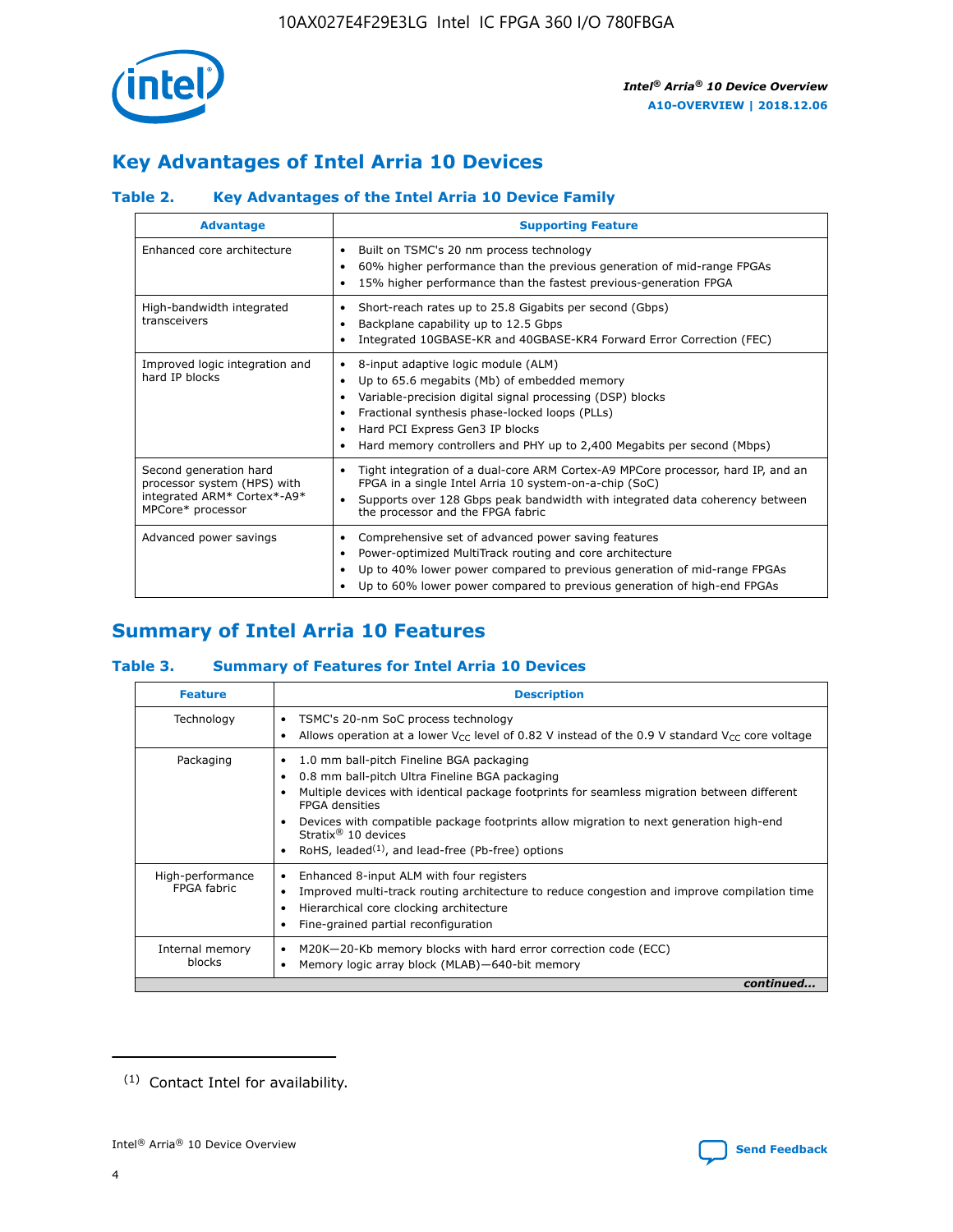$\mathsf{r}$ 



| <b>Feature</b>                         |                                                                                                                | <b>Description</b>                                                                                                                                                                                                                                                                                                                                                                                                                                                                                                                                                                                                                                                                                                                                                                                                                          |
|----------------------------------------|----------------------------------------------------------------------------------------------------------------|---------------------------------------------------------------------------------------------------------------------------------------------------------------------------------------------------------------------------------------------------------------------------------------------------------------------------------------------------------------------------------------------------------------------------------------------------------------------------------------------------------------------------------------------------------------------------------------------------------------------------------------------------------------------------------------------------------------------------------------------------------------------------------------------------------------------------------------------|
| Embedded Hard IP<br>blocks             | Variable-precision DSP                                                                                         | Native support for signal processing precision levels from $18 \times 19$ to<br>$\bullet$<br>54 x 54<br>Native support for 27 x 27 multiplier mode<br>64-bit accumulator and cascade for systolic finite impulse responses<br>(FIRS)<br>Internal coefficient memory banks<br>٠<br>Preadder/subtractor for improved efficiency<br>Additional pipeline register to increase performance and reduce<br>power<br>Supports floating point arithmetic:<br>- Perform multiplication, addition, subtraction, multiply-add,<br>multiply-subtract, and complex multiplication.<br>- Supports multiplication with accumulation capability, cascade<br>summation, and cascade subtraction capability.<br>- Dynamic accumulator reset control.<br>- Support direct vector dot and complex multiplication chaining<br>multiply floating point DSP blocks. |
|                                        | Memory controller                                                                                              | DDR4, DDR3, and DDR3L                                                                                                                                                                                                                                                                                                                                                                                                                                                                                                                                                                                                                                                                                                                                                                                                                       |
|                                        | PCI Express*                                                                                                   | PCI Express (PCIe*) Gen3 (x1, x2, x4, or x8), Gen2 (x1, x2, x4, or x8)<br>and Gen1 (x1, x2, x4, or x8) hard IP with complete protocol stack,<br>endpoint, and root port                                                                                                                                                                                                                                                                                                                                                                                                                                                                                                                                                                                                                                                                     |
|                                        | Transceiver I/O                                                                                                | 10GBASE-KR/40GBASE-KR4 Forward Error Correction (FEC)<br>PCS hard IPs that support:<br>- 10-Gbps Ethernet (10GbE)<br>- PCIe PIPE interface<br>- Interlaken<br>- Gbps Ethernet (GbE)<br>- Common Public Radio Interface (CPRI) with deterministic latency<br>support<br>- Gigabit-capable passive optical network (GPON) with fast lock-<br>time support<br>13.5G JESD204b<br>8B/10B, 64B/66B, 64B/67B encoders and decoders<br>Custom mode support for proprietary protocols                                                                                                                                                                                                                                                                                                                                                                |
| Core clock networks                    | $\bullet$                                                                                                      | Up to 800 MHz fabric clocking, depending on the application:<br>- 667 MHz external memory interface clocking with 2,400 Mbps DDR4 interface<br>- 800 MHz LVDS interface clocking with 1,600 Mbps LVDS interface<br>Global, regional, and peripheral clock networks<br>Clock networks that are not used can be gated to reduce dynamic power                                                                                                                                                                                                                                                                                                                                                                                                                                                                                                 |
| Phase-locked loops<br>(PLLs)           | High-resolution fractional synthesis PLLs:<br>$\bullet$<br>Integer PLLs:<br>- Adjacent to general purpose I/Os | - Precision clock synthesis, clock delay compensation, and zero delay buffering (ZDB)<br>- Support integer mode and fractional mode<br>- Fractional mode support with third-order delta-sigma modulation<br>- Support external memory and LVDS interfaces                                                                                                                                                                                                                                                                                                                                                                                                                                                                                                                                                                                   |
| FPGA General-purpose<br>$I/Os$ (GPIOs) | On-chip termination (OCT)<br>$\bullet$                                                                         | 1.6 Gbps LVDS-every pair can be configured as receiver or transmitter<br>1.2 V to 3.0 V single-ended LVTTL/LVCMOS interfacing                                                                                                                                                                                                                                                                                                                                                                                                                                                                                                                                                                                                                                                                                                               |
| <b>External Memory</b><br>Interface    |                                                                                                                | Hard memory controller- DDR4, DDR3, and DDR3L support<br>$-$ DDR4 $-$ speeds up to 1,200 MHz/2,400 Mbps<br>- DDR3-speeds up to 1,067 MHz/2,133 Mbps<br>Soft memory controller—provides support for RLDRAM $3^{(2)}$ , QDR IV $(2)$ , and QDR II+<br>continued                                                                                                                                                                                                                                                                                                                                                                                                                                                                                                                                                                               |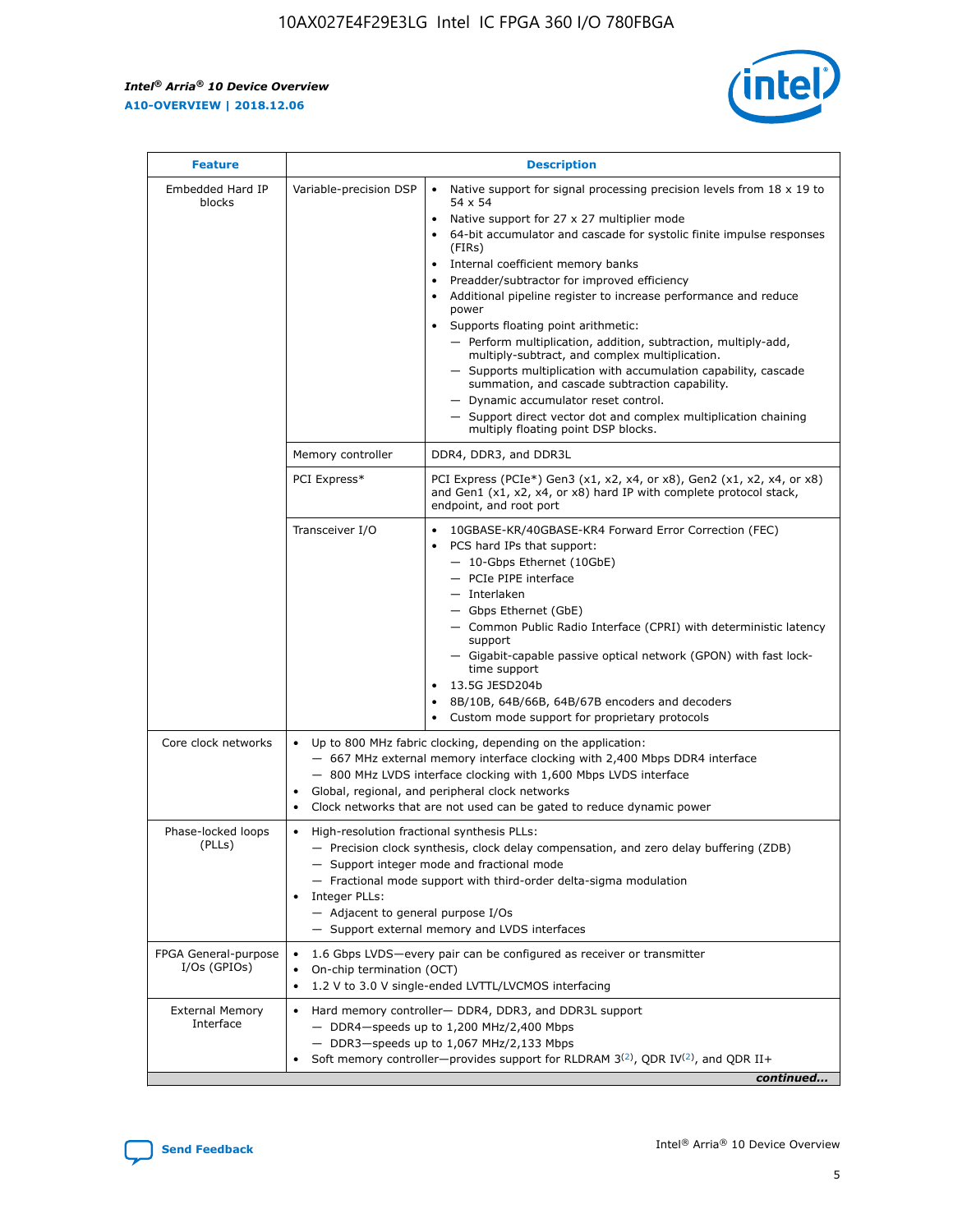

| <b>Feature</b>                                    | <b>Description</b>                                                                                                                                                                                                                                                                                                                                                                                                                                                                                                                                                                                                                                                        |
|---------------------------------------------------|---------------------------------------------------------------------------------------------------------------------------------------------------------------------------------------------------------------------------------------------------------------------------------------------------------------------------------------------------------------------------------------------------------------------------------------------------------------------------------------------------------------------------------------------------------------------------------------------------------------------------------------------------------------------------|
| Low-power serial<br>transceivers                  | • Continuous operating range:<br>- Intel Arria 10 GX-1 Gbps to 17.4 Gbps<br>$-$ Intel Arria 10 GT $-1$ Gbps to 25.8 Gbps<br>Backplane support:<br>$\bullet$<br>$-$ Intel Arria 10 GX-up to 12.5<br>$-$ Intel Arria 10 GT-up to 12.5<br>Extended range down to 125 Mbps with oversampling<br>ATX transmit PLLs with user-configurable fractional synthesis capability<br>Electronic Dispersion Compensation (EDC) support for XFP, SFP+, OSFP, and CFP optical<br>module<br>Adaptive linear and decision feedback equalization<br>$\bullet$<br>Transmitter pre-emphasis and de-emphasis<br>$\bullet$<br>Dynamic partial reconfiguration of individual transceiver channels |
| <b>HPS</b><br>(Intel Arria 10 SX<br>devices only) | Dual-core ARM Cortex-A9 MPCore processor-1.2 GHz CPU with<br>Processor and system<br>$\bullet$<br>1.5 GHz overdrive capability<br>256 KB on-chip RAM and 64 KB on-chip ROM<br>System peripherals-general-purpose timers, watchdog timers, direct<br>memory access (DMA) controller, FPGA configuration manager, and<br>clock and reset managers<br>• Security features—anti-tamper, secure boot, Advanced Encryption<br>Standard (AES) and authentication (SHA)<br>ARM CoreSight* JTAG debug access port, trace port, and on-chip<br>$\bullet$<br>trace storage                                                                                                           |
|                                                   | <b>External interfaces</b><br>Hard memory interface—Hard memory controller (2,400 Mbps DDR4,<br>and 2,133 Mbps DDR3), Quad serial peripheral interface (QSPI) flash<br>controller, NAND flash controller, direct memory access (DMA)<br>controller, Secure Digital/MultiMediaCard (SD/MMC) controller<br>Communication interface-10/100/1000 Ethernet media access<br>$\bullet$<br>control (MAC), USB On-The-GO (OTG) controllers, I <sup>2</sup> C controllers,<br>UART 16550, serial peripheral interface (SPI), and up to 62<br>HPS GPIO interfaces (48 direct-share I/Os)                                                                                             |
|                                                   | Interconnects to core<br>• High-performance ARM AMBA* AXI bus bridges that support<br>simultaneous read and write<br>HPS-FPGA bridges-include the FPGA-to-HPS, HPS-to-FPGA, and<br>$\bullet$<br>lightweight HPS-to-FPGA bridges that allow the FPGA fabric to issue<br>transactions to slaves in the HPS, and vice versa<br>Configuration bridge that allows HPS configuration manager to<br>configure the core logic via dedicated 32-bit configuration port<br>FPGA-to-HPS SDRAM controller bridge-provides configuration<br>interfaces for the multiport front end (MPFE) of the HPS SDRAM<br>controller                                                               |
| Configuration                                     | Tamper protection—comprehensive design protection to protect your valuable IP investments<br>Enhanced 256-bit advanced encryption standard (AES) design security with authentication<br>$\bullet$<br>Configuration via protocol (CvP) using PCIe Gen1, Gen2, or Gen3<br>continued                                                                                                                                                                                                                                                                                                                                                                                         |

<sup>(2)</sup> Intel Arria 10 devices support this external memory interface using hard PHY with soft memory controller.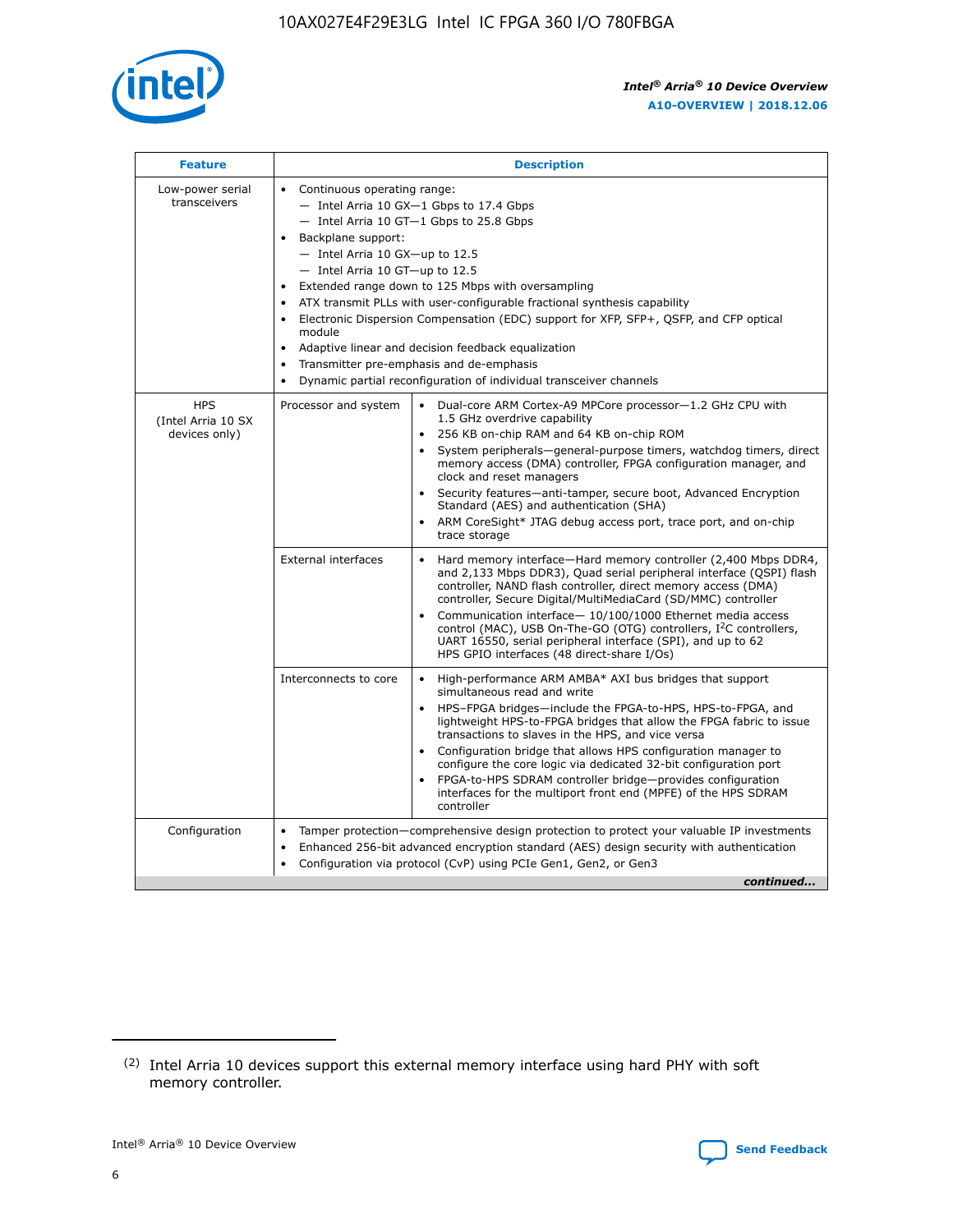

| <b>Feature</b>     | <b>Description</b>                                                                                                                                                                                                    |
|--------------------|-----------------------------------------------------------------------------------------------------------------------------------------------------------------------------------------------------------------------|
|                    | Dynamic reconfiguration of the transceivers and PLLs<br>Fine-grained partial reconfiguration of the core fabric<br>Active Serial x4 Interface<br>٠                                                                    |
| Power management   | SmartVID<br>Low static power device options<br>Programmable Power Technology<br>Intel Quartus <sup>®</sup> Prime integrated power analysis                                                                            |
| Software and tools | Intel Quartus Prime design suite<br>Transceiver toolkit<br>Platform Designer system integration tool<br>٠<br>DSP Builder for Intel FPGAs<br>OpenCL <sup>™</sup> support<br>Intel SoC FPGA Embedded Design Suite (EDS) |

## **Related Information**

[Intel Arria 10 Transceiver PHY Overview](https://www.intel.com/content/www/us/en/programmable/documentation/nik1398707230472.html#nik1398706768037) Provides details on Intel Arria 10 transceivers.

# **Intel Arria 10 Device Variants and Packages**

#### **Table 4. Device Variants for the Intel Arria 10 Device Family**

| <b>Variant</b>    | <b>Description</b>                                                                                                                                                                                                     |
|-------------------|------------------------------------------------------------------------------------------------------------------------------------------------------------------------------------------------------------------------|
| Intel Arria 10 GX | FPGA featuring 17.4 Gbps transceivers for short reach applications with 12.5 backplane driving<br>capability.                                                                                                          |
| Intel Arria 10 GT | FPGA featuring:<br>17.4 Gbps transceivers for short reach applications with 12.5 backplane driving capability.<br>25.8 Gbps transceivers for supporting CAUI-4 and CEI-25G applications with CFP2 and CFP4<br>modules. |
| Intel Arria 10 SX | SoC integrating ARM-based HPS and FPGA featuring 17.4 Gbps transceivers for short reach<br>applications with 12.5 backplane driving capability.                                                                        |

# **Intel Arria 10 GX**

This section provides the available options, maximum resource counts, and package plan for the Intel Arria 10 GX devices.

The information in this section is correct at the time of publication. For the latest information and to get more details, refer to the Intel FPGA Product Selector.

#### **Related Information**

#### [Intel FPGA Product Selector](http://www.altera.com/products/selector/psg-selector.html) Provides the latest information on Intel products.

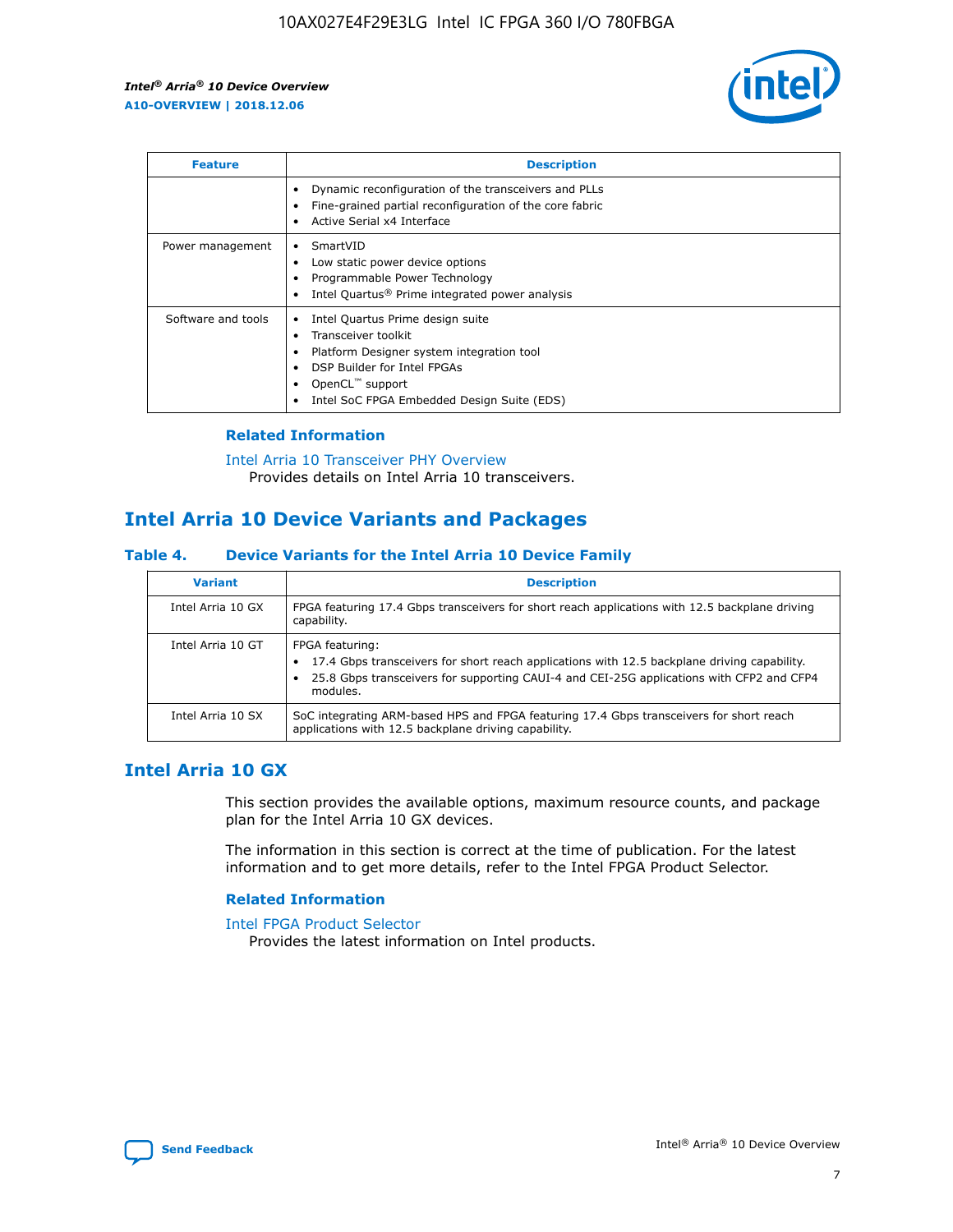

# **Available Options**





#### **Related Information**

[Transceiver Performance for Intel Arria 10 GX/SX Devices](https://www.intel.com/content/www/us/en/programmable/documentation/mcn1413182292568.html#mcn1413213965502) Provides more information about the transceiver speed grade.

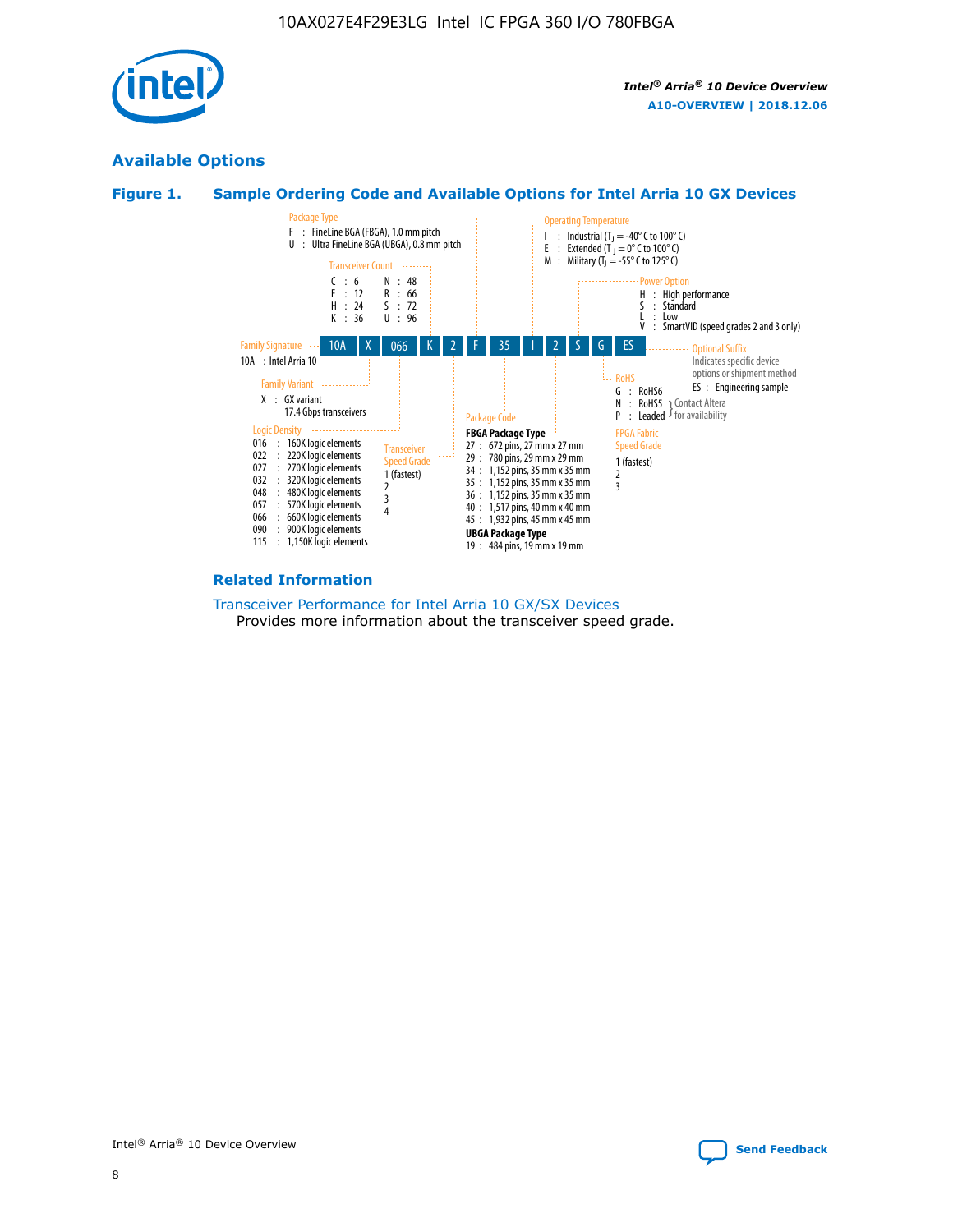

# **Maximum Resources**

#### **Table 5. Maximum Resource Counts for Intel Arria 10 GX Devices (GX 160, GX 220, GX 270, GX 320, and GX 480)**

| <b>Resource</b>                |                              | <b>Product Line</b> |               |                |                |                |  |  |  |
|--------------------------------|------------------------------|---------------------|---------------|----------------|----------------|----------------|--|--|--|
|                                |                              | <b>GX 160</b>       | <b>GX 220</b> | <b>GX 270</b>  | <b>GX 320</b>  | <b>GX 480</b>  |  |  |  |
| Logic Elements (LE) (K)        |                              | 160                 | 220           | 270            | 320            | 480            |  |  |  |
| <b>ALM</b>                     |                              | 61,510              | 80,330        | 101,620        | 119,900        | 183,590        |  |  |  |
| Register                       |                              | 246,040             | 321,320       | 406,480        | 479,600        | 734,360        |  |  |  |
| Memory (Kb)                    | M <sub>20</sub> K            | 8,800               | 11,740        | 15,000         | 17,820         | 28,620         |  |  |  |
| <b>MLAB</b>                    |                              | 1,050               | 1,690         | 2,452<br>2,727 |                | 4,164          |  |  |  |
|                                | Variable-precision DSP Block |                     | 156<br>192    |                | 985            | 1,368          |  |  |  |
| 18 x 19 Multiplier             |                              | 312                 | 384           | 1,970<br>1,660 |                | 2,736          |  |  |  |
| PLL<br>Fractional<br>Synthesis |                              | 6                   | 6             | 8              | 8              | 12             |  |  |  |
|                                | I/O                          | 6                   | 6             | 8              | 8              | 12             |  |  |  |
| 17.4 Gbps Transceiver          |                              | 12                  | 12            | 24             | 24             | 36             |  |  |  |
| GPIO <sup>(3)</sup>            |                              | 288<br>288<br>384   |               |                | 384            | 492            |  |  |  |
| LVDS Pair $(4)$                |                              | 120                 | 120           | 168            | 168            | 222            |  |  |  |
| PCIe Hard IP Block             |                              | 1                   | 1             | 2              | $\overline{2}$ | $\overline{2}$ |  |  |  |
| Hard Memory Controller         |                              | 6                   | 6             | 8              | 8              | 12             |  |  |  |

<sup>(4)</sup> Each LVDS I/O pair can be used as differential input or output.



<sup>(3)</sup> The number of GPIOs does not include transceiver I/Os. In the Intel Quartus Prime software, the number of user I/Os includes transceiver I/Os.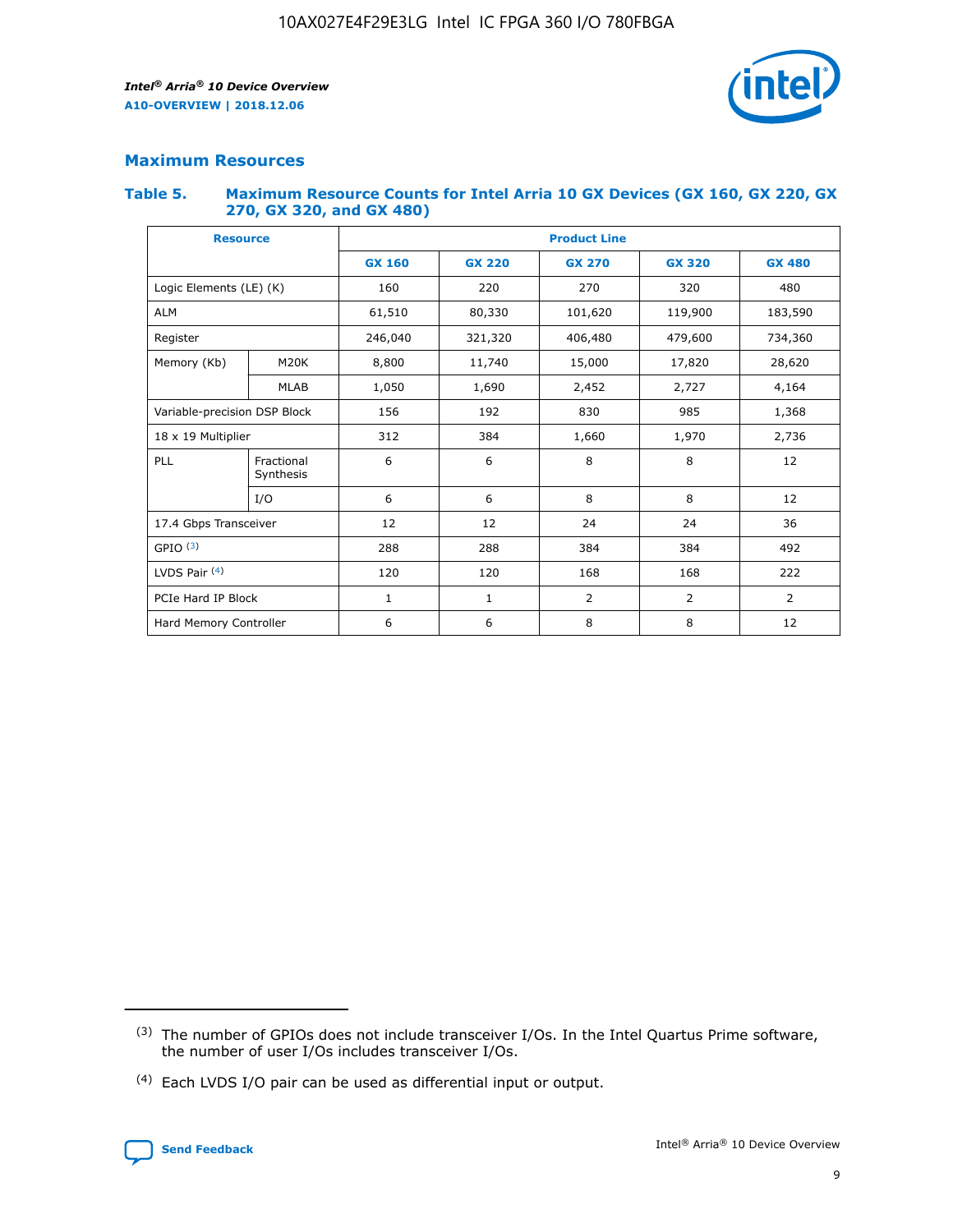

## **Table 6. Maximum Resource Counts for Intel Arria 10 GX Devices (GX 570, GX 660, GX 900, and GX 1150)**

|                              | <b>Resource</b>         | <b>Product Line</b> |               |                |                |  |  |  |
|------------------------------|-------------------------|---------------------|---------------|----------------|----------------|--|--|--|
|                              |                         | <b>GX 570</b>       | <b>GX 660</b> | <b>GX 900</b>  | <b>GX 1150</b> |  |  |  |
| Logic Elements (LE) (K)      |                         | 570                 | 660           | 900            | 1,150          |  |  |  |
| <b>ALM</b>                   |                         | 217,080             | 251,680       | 339,620        | 427,200        |  |  |  |
| Register                     |                         | 868,320             | 1,006,720     | 1,358,480      | 1,708,800      |  |  |  |
| Memory (Kb)<br><b>M20K</b>   |                         | 36,000              | 42,620        | 48,460         | 54,260         |  |  |  |
| <b>MLAB</b>                  |                         | 5,096               | 5,788         |                | 12,984         |  |  |  |
| Variable-precision DSP Block |                         | 1,523               | 1,687         | 1,518          | 1,518          |  |  |  |
| $18 \times 19$ Multiplier    |                         | 3,046               | 3,374         | 3,036          | 3,036          |  |  |  |
| PLL                          | Fractional<br>Synthesis | 16                  | 16            | 32             | 32             |  |  |  |
| I/O                          |                         | 16                  | 16            | 16             | 16             |  |  |  |
| 17.4 Gbps Transceiver        |                         | 48                  | 48            | 96             | 96             |  |  |  |
| GPIO <sup>(3)</sup>          |                         | 696                 | 696           | 768            | 768            |  |  |  |
| LVDS Pair $(4)$              |                         | 324                 | 324           | 384            | 384            |  |  |  |
| PCIe Hard IP Block           |                         | 2                   | 2             | $\overline{4}$ | $\overline{4}$ |  |  |  |
| Hard Memory Controller       |                         | 16                  | 16            | 16             | 16             |  |  |  |

# **Package Plan**

# **Table 7. Package Plan for Intel Arria 10 GX Devices (U19, F27, and F29)**

Refer to I/O and High Speed I/O in Intel Arria 10 Devices chapter for the number of 3 V I/O, LVDS I/O, and LVDS channels in each device package.

| <b>Product Line</b> |         | U <sub>19</sub><br>$(19 \text{ mm} \times 19 \text{ mm})$<br>484-pin UBGA) |             |         | <b>F27</b><br>(27 mm × 27 mm,<br>672-pin FBGA) |             | <b>F29</b><br>$(29 \text{ mm} \times 29 \text{ mm})$<br>780-pin FBGA) |          |             |  |
|---------------------|---------|----------------------------------------------------------------------------|-------------|---------|------------------------------------------------|-------------|-----------------------------------------------------------------------|----------|-------------|--|
|                     | 3 V I/O | LVDS I/O                                                                   | <b>XCVR</b> | 3 V I/O | LVDS I/O                                       | <b>XCVR</b> | 3 V I/O                                                               | LVDS I/O | <b>XCVR</b> |  |
| GX 160              | 48      | 192                                                                        | 6           | 48      | 192                                            | 12          | 48                                                                    | 240      | 12          |  |
| GX 220              | 48      | 192                                                                        | 6           | 48      | 192                                            | 12          | 48                                                                    | 240      | 12          |  |
| GX 270              |         |                                                                            |             | 48      | 192                                            | 12          | 48                                                                    | 312      | 12          |  |
| GX 320              |         |                                                                            |             | 48      | 192                                            | 12          | 48                                                                    | 312      | 12          |  |
| GX 480              |         |                                                                            |             |         |                                                |             | 48                                                                    | 312      | 12          |  |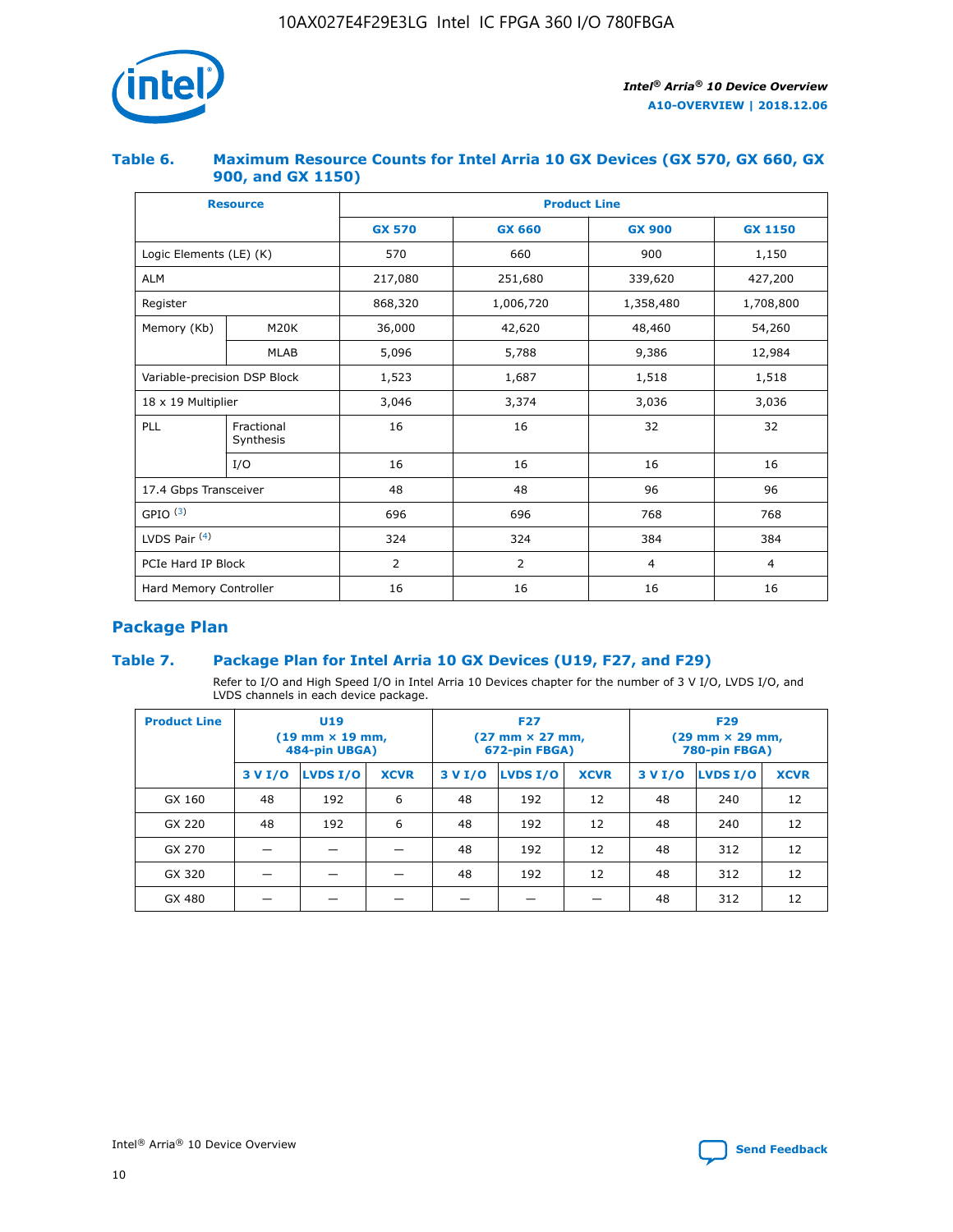

#### **Table 8. Package Plan for Intel Arria 10 GX Devices (F34, F35, NF40, and KF40)**

Refer to I/O and High Speed I/O in Intel Arria 10 Devices chapter for the number of 3 V I/O, LVDS I/O, and LVDS channels in each device package.

| <b>Product Line</b> |           | <b>F34</b><br>$(35 \text{ mm} \times 35 \text{ mm})$<br>1152-pin FBGA) |             | <b>F35</b><br>$(35 \text{ mm} \times 35 \text{ mm})$<br><b>1152-pin FBGA)</b> |                    | <b>KF40</b><br>$(40$ mm $\times$ 40 mm,<br>1517-pin FBGA) |           |                    | <b>NF40</b><br>$(40$ mm $\times$ 40 mm,<br><b>1517-pin FBGA)</b> |            |                    |             |
|---------------------|-----------|------------------------------------------------------------------------|-------------|-------------------------------------------------------------------------------|--------------------|-----------------------------------------------------------|-----------|--------------------|------------------------------------------------------------------|------------|--------------------|-------------|
|                     | 3V<br>I/O | <b>LVDS</b><br>I/O                                                     | <b>XCVR</b> | 3V<br>I/O                                                                     | <b>LVDS</b><br>I/O | <b>XCVR</b>                                               | 3V<br>I/O | <b>LVDS</b><br>I/O | <b>XCVR</b>                                                      | 3 V<br>I/O | <b>LVDS</b><br>I/O | <b>XCVR</b> |
| GX 270              | 48        | 336                                                                    | 24          | 48                                                                            | 336                | 24                                                        |           |                    |                                                                  |            |                    |             |
| GX 320              | 48        | 336                                                                    | 24          | 48                                                                            | 336                | 24                                                        |           |                    |                                                                  |            |                    |             |
| GX 480              | 48        | 444                                                                    | 24          | 48                                                                            | 348                | 36                                                        |           |                    |                                                                  |            |                    |             |
| GX 570              | 48        | 444                                                                    | 24          | 48                                                                            | 348                | 36                                                        | 96        | 600                | 36                                                               | 48         | 540                | 48          |
| GX 660              | 48        | 444                                                                    | 24          | 48                                                                            | 348                | 36                                                        | 96        | 600                | 36                                                               | 48         | 540                | 48          |
| GX 900              |           | 504                                                                    | 24          | -                                                                             |                    |                                                           |           |                    |                                                                  |            | 600                | 48          |
| GX 1150             |           | 504                                                                    | 24          |                                                                               |                    |                                                           |           |                    |                                                                  |            | 600                | 48          |

#### **Table 9. Package Plan for Intel Arria 10 GX Devices (RF40, NF45, SF45, and UF45)**

Refer to I/O and High Speed I/O in Intel Arria 10 Devices chapter for the number of 3 V I/O, LVDS I/O, and LVDS channels in each device package.

| <b>Product Line</b> | <b>RF40</b><br>$(40$ mm $\times$ 40 mm,<br>1517-pin FBGA) |                    | <b>NF45</b><br>$(45 \text{ mm} \times 45 \text{ mm})$<br><b>1932-pin FBGA)</b> |            |                    | <b>SF45</b><br>$(45 \text{ mm} \times 45 \text{ mm})$<br><b>1932-pin FBGA)</b> |            |                    | <b>UF45</b><br>$(45 \text{ mm} \times 45 \text{ mm})$<br><b>1932-pin FBGA)</b> |           |                    |             |
|---------------------|-----------------------------------------------------------|--------------------|--------------------------------------------------------------------------------|------------|--------------------|--------------------------------------------------------------------------------|------------|--------------------|--------------------------------------------------------------------------------|-----------|--------------------|-------------|
|                     | 3V<br>I/O                                                 | <b>LVDS</b><br>I/O | <b>XCVR</b>                                                                    | 3 V<br>I/O | <b>LVDS</b><br>I/O | <b>XCVR</b>                                                                    | 3 V<br>I/O | <b>LVDS</b><br>I/O | <b>XCVR</b>                                                                    | 3V<br>I/O | <b>LVDS</b><br>I/O | <b>XCVR</b> |
| GX 900              |                                                           | 342                | 66                                                                             | _          | 768                | 48                                                                             |            | 624                | 72                                                                             |           | 480                | 96          |
| GX 1150             |                                                           | 342                | 66                                                                             | _          | 768                | 48                                                                             |            | 624                | 72                                                                             |           | 480                | 96          |

## **Related Information**

[I/O and High-Speed Differential I/O Interfaces in Intel Arria 10 Devices chapter, Intel](https://www.intel.com/content/www/us/en/programmable/documentation/sam1403482614086.html#sam1403482030321) [Arria 10 Device Handbook](https://www.intel.com/content/www/us/en/programmable/documentation/sam1403482614086.html#sam1403482030321)

Provides the number of 3 V and LVDS I/Os, and LVDS channels for each Intel Arria 10 device package.

# **Intel Arria 10 GT**

This section provides the available options, maximum resource counts, and package plan for the Intel Arria 10 GT devices.

The information in this section is correct at the time of publication. For the latest information and to get more details, refer to the Intel FPGA Product Selector.

#### **Related Information**

#### [Intel FPGA Product Selector](http://www.altera.com/products/selector/psg-selector.html)

Provides the latest information on Intel products.

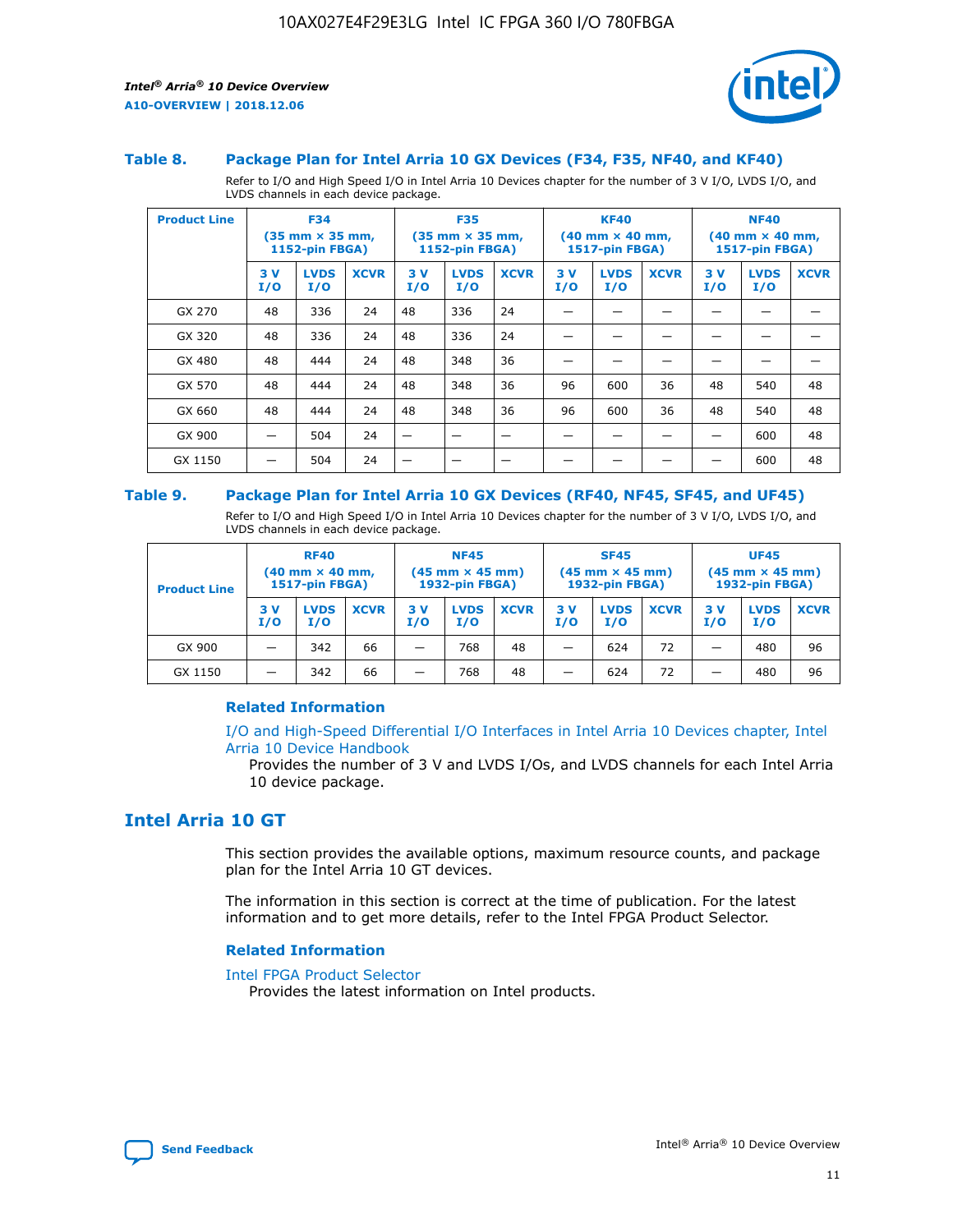

# **Available Options**

# **Figure 2. Sample Ordering Code and Available Options for Intel Arria 10 GT Devices**

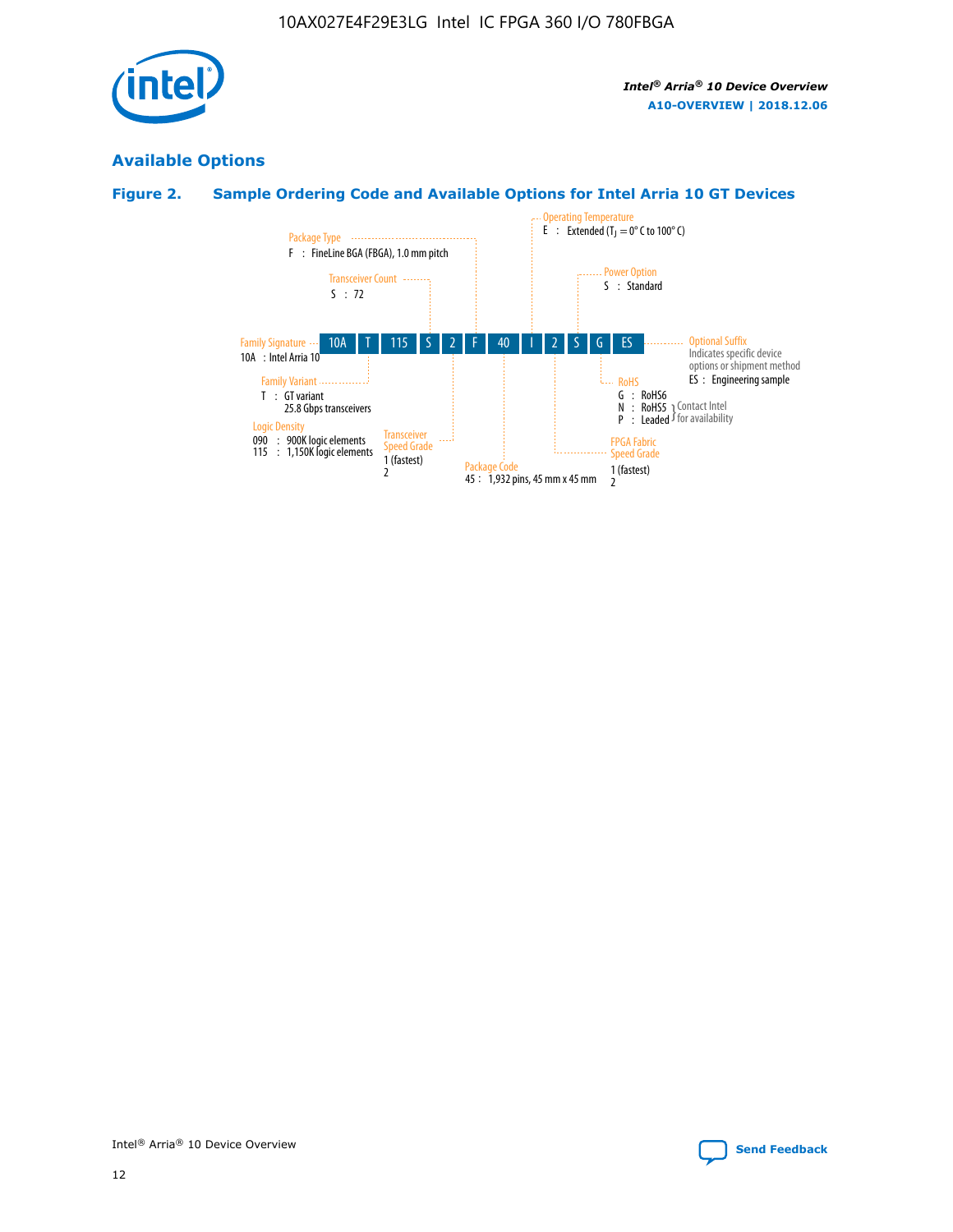

## **Maximum Resources**

#### **Table 10. Maximum Resource Counts for Intel Arria 10 GT Devices**

| <b>Resource</b>              |                      | <b>Product Line</b> |                |  |
|------------------------------|----------------------|---------------------|----------------|--|
|                              |                      | <b>GT 900</b>       | GT 1150        |  |
| Logic Elements (LE) (K)      |                      | 900                 | 1,150          |  |
| <b>ALM</b>                   |                      | 339,620             | 427,200        |  |
| Register                     |                      | 1,358,480           | 1,708,800      |  |
| Memory (Kb)                  | M <sub>20</sub> K    | 48,460              | 54,260         |  |
|                              | <b>MLAB</b>          | 9,386               | 12,984         |  |
| Variable-precision DSP Block |                      | 1,518               | 1,518          |  |
| 18 x 19 Multiplier           |                      | 3,036               | 3,036          |  |
| PLL                          | Fractional Synthesis | 32                  | 32             |  |
|                              | I/O                  | 16                  | 16             |  |
| Transceiver                  | 17.4 Gbps            | 72(5)               | 72(5)          |  |
|                              | 25.8 Gbps            | 6                   | 6              |  |
| GPIO <sup>(6)</sup>          |                      | 624                 | 624            |  |
| LVDS Pair $(7)$              |                      | 312                 | 312            |  |
| PCIe Hard IP Block           |                      | $\overline{4}$      | $\overline{4}$ |  |
| Hard Memory Controller       |                      | 16                  | 16             |  |

#### **Related Information**

#### [Intel Arria 10 GT Channel Usage](https://www.intel.com/content/www/us/en/programmable/documentation/nik1398707230472.html#nik1398707008178)

Configuring GT/GX channels in Intel Arria 10 GT devices.

## **Package Plan**

## **Table 11. Package Plan for Intel Arria 10 GT Devices**

Refer to I/O and High Speed I/O in Intel Arria 10 Devices chapter for the number of 3 V I/O, LVDS I/O, and LVDS channels in each device package.

| <b>Product Line</b> | <b>SF45</b><br>(45 mm × 45 mm, 1932-pin FBGA) |                 |             |  |  |  |  |
|---------------------|-----------------------------------------------|-----------------|-------------|--|--|--|--|
|                     | 3 V I/O                                       | <b>LVDS I/O</b> | <b>XCVR</b> |  |  |  |  |
| GT 900              |                                               | 624             | 72          |  |  |  |  |
| GT 1150             |                                               | 624             | 72          |  |  |  |  |

<sup>(7)</sup> Each LVDS I/O pair can be used as differential input or output.



 $(5)$  If all 6 GT channels are in use, 12 of the GX channels are not usable.

<sup>(6)</sup> The number of GPIOs does not include transceiver I/Os. In the Intel Quartus Prime software, the number of user I/Os includes transceiver I/Os.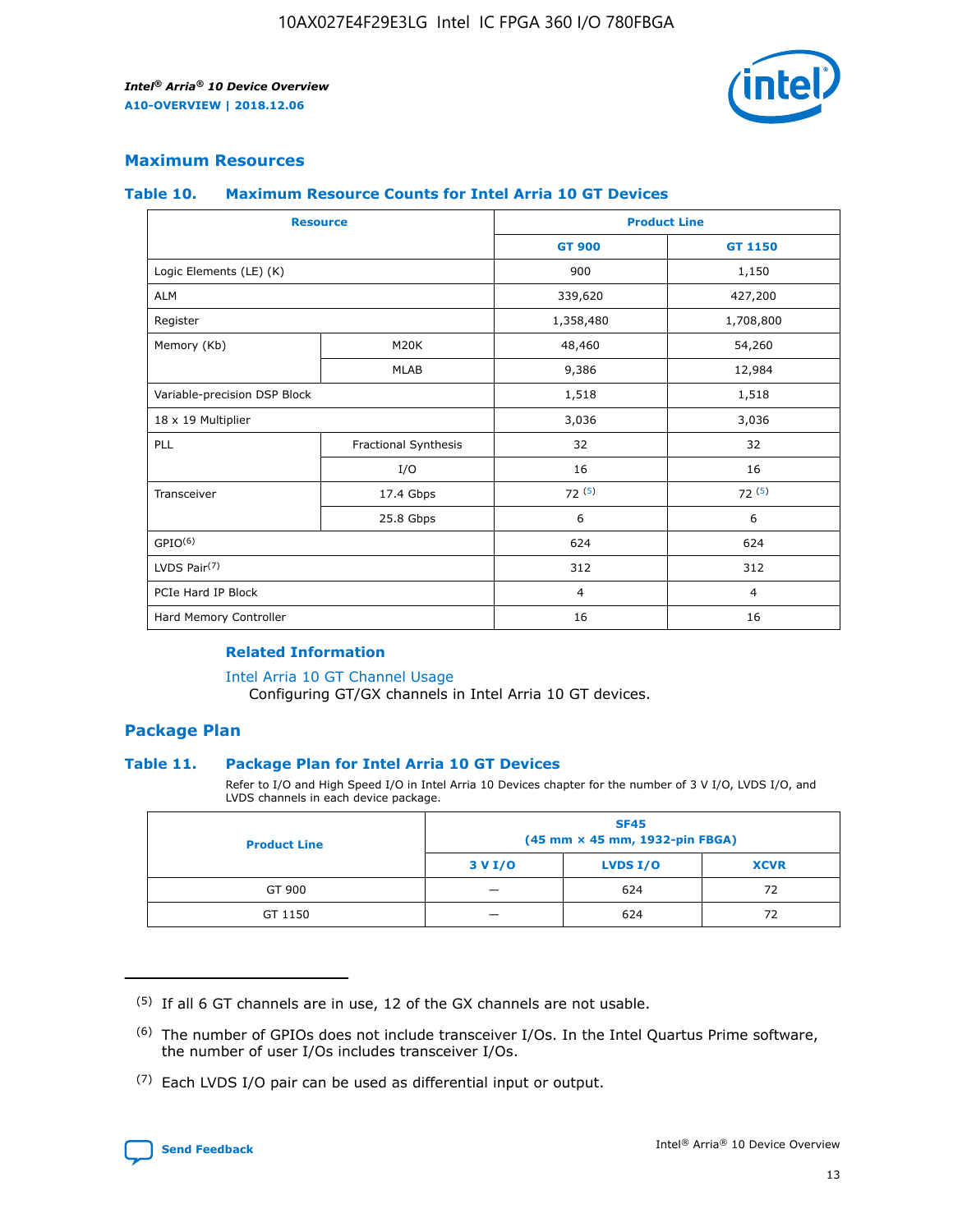

#### **Related Information**

[I/O and High-Speed Differential I/O Interfaces in Intel Arria 10 Devices chapter, Intel](https://www.intel.com/content/www/us/en/programmable/documentation/sam1403482614086.html#sam1403482030321) [Arria 10 Device Handbook](https://www.intel.com/content/www/us/en/programmable/documentation/sam1403482614086.html#sam1403482030321)

Provides the number of 3 V and LVDS I/Os, and LVDS channels for each Intel Arria 10 device package.

# **Intel Arria 10 SX**

This section provides the available options, maximum resource counts, and package plan for the Intel Arria 10 SX devices.

The information in this section is correct at the time of publication. For the latest information and to get more details, refer to the Intel FPGA Product Selector.

#### **Related Information**

[Intel FPGA Product Selector](http://www.altera.com/products/selector/psg-selector.html) Provides the latest information on Intel products.

## **Available Options**

#### **Figure 3. Sample Ordering Code and Available Options for Intel Arria 10 SX Devices**



#### **Related Information**

[Transceiver Performance for Intel Arria 10 GX/SX Devices](https://www.intel.com/content/www/us/en/programmable/documentation/mcn1413182292568.html#mcn1413213965502) Provides more information about the transceiver speed grade.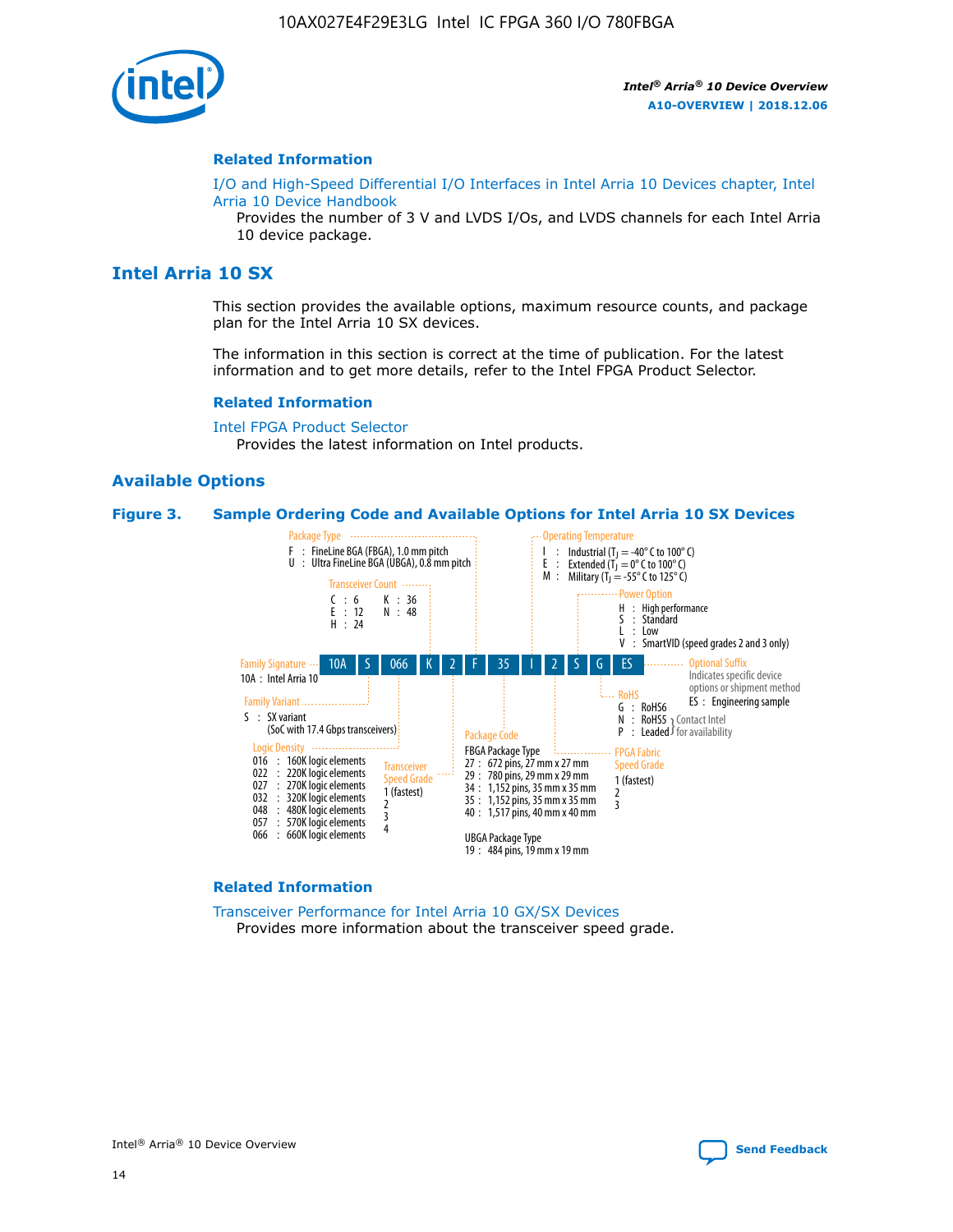

# **Maximum Resources**

## **Table 12. Maximum Resource Counts for Intel Arria 10 SX Devices**

| <b>Resource</b>                   |                         | <b>Product Line</b> |               |               |                |               |               |               |  |  |  |
|-----------------------------------|-------------------------|---------------------|---------------|---------------|----------------|---------------|---------------|---------------|--|--|--|
|                                   |                         | <b>SX 160</b>       | <b>SX 220</b> | <b>SX 270</b> | <b>SX 320</b>  | <b>SX 480</b> | <b>SX 570</b> | <b>SX 660</b> |  |  |  |
| Logic Elements (LE) (K)           |                         | 160                 | 220           | 270           | 320            | 480           | 570           | 660           |  |  |  |
| <b>ALM</b>                        |                         | 61,510              | 80,330        | 101,620       | 119,900        | 183,590       | 217,080       | 251,680       |  |  |  |
| Register                          |                         | 246,040             | 321,320       | 406,480       | 479,600        | 734,360       | 868,320       | 1,006,720     |  |  |  |
| Memory (Kb)                       | M20K                    | 8,800               | 11,740        | 15,000        | 17,820         | 28,620        | 36,000        | 42,620        |  |  |  |
|                                   | <b>MLAB</b>             | 1,050               | 1,690         | 2,452         | 2,727          | 4,164         | 5,096         | 5,788         |  |  |  |
| Variable-precision DSP Block      |                         | 156                 | 192           | 830           | 985            | 1,368         | 1,523         | 1,687         |  |  |  |
| 18 x 19 Multiplier                |                         | 312                 | 384           | 1,660         | 1,970          | 2,736         | 3,046         | 3,374         |  |  |  |
| PLL                               | Fractional<br>Synthesis | 6                   | 6             | 8             | 8              | 12            | 16            | 16            |  |  |  |
|                                   | I/O                     | 6                   | 6             | 8             | 8              | 12            | 16            | 16            |  |  |  |
| 17.4 Gbps Transceiver             |                         | 12                  | 12            | 24            | 24             | 36            | 48            | 48            |  |  |  |
| GPIO <sup>(8)</sup>               |                         | 288                 | 288           | 384           | 384            | 492           | 696           | 696           |  |  |  |
| LVDS Pair $(9)$                   |                         | 120                 | 120           | 168           | 168            | 174           | 324           | 324           |  |  |  |
| PCIe Hard IP Block                |                         | $\mathbf{1}$        | $\mathbf{1}$  | 2             | $\overline{2}$ | 2             | 2             | 2             |  |  |  |
| Hard Memory Controller            |                         | 6                   | 6             | 8             | 8              | 12            | 16            | 16            |  |  |  |
| ARM Cortex-A9 MPCore<br>Processor |                         | Yes                 | Yes           | Yes           | Yes            | Yes           | Yes           | Yes           |  |  |  |

# **Package Plan**

## **Table 13. Package Plan for Intel Arria 10 SX Devices (U19, F27, F29, and F34)**

Refer to I/O and High Speed I/O in Intel Arria 10 Devices chapter for the number of 3 V I/O, LVDS I/O, and LVDS channels in each device package.

| <b>Product Line</b> | U19<br>$(19 \text{ mm} \times 19 \text{ mm})$<br>484-pin UBGA) |                    | <b>F27</b><br>$(27 \text{ mm} \times 27 \text{ mm})$<br>672-pin FBGA) |           | <b>F29</b><br>$(29 \text{ mm} \times 29 \text{ mm})$<br>780-pin FBGA) |             |            | <b>F34</b><br>$(35 \text{ mm} \times 35 \text{ mm})$<br><b>1152-pin FBGA)</b> |             |           |                    |             |
|---------------------|----------------------------------------------------------------|--------------------|-----------------------------------------------------------------------|-----------|-----------------------------------------------------------------------|-------------|------------|-------------------------------------------------------------------------------|-------------|-----------|--------------------|-------------|
|                     | 3V<br>I/O                                                      | <b>LVDS</b><br>I/O | <b>XCVR</b>                                                           | 3V<br>I/O | <b>LVDS</b><br>I/O                                                    | <b>XCVR</b> | 3 V<br>I/O | <b>LVDS</b><br>I/O                                                            | <b>XCVR</b> | 3V<br>I/O | <b>LVDS</b><br>I/O | <b>XCVR</b> |
| SX 160              | 48                                                             | 144                | 6                                                                     | 48        | 192                                                                   | 12          | 48         | 240                                                                           | 12          | –         |                    |             |
| SX 220              | 48                                                             | 144                | 6                                                                     | 48        | 192                                                                   | 12          | 48         | 240                                                                           | 12          |           |                    |             |
| SX 270              |                                                                |                    |                                                                       | 48        | 192                                                                   | 12          | 48         | 312                                                                           | 12          | 48        | 336                | 24          |
| SX 320              |                                                                |                    |                                                                       | 48        | 192                                                                   | 12          | 48         | 312                                                                           | 12          | 48        | 336                | 24          |
|                     |                                                                |                    |                                                                       |           |                                                                       |             |            |                                                                               |             |           |                    | continued   |

 $(8)$  The number of GPIOs does not include transceiver I/Os. In the Intel Quartus Prime software, the number of user I/Os includes transceiver I/Os.

 $(9)$  Each LVDS I/O pair can be used as differential input or output.

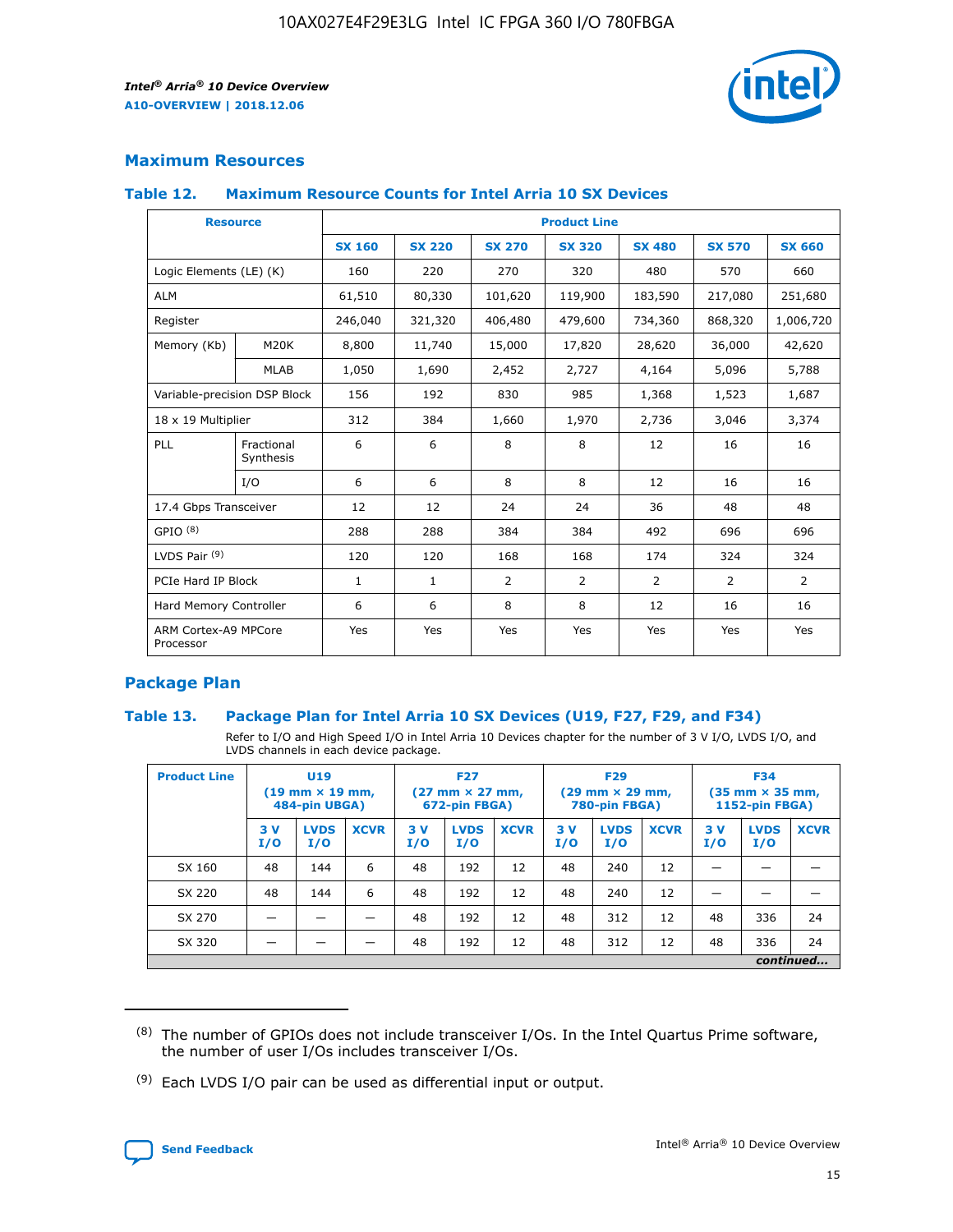

| <b>Product Line</b> | <b>U19</b><br>$(19 \text{ mm} \times 19 \text{ mm})$<br>484-pin UBGA) |                    | <b>F27</b><br>$(27 \text{ mm} \times 27 \text{ mm})$<br>672-pin FBGA) |           | <b>F29</b><br>$(29$ mm $\times$ 29 mm,<br>780-pin FBGA) |             |           | <b>F34</b><br>$(35$ mm $\times$ 35 mm,<br><b>1152-pin FBGA)</b> |             |           |                    |             |
|---------------------|-----------------------------------------------------------------------|--------------------|-----------------------------------------------------------------------|-----------|---------------------------------------------------------|-------------|-----------|-----------------------------------------------------------------|-------------|-----------|--------------------|-------------|
|                     | 3 V<br>I/O                                                            | <b>LVDS</b><br>I/O | <b>XCVR</b>                                                           | 3V<br>I/O | <b>LVDS</b><br>I/O                                      | <b>XCVR</b> | 3V<br>I/O | <b>LVDS</b><br>I/O                                              | <b>XCVR</b> | 3V<br>I/O | <b>LVDS</b><br>I/O | <b>XCVR</b> |
| SX 480              |                                                                       |                    |                                                                       |           |                                                         |             | 48        | 312                                                             | 12          | 48        | 444                | 24          |
| SX 570              |                                                                       |                    |                                                                       |           |                                                         |             |           |                                                                 |             | 48        | 444                | 24          |
| SX 660              |                                                                       |                    |                                                                       |           |                                                         |             |           |                                                                 |             | 48        | 444                | 24          |

## **Table 14. Package Plan for Intel Arria 10 SX Devices (F35, KF40, and NF40)**

Refer to I/O and High Speed I/O in Intel Arria 10 Devices chapter for the number of 3 V I/O, LVDS I/O, and LVDS channels in each device package.

| <b>Product Line</b> | <b>F35</b><br>(35 mm × 35 mm,<br><b>1152-pin FBGA)</b> |          |             |                                           | <b>KF40</b><br>(40 mm × 40 mm,<br>1517-pin FBGA) |    | <b>NF40</b><br>$(40 \text{ mm} \times 40 \text{ mm})$<br>1517-pin FBGA) |          |             |  |
|---------------------|--------------------------------------------------------|----------|-------------|-------------------------------------------|--------------------------------------------------|----|-------------------------------------------------------------------------|----------|-------------|--|
|                     | 3 V I/O                                                | LVDS I/O | <b>XCVR</b> | <b>LVDS I/O</b><br>3 V I/O<br><b>XCVR</b> |                                                  |    | 3 V I/O                                                                 | LVDS I/O | <b>XCVR</b> |  |
| SX 270              | 48                                                     | 336      | 24          |                                           |                                                  |    |                                                                         |          |             |  |
| SX 320              | 48                                                     | 336      | 24          |                                           |                                                  |    |                                                                         |          |             |  |
| SX 480              | 48                                                     | 348      | 36          |                                           |                                                  |    |                                                                         |          |             |  |
| SX 570              | 48                                                     | 348      | 36          | 96                                        | 600                                              | 36 | 48                                                                      | 540      | 48          |  |
| SX 660              | 48                                                     | 348      | 36          | 96                                        | 600                                              | 36 | 48                                                                      | 540      | 48          |  |

# **Related Information**

[I/O and High-Speed Differential I/O Interfaces in Intel Arria 10 Devices chapter, Intel](https://www.intel.com/content/www/us/en/programmable/documentation/sam1403482614086.html#sam1403482030321) [Arria 10 Device Handbook](https://www.intel.com/content/www/us/en/programmable/documentation/sam1403482614086.html#sam1403482030321)

Provides the number of 3 V and LVDS I/Os, and LVDS channels for each Intel Arria 10 device package.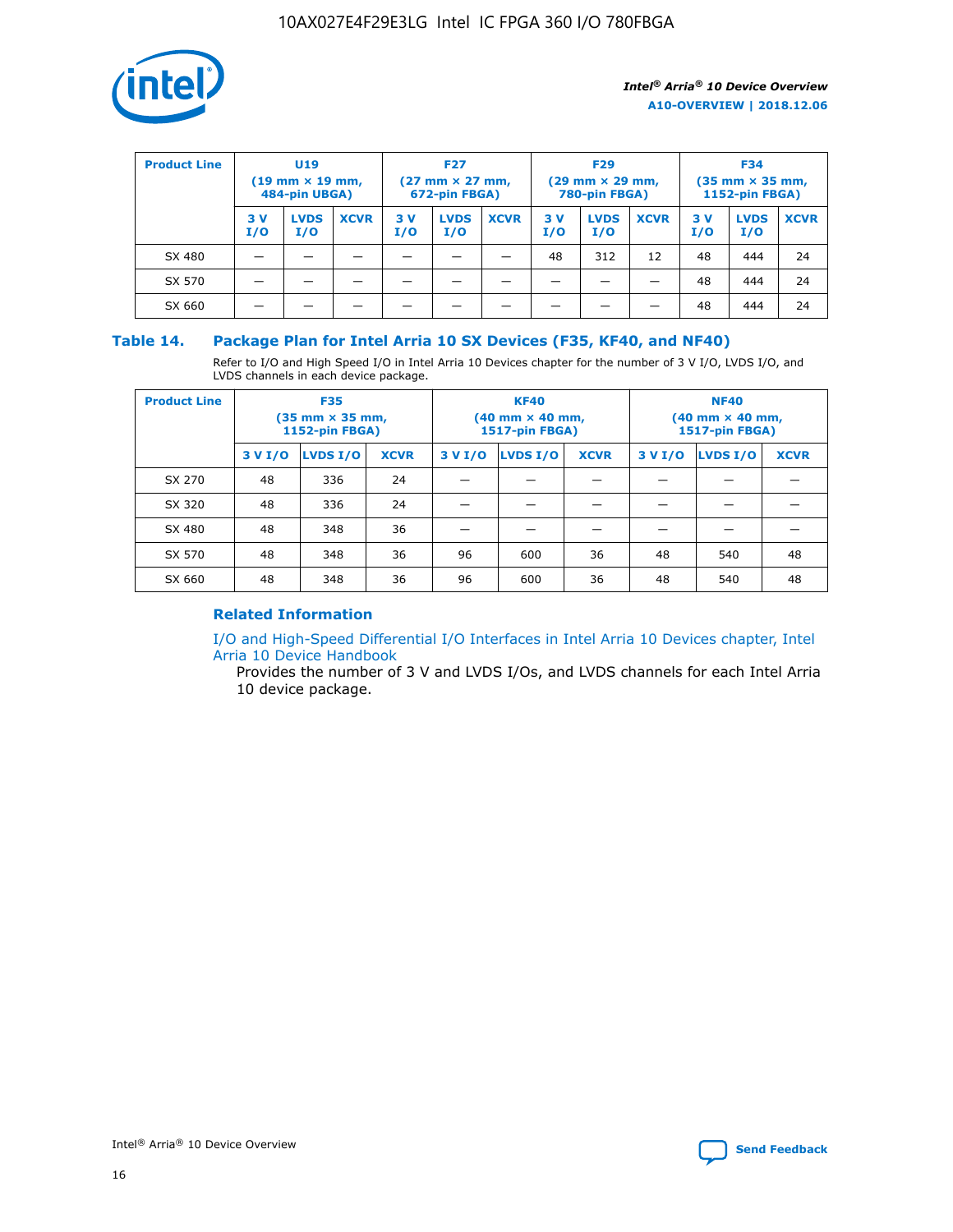

# **I/O Vertical Migration for Intel Arria 10 Devices**

#### **Figure 4. Migration Capability Across Intel Arria 10 Product Lines**

- The arrows indicate the migration paths. The devices included in each vertical migration path are shaded. Devices with fewer resources in the same path have lighter shades.
- To achieve the full I/O migration across product lines in the same migration path, restrict I/Os and transceivers usage to match the product line with the lowest I/O and transceiver counts.
- An LVDS I/O bank in the source device may be mapped to a 3 V I/O bank in the target device. To use memory interface clock frequency higher than 533 MHz, assign external memory interface pins only to banks that are LVDS I/O in both devices.
- There may be nominal 0.15 mm package height difference between some product lines in the same package type.
	- **Variant Product Line Package U19 F27 F29 F34 F35 KF40 NF40 RF40 NF45 SF45 UF45** Intel® Arria® 10 GX GX 160 GX 220 GX 270 GX 320 GX 480 GX 570 GX 660 GX 900 GX 1150 Intel Arria 10 GT GT 900 GT 1150 Intel Arria 10 SX SX 160 SX 220 SX 270 SX 320 SX 480 SX 570 SX 660
- Some migration paths are not shown in the Intel Quartus Prime software **Pin Migration View**.

*Note:* To verify the pin migration compatibility, use the **Pin Migration View** window in the Intel Quartus Prime software Pin Planner.

# **Adaptive Logic Module**

Intel Arria 10 devices use a 20 nm ALM as the basic building block of the logic fabric.

The ALM architecture is the same as the previous generation FPGAs, allowing for efficient implementation of logic functions and easy conversion of IP between the device generations.

The ALM, as shown in following figure, uses an 8-input fracturable look-up table (LUT) with four dedicated registers to help improve timing closure in register-rich designs and achieve an even higher design packing capability than the traditional two-register per LUT architecture.

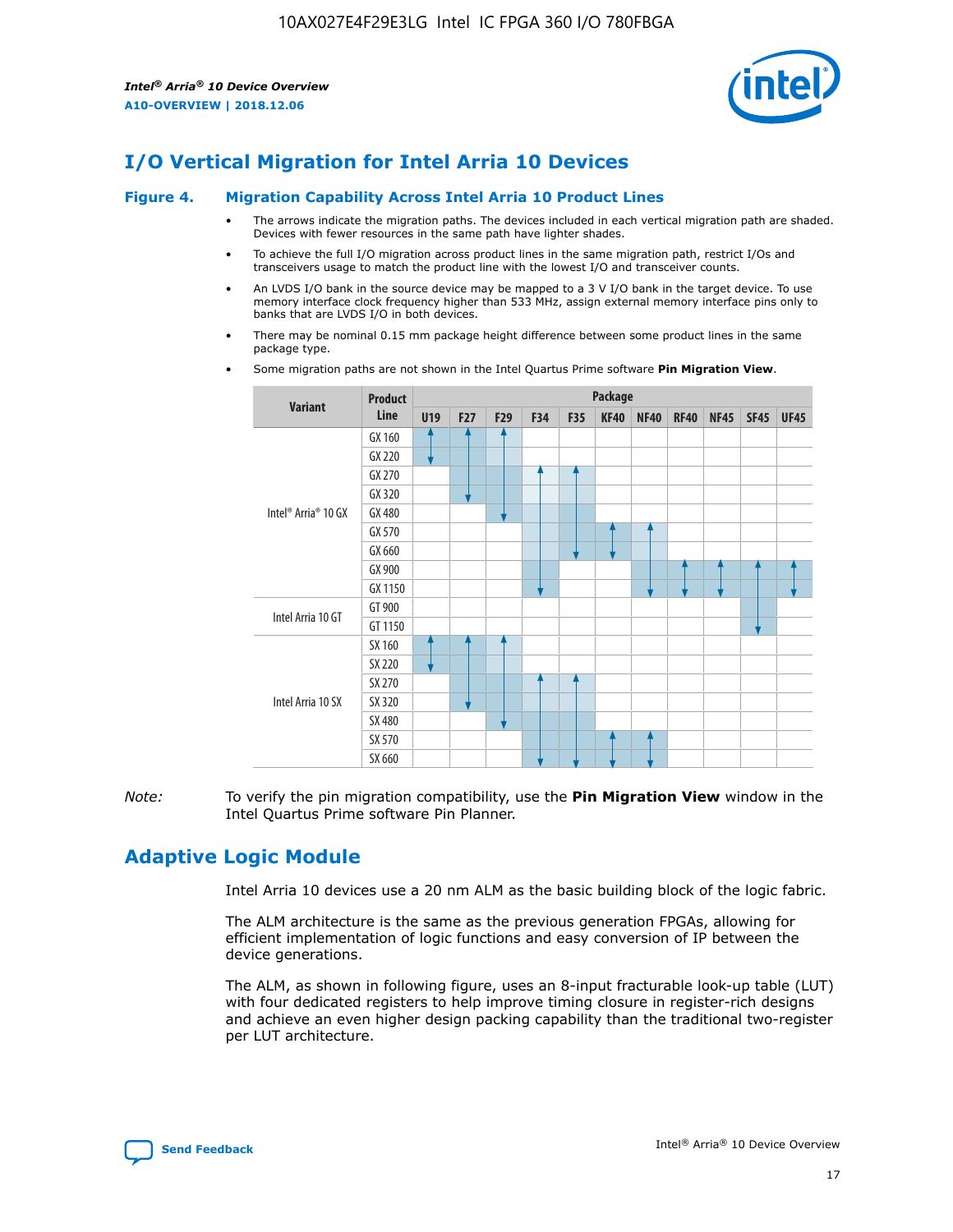

**Figure 5. ALM for Intel Arria 10 Devices**



The Intel Quartus Prime software optimizes your design according to the ALM logic structure and automatically maps legacy designs into the Intel Arria 10 ALM architecture.

# **Variable-Precision DSP Block**

The Intel Arria 10 variable precision DSP blocks support fixed-point arithmetic and floating-point arithmetic.

Features for fixed-point arithmetic:

- High-performance, power-optimized, and fully registered multiplication operations
- 18-bit and 27-bit word lengths
- Two 18 x 19 multipliers or one 27 x 27 multiplier per DSP block
- Built-in addition, subtraction, and 64-bit double accumulation register to combine multiplication results
- Cascading 19-bit or 27-bit when pre-adder is disabled and cascading 18-bit when pre-adder is used to form the tap-delay line for filtering applications
- Cascading 64-bit output bus to propagate output results from one block to the next block without external logic support
- Hard pre-adder supported in 19-bit and 27-bit modes for symmetric filters
- Internal coefficient register bank in both 18-bit and 27-bit modes for filter implementation
- 18-bit and 27-bit systolic finite impulse response (FIR) filters with distributed output adder
- Biased rounding support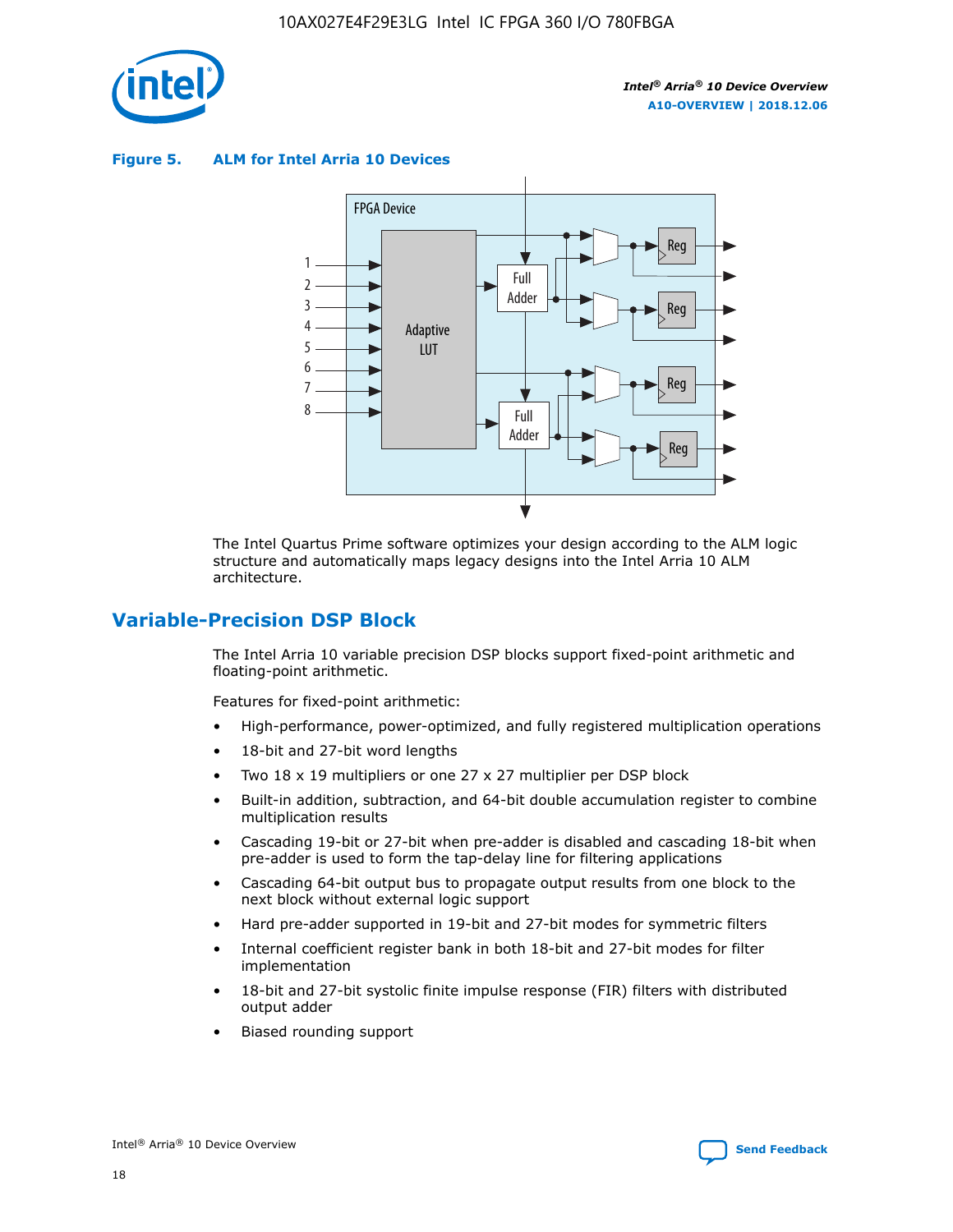

Features for floating-point arithmetic:

- A completely hardened architecture that supports multiplication, addition, subtraction, multiply-add, and multiply-subtract
- Multiplication with accumulation capability and a dynamic accumulator reset control
- Multiplication with cascade summation capability
- Multiplication with cascade subtraction capability
- Complex multiplication
- Direct vector dot product
- Systolic FIR filter

## **Table 15. Variable-Precision DSP Block Configurations for Intel Arria 10 Devices**

| <b>Usage Example</b>                                       | <b>Multiplier Size (Bit)</b>    | <b>DSP Block Resources</b> |
|------------------------------------------------------------|---------------------------------|----------------------------|
| Medium precision fixed point                               | Two 18 x 19                     |                            |
| High precision fixed or Single precision<br>floating point | One 27 x 27                     |                            |
| Fixed point FFTs                                           | One 19 x 36 with external adder |                            |
| Very high precision fixed point                            | One 36 x 36 with external adder |                            |
| Double precision floating point                            | One 54 x 54 with external adder | 4                          |

#### **Table 16. Resources for Fixed-Point Arithmetic in Intel Arria 10 Devices**

The table lists the variable-precision DSP resources by bit precision for each Intel Arria 10 device.

| <b>Variant</b>  | <b>Product Line</b> | <b>Variable-</b><br>precision<br><b>DSP Block</b> | <b>Independent Input and Output</b><br><b>Multiplications Operator</b> |                                     | 18 x 19<br><b>Multiplier</b><br><b>Adder Sum</b> | $18 \times 18$<br><b>Multiplier</b><br><b>Adder</b> |
|-----------------|---------------------|---------------------------------------------------|------------------------------------------------------------------------|-------------------------------------|--------------------------------------------------|-----------------------------------------------------|
|                 |                     |                                                   | 18 x 19<br><b>Multiplier</b>                                           | $27 \times 27$<br><b>Multiplier</b> | <b>Mode</b>                                      | <b>Summed with</b><br>36 bit Input                  |
| AIntel Arria 10 | GX 160              | 156                                               | 312                                                                    | 156                                 | 156                                              | 156                                                 |
| GX              | GX 220              | 192                                               | 384                                                                    | 192                                 | 192                                              | 192                                                 |
|                 | GX 270              | 830                                               | 1,660                                                                  | 830                                 | 830                                              | 830                                                 |
|                 | GX 320              | 984                                               | 1,968                                                                  | 984                                 | 984                                              | 984                                                 |
|                 | GX 480              | 1,368                                             | 2,736                                                                  | 1,368                               | 1,368                                            | 1,368                                               |
|                 | GX 570              | 1,523                                             | 3,046                                                                  | 1,523                               | 1,523                                            | 1,523                                               |
|                 | GX 660              | 1,687                                             | 3,374                                                                  | 1,687                               | 1,687                                            | 1,687                                               |
|                 | GX 900              | 1,518                                             | 3,036                                                                  | 1,518                               | 1,518                                            | 1,518                                               |
|                 | GX 1150             | 1,518                                             | 3,036                                                                  | 1,518                               | 1,518                                            | 1,518                                               |
| Intel Arria 10  | GT 900              | 1,518                                             | 3,036                                                                  | 1,518                               | 1,518                                            | 1,518                                               |
| GT              | GT 1150             | 1,518                                             | 3,036                                                                  | 1,518                               | 1,518                                            | 1,518                                               |
| Intel Arria 10  | SX 160              | 156                                               | 312                                                                    | 156                                 | 156                                              | 156                                                 |
| <b>SX</b>       | SX 220              | 192                                               | 384                                                                    | 192                                 | 192                                              | 192                                                 |
|                 | SX 270              | 830                                               | 1,660                                                                  | 830                                 | 830                                              | 830                                                 |
|                 |                     |                                                   |                                                                        |                                     |                                                  | continued                                           |

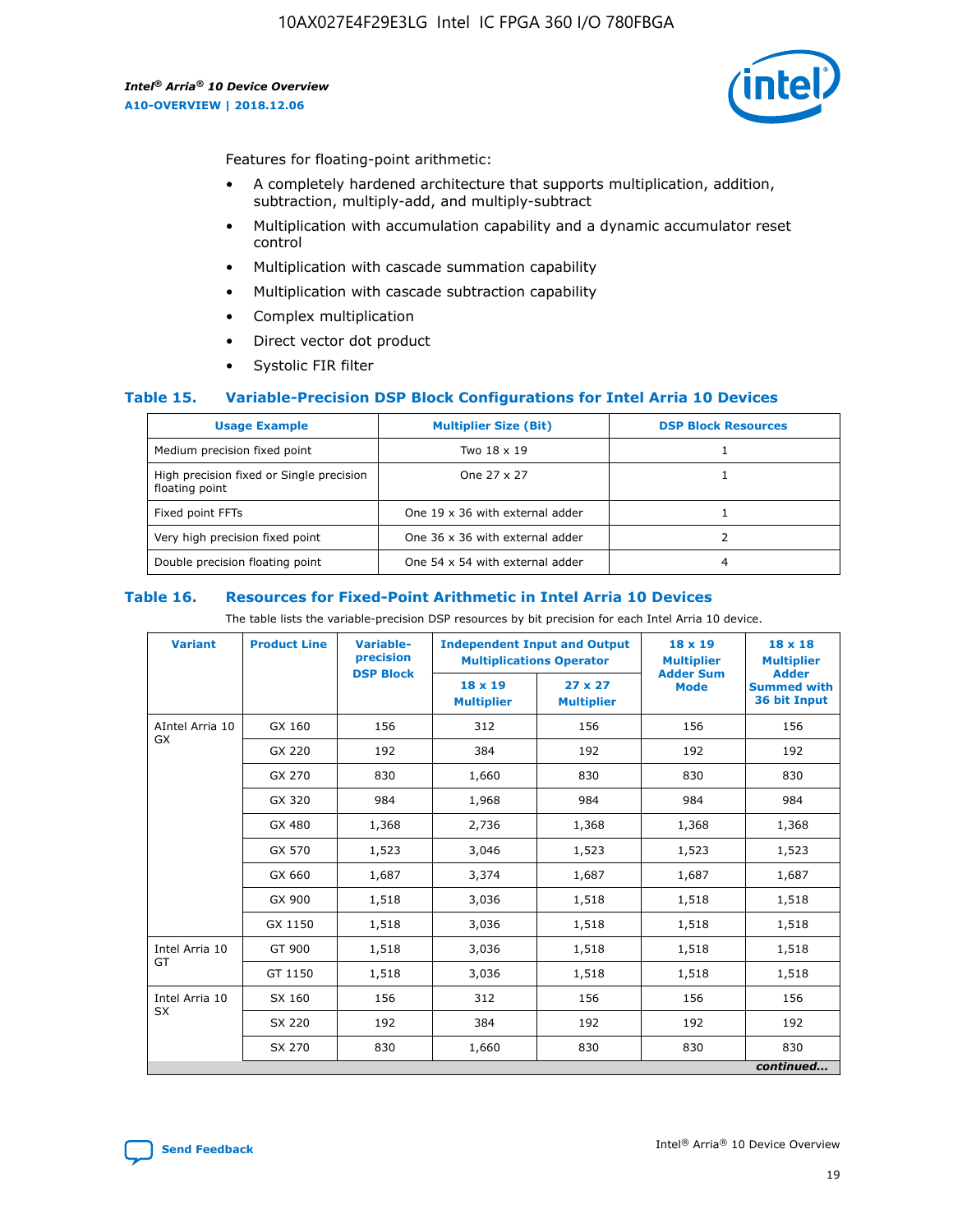

| <b>Variant</b> | <b>Product Line</b> | Variable-<br>precision | <b>Independent Input and Output</b><br><b>Multiplications Operator</b> |                                     | $18 \times 19$<br><b>Multiplier</b> | $18 \times 18$<br><b>Multiplier</b><br><b>Adder</b> |  |
|----------------|---------------------|------------------------|------------------------------------------------------------------------|-------------------------------------|-------------------------------------|-----------------------------------------------------|--|
|                |                     | <b>DSP Block</b>       | $18 \times 19$<br><b>Multiplier</b>                                    | $27 \times 27$<br><b>Multiplier</b> | <b>Adder Sum</b><br><b>Mode</b>     | <b>Summed with</b><br>36 bit Input                  |  |
|                | SX 320              | 984                    | 1,968                                                                  | 984                                 | 984                                 | 984                                                 |  |
|                | SX 480              | 1,368                  | 2,736                                                                  | 1,368                               | 1,368                               | 1,368                                               |  |
|                | SX 570              | 1,523                  | 3,046                                                                  | 1,523                               | 1,523                               | 1,523                                               |  |
|                | SX 660              | 1,687                  | 3,374                                                                  | 1,687                               | 1,687                               | 1,687                                               |  |

# **Table 17. Resources for Floating-Point Arithmetic in Intel Arria 10 Devices**

The table lists the variable-precision DSP resources by bit precision for each Intel Arria 10 device.

| <b>Variant</b>              | <b>Product Line</b> | <b>Variable-</b><br>precision<br><b>DSP Block</b> | <b>Single</b><br><b>Precision</b><br><b>Floating-Point</b><br><b>Multiplication</b><br><b>Mode</b> | <b>Single-Precision</b><br><b>Floating-Point</b><br><b>Adder Mode</b> | Single-<br><b>Precision</b><br><b>Floating-Point</b><br><b>Multiply</b><br><b>Accumulate</b><br><b>Mode</b> | <b>Peak</b><br><b>Giga Floating-</b><br><b>Point</b><br><b>Operations</b><br>per Second<br>(GFLOPs) |
|-----------------------------|---------------------|---------------------------------------------------|----------------------------------------------------------------------------------------------------|-----------------------------------------------------------------------|-------------------------------------------------------------------------------------------------------------|-----------------------------------------------------------------------------------------------------|
| Intel Arria 10<br><b>GX</b> | GX 160              | 156                                               | 156                                                                                                | 156                                                                   | 156                                                                                                         | 140                                                                                                 |
|                             | GX 220              | 192                                               | 192                                                                                                | 192                                                                   | 192                                                                                                         | 173                                                                                                 |
|                             | GX 270              | 830                                               | 830                                                                                                | 830                                                                   | 830                                                                                                         | 747                                                                                                 |
|                             | GX 320              | 984                                               | 984                                                                                                | 984                                                                   | 984                                                                                                         | 886                                                                                                 |
|                             | GX 480              | 1,369                                             | 1,368                                                                                              | 1,368                                                                 | 1,368                                                                                                       | 1,231                                                                                               |
|                             | GX 570              | 1,523                                             | 1,523                                                                                              | 1,523                                                                 | 1,523                                                                                                       | 1,371                                                                                               |
|                             | GX 660              | 1,687                                             | 1,687                                                                                              | 1,687                                                                 | 1,687                                                                                                       | 1,518                                                                                               |
|                             | GX 900              | 1,518                                             | 1,518                                                                                              | 1,518                                                                 | 1,518                                                                                                       | 1,366                                                                                               |
|                             | GX 1150             | 1,518                                             | 1,518                                                                                              | 1,518                                                                 | 1,518                                                                                                       | 1,366                                                                                               |
| Intel Arria 10              | GT 900              | 1,518                                             | 1,518                                                                                              | 1,518                                                                 | 1,518                                                                                                       | 1,366                                                                                               |
| GT                          | GT 1150             | 1,518                                             | 1,518                                                                                              | 1,518                                                                 | 1,518                                                                                                       | 1,366                                                                                               |
| Intel Arria 10              | SX 160              | 156                                               | 156                                                                                                | 156                                                                   | 156                                                                                                         | 140                                                                                                 |
| <b>SX</b>                   | SX 220              | 192                                               | 192                                                                                                | 192                                                                   | 192                                                                                                         | 173                                                                                                 |
|                             | SX 270              | 830                                               | 830                                                                                                | 830                                                                   | 830                                                                                                         | 747                                                                                                 |
|                             | SX 320              | 984                                               | 984                                                                                                | 984                                                                   | 984                                                                                                         | 886                                                                                                 |
|                             | SX 480              | 1,369                                             | 1,368                                                                                              | 1,368                                                                 | 1,368                                                                                                       | 1,231                                                                                               |
|                             | SX 570              | 1,523                                             | 1,523                                                                                              | 1,523                                                                 | 1,523                                                                                                       | 1,371                                                                                               |
|                             | SX 660              | 1,687                                             | 1,687                                                                                              | 1,687                                                                 | 1,687                                                                                                       | 1,518                                                                                               |

# **Embedded Memory Blocks**

The embedded memory blocks in the devices are flexible and designed to provide an optimal amount of small- and large-sized memory arrays to fit your design requirements.

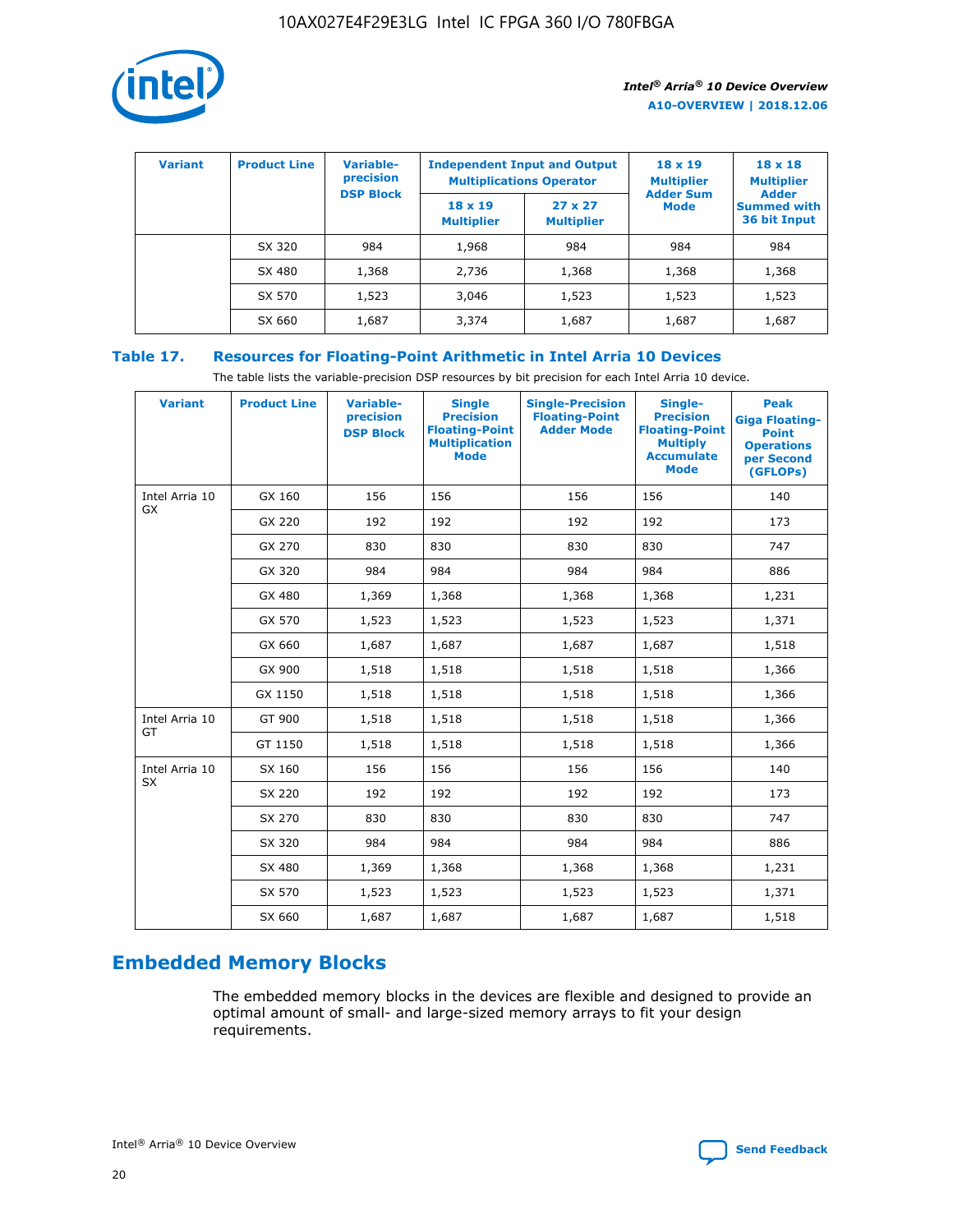

# **Types of Embedded Memory**

The Intel Arria 10 devices contain two types of memory blocks:

- 20 Kb M20K blocks—blocks of dedicated memory resources. The M20K blocks are ideal for larger memory arrays while still providing a large number of independent ports.
- 640 bit memory logic array blocks (MLABs)—enhanced memory blocks that are configured from dual-purpose logic array blocks (LABs). The MLABs are ideal for wide and shallow memory arrays. The MLABs are optimized for implementation of shift registers for digital signal processing (DSP) applications, wide and shallow FIFO buffers, and filter delay lines. Each MLAB is made up of ten adaptive logic modules (ALMs). In the Intel Arria 10 devices, you can configure these ALMs as ten 32 x 2 blocks, giving you one 32 x 20 simple dual-port SRAM block per MLAB.

# **Embedded Memory Capacity in Intel Arria 10 Devices**

|                   | <b>Product</b> |              | <b>M20K</b>         | <b>MLAB</b>  |                     | <b>Total RAM Bit</b> |
|-------------------|----------------|--------------|---------------------|--------------|---------------------|----------------------|
| <b>Variant</b>    | Line           | <b>Block</b> | <b>RAM Bit (Kb)</b> | <b>Block</b> | <b>RAM Bit (Kb)</b> | (Kb)                 |
| Intel Arria 10 GX | GX 160         | 440          | 8,800               | 1,680        | 1,050               | 9,850                |
|                   | GX 220         | 587          | 11,740              | 2,703        | 1,690               | 13,430               |
|                   | GX 270         | 750          | 15,000              | 3,922        | 2,452               | 17,452               |
|                   | GX 320         | 891          | 17,820              | 4,363        | 2,727               | 20,547               |
|                   | GX 480         | 1,431        | 28,620              | 6,662        | 4,164               | 32,784               |
|                   | GX 570         | 1,800        | 36,000              | 8,153        | 5,096               | 41,096               |
|                   | GX 660         | 2,131        | 42,620              | 9,260        | 5,788               | 48,408               |
|                   | GX 900         | 2,423        | 48,460              | 15,017       | 9,386               | 57,846               |
|                   | GX 1150        | 2,713        | 54,260              | 20,774       | 12,984              | 67,244               |
| Intel Arria 10 GT | GT 900         | 2,423        | 48,460              | 15,017       | 9,386               | 57,846               |
|                   | GT 1150        | 2,713        | 54,260              | 20,774       | 12,984              | 67,244               |
| Intel Arria 10 SX | SX 160         | 440          | 8,800               | 1,680        | 1,050               | 9,850                |
|                   | SX 220         | 587          | 11,740              | 2,703        | 1,690               | 13,430               |
|                   | SX 270         | 750          | 15,000              | 3,922        | 2,452               | 17,452               |
|                   | SX 320         | 891          | 17,820              | 4,363        | 2,727               | 20,547               |
|                   | SX 480         | 1,431        | 28,620              | 6,662        | 4,164               | 32,784               |
|                   | SX 570         | 1,800        | 36,000              | 8,153        | 5,096               | 41,096               |
|                   | SX 660         | 2,131        | 42,620              | 9,260        | 5,788               | 48,408               |

#### **Table 18. Embedded Memory Capacity and Distribution in Intel Arria 10 Devices**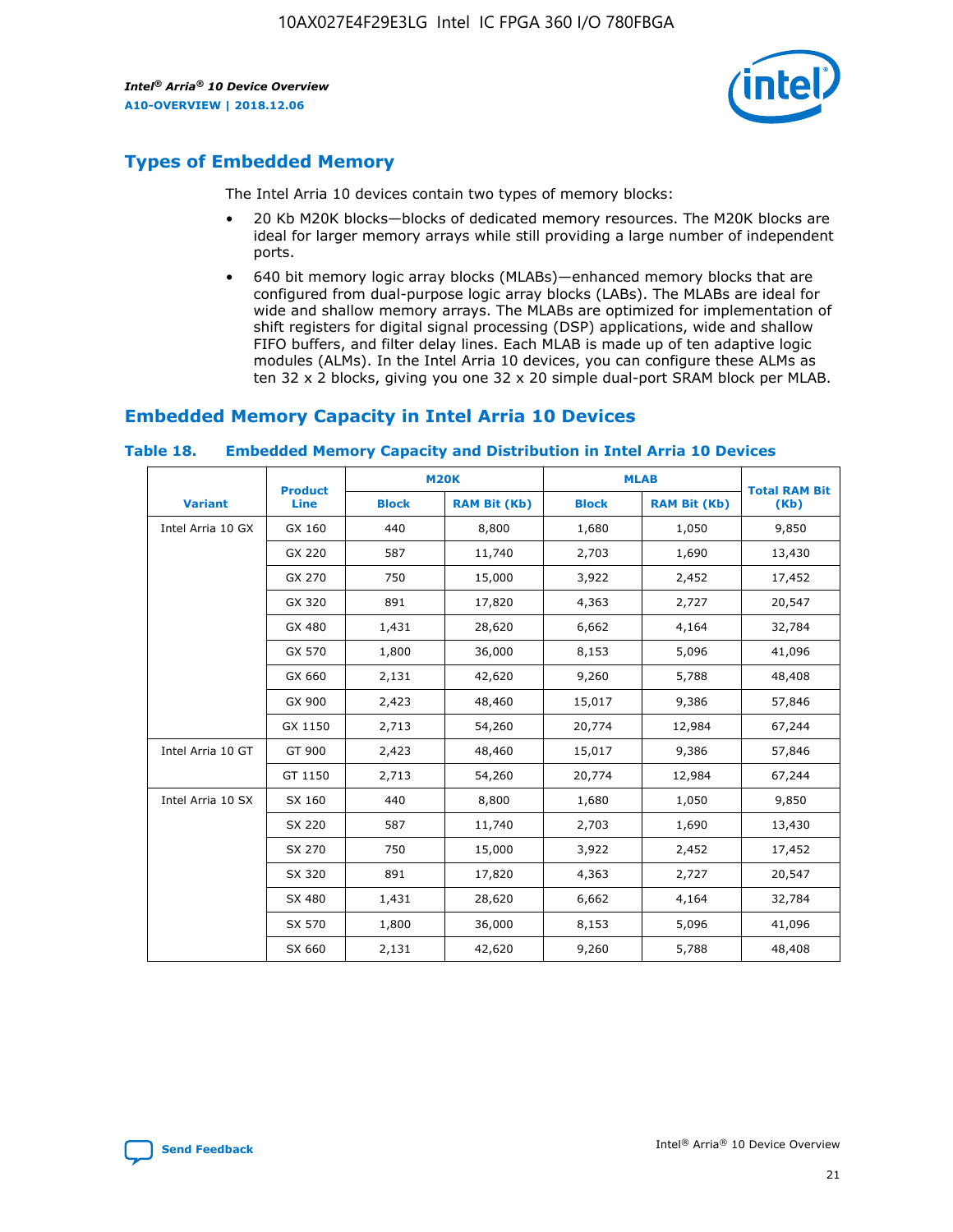

# **Embedded Memory Configurations for Single-port Mode**

## **Table 19. Single-port Embedded Memory Configurations for Intel Arria 10 Devices**

This table lists the maximum configurations supported for single-port RAM and ROM modes.

| <b>Memory Block</b> | Depth (bits) | <b>Programmable Width</b> |
|---------------------|--------------|---------------------------|
| MLAB                | 32           | x16, x18, or x20          |
|                     | 64(10)       | x8, x9, x10               |
| M20K                | 512          | x40, x32                  |
|                     | 1K           | x20, x16                  |
|                     | 2K           | x10, x8                   |
|                     | 4K           | x5, x4                    |
|                     | 8K           | x2                        |
|                     | 16K          | x1                        |

# **Clock Networks and PLL Clock Sources**

The clock network architecture is based on Intel's global, regional, and peripheral clock structure. This clock structure is supported by dedicated clock input pins, fractional clock synthesis PLLs, and integer I/O PLLs.

# **Clock Networks**

The Intel Arria 10 core clock networks are capable of up to 800 MHz fabric operation across the full industrial temperature range. For the external memory interface, the clock network supports the hard memory controller with speeds up to 2,400 Mbps in a quarter-rate transfer.

To reduce power consumption, the Intel Quartus Prime software identifies all unused sections of the clock network and powers them down.

# **Fractional Synthesis and I/O PLLs**

Intel Arria 10 devices contain up to 32 fractional synthesis PLLs and up to 16 I/O PLLs that are available for both specific and general purpose uses in the core:

- Fractional synthesis PLLs—located in the column adjacent to the transceiver blocks
- I/O PLLs—located in each bank of the 48 I/Os

## **Fractional Synthesis PLLs**

You can use the fractional synthesis PLLs to:

- Reduce the number of oscillators that are required on your board
- Reduce the number of clock pins that are used in the device by synthesizing multiple clock frequencies from a single reference clock source

<sup>(10)</sup> Supported through software emulation and consumes additional MLAB blocks.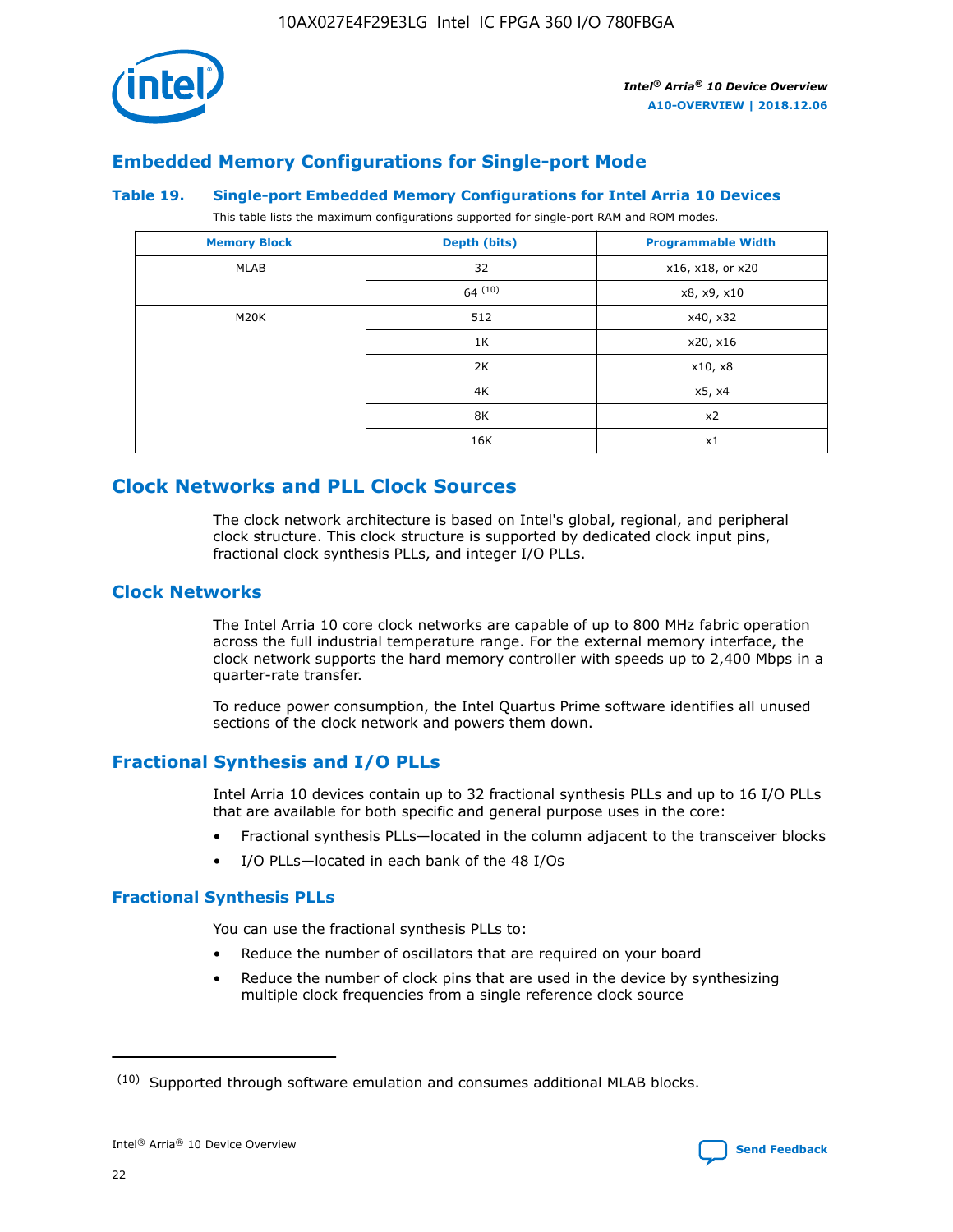

The fractional synthesis PLLs support the following features:

- Reference clock frequency synthesis for transceiver CMU and Advanced Transmit (ATX) PLLs
- Clock network delay compensation
- Zero-delay buffering
- Direct transmit clocking for transceivers
- Independently configurable into two modes:
	- Conventional integer mode equivalent to the general purpose PLL
	- Enhanced fractional mode with third order delta-sigma modulation
- PLL cascading

# **I/O PLLs**

The integer mode I/O PLLs are located in each bank of 48 I/Os. You can use the I/O PLLs to simplify the design of external memory and high-speed LVDS interfaces.

In each I/O bank, the I/O PLLs are adjacent to the hard memory controllers and LVDS SERDES. Because these PLLs are tightly coupled with the I/Os that need to use them, it makes it easier to close timing.

You can use the I/O PLLs for general purpose applications in the core such as clock network delay compensation and zero-delay buffering.

Intel Arria 10 devices support PLL-to-PLL cascading.

# **FPGA General Purpose I/O**

Intel Arria 10 devices offer highly configurable GPIOs. Each I/O bank contains 48 general purpose I/Os and a high-efficiency hard memory controller.

The following list describes the features of the GPIOs:

- Consist of 3 V I/Os for high-voltage application and LVDS I/Os for differential signaling
	- Up to two 3 V I/O banks, available in some devices, that support up to 3 V I/O standards
	- LVDS I/O banks that support up to 1.8 V I/O standards
- Support a wide range of single-ended and differential I/O interfaces
- LVDS speeds up to 1.6 Gbps
- Each LVDS pair of pins has differential input and output buffers, allowing you to configure the LVDS direction for each pair.
- Programmable bus hold and weak pull-up
- Programmable differential output voltage  $(V_{OD})$  and programmable pre-emphasis

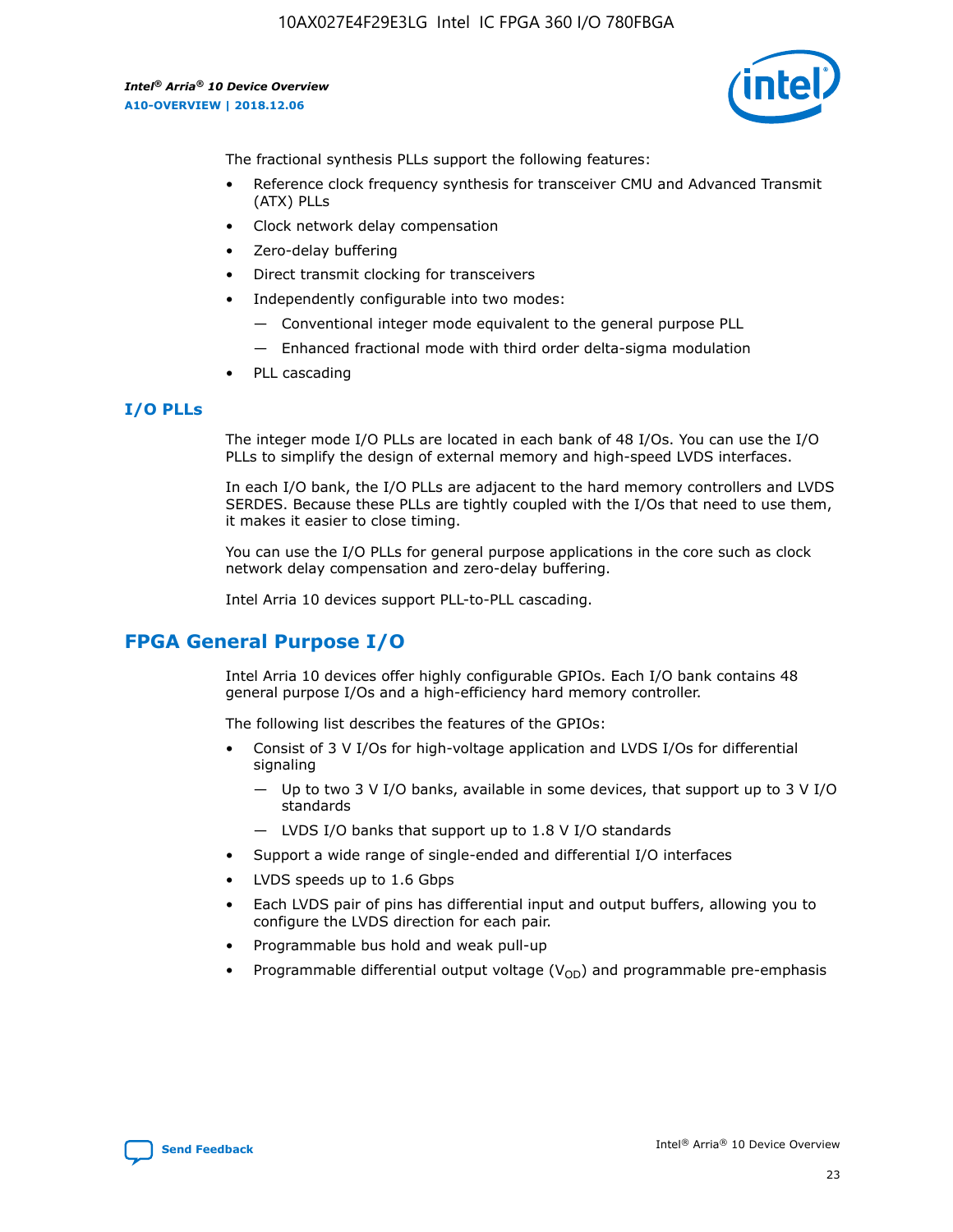

- Series (R<sub>S</sub>) and parallel (R<sub>T</sub>) on-chip termination (OCT) for all I/O banks with OCT calibration to limit the termination impedance variation
- On-chip dynamic termination that has the ability to swap between series and parallel termination, depending on whether there is read or write on a common bus for signal integrity
- Easy timing closure support using the hard read FIFO in the input register path, and delay-locked loop (DLL) delay chain with fine and coarse architecture

# **External Memory Interface**

Intel Arria 10 devices offer massive external memory bandwidth, with up to seven 32 bit DDR4 memory interfaces running at up to 2,400 Mbps. This bandwidth provides additional ease of design, lower power, and resource efficiencies of hardened highperformance memory controllers.

The memory interface within Intel Arria 10 FPGAs and SoCs delivers the highest performance and ease of use. You can configure up to a maximum width of 144 bits when using the hard or soft memory controllers. If required, you can bypass the hard memory controller and use a soft controller implemented in the user logic.

Each I/O contains a hardened DDR read/write path (PHY) capable of performing key memory interface functionality such as read/write leveling, FIFO buffering to lower latency and improve margin, timing calibration, and on-chip termination.

The timing calibration is aided by the inclusion of hard microcontrollers based on Intel's Nios® II technology, specifically tailored to control the calibration of multiple memory interfaces. This calibration allows the Intel Arria 10 device to compensate for any changes in process, voltage, or temperature either within the Intel Arria 10 device itself, or within the external memory device. The advanced calibration algorithms ensure maximum bandwidth and robust timing margin across all operating conditions.

In addition to parallel memory interfaces, Intel Arria 10 devices support serial memory technologies such as the Hybrid Memory Cube (HMC). The HMC is supported by the Intel Arria 10 high-speed serial transceivers which connect up to four HMC links, with each link running at data rates up to 15 Gbps.

## **Related Information**

#### [External Memory Interface Spec Estimator](http://www.altera.com/technology/memory/estimator/mem-emif-index.html)

Provides a parametric tool that allows you to find and compare the performance of the supported external memory interfaces in IntelFPGAs.

# **Memory Standards Supported by Intel Arria 10 Devices**

The I/Os are designed to provide high performance support for existing and emerging external memory standards.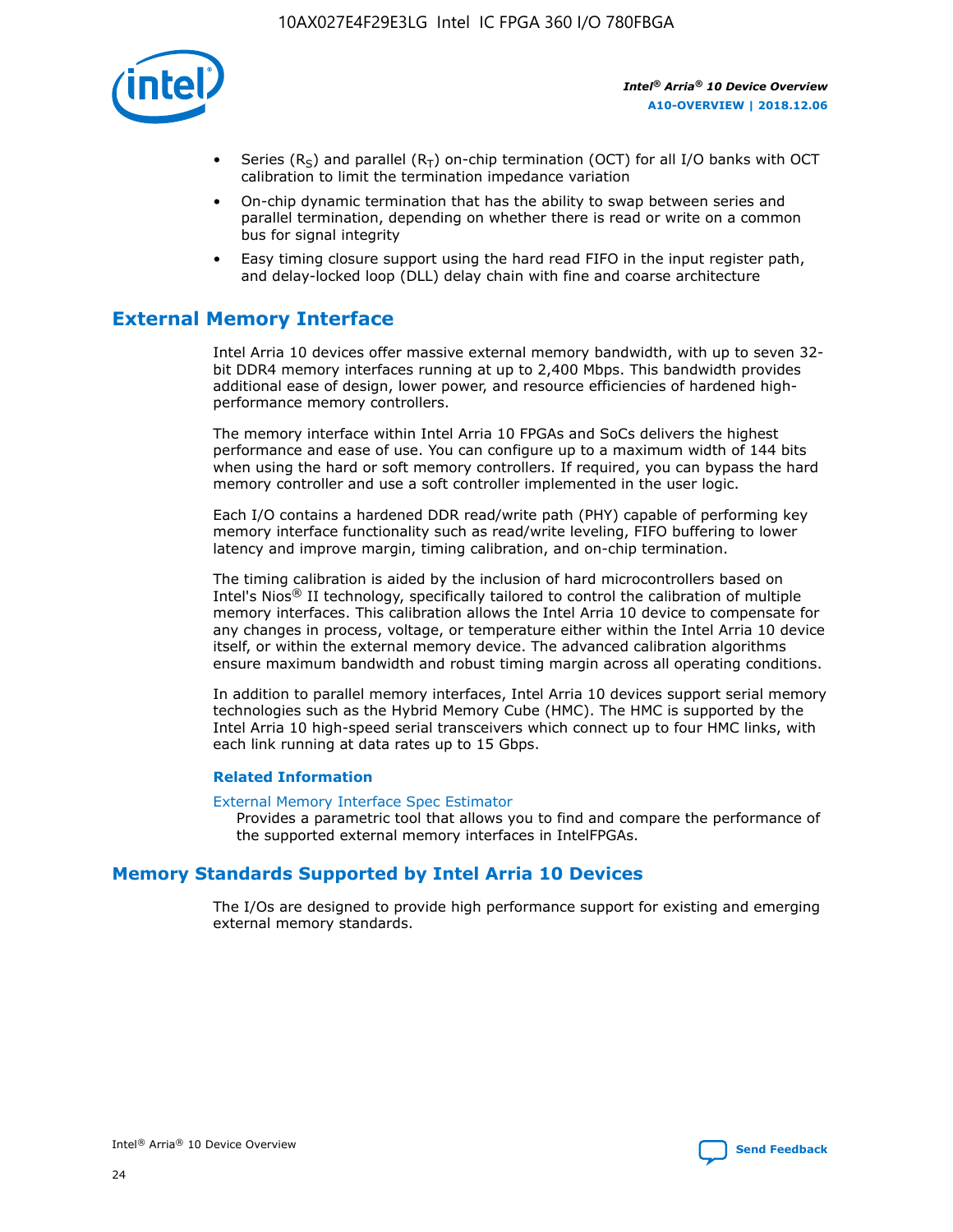

#### **Table 20. Memory Standards Supported by the Hard Memory Controller**

This table lists the overall capability of the hard memory controller. For specific details, refer to the External Memory Interface Spec Estimator and Intel Arria 10 Device Datasheet.

| <b>Memory Standard</b> | <b>Rate Support</b> | <b>Ping Pong PHY Support</b> | <b>Maximum Frequency</b><br>(MHz) |
|------------------------|---------------------|------------------------------|-----------------------------------|
| <b>DDR4 SDRAM</b>      | Quarter rate        | Yes                          | 1,067                             |
|                        |                     |                              | 1,200                             |
| <b>DDR3 SDRAM</b>      | Half rate           | Yes                          | 533                               |
|                        |                     |                              | 667                               |
|                        | Quarter rate        | Yes                          | 1,067                             |
|                        |                     |                              | 1,067                             |
| <b>DDR3L SDRAM</b>     | Half rate           | Yes                          | 533                               |
|                        |                     |                              | 667                               |
|                        | Quarter rate        | Yes                          | 933                               |
|                        |                     |                              | 933                               |
| LPDDR3 SDRAM           | Half rate           |                              | 533                               |
|                        | Quarter rate        |                              | 800                               |

#### **Table 21. Memory Standards Supported by the Soft Memory Controller**

| <b>Memory Standard</b>      | <b>Rate Support</b> | <b>Maximum Frequency</b><br>(MHz) |
|-----------------------------|---------------------|-----------------------------------|
| <b>RLDRAM 3 (11)</b>        | Quarter rate        | 1,200                             |
| ODR IV SRAM <sup>(11)</sup> | Quarter rate        | 1,067                             |
| <b>ODR II SRAM</b>          | Full rate           | 333                               |
|                             | Half rate           | 633                               |
| <b>ODR II+ SRAM</b>         | Full rate           | 333                               |
|                             | Half rate           | 633                               |
| <b>ODR II+ Xtreme SRAM</b>  | Full rate           | 333                               |
|                             | Half rate           | 633                               |

#### **Table 22. Memory Standards Supported by the HPS Hard Memory Controller**

The hard processor system (HPS) is available in Intel Arria 10 SoC devices only.

| <b>Memory Standard</b> | <b>Rate Support</b> | <b>Maximum Frequency</b><br>(MHz) |
|------------------------|---------------------|-----------------------------------|
| <b>DDR4 SDRAM</b>      | Half rate           | 1,200                             |
| <b>DDR3 SDRAM</b>      | Half rate           | 1,067                             |
| <b>DDR3L SDRAM</b>     | Half rate           | 933                               |

<sup>(11)</sup> Intel Arria 10 devices support this external memory interface using hard PHY with soft memory controller.

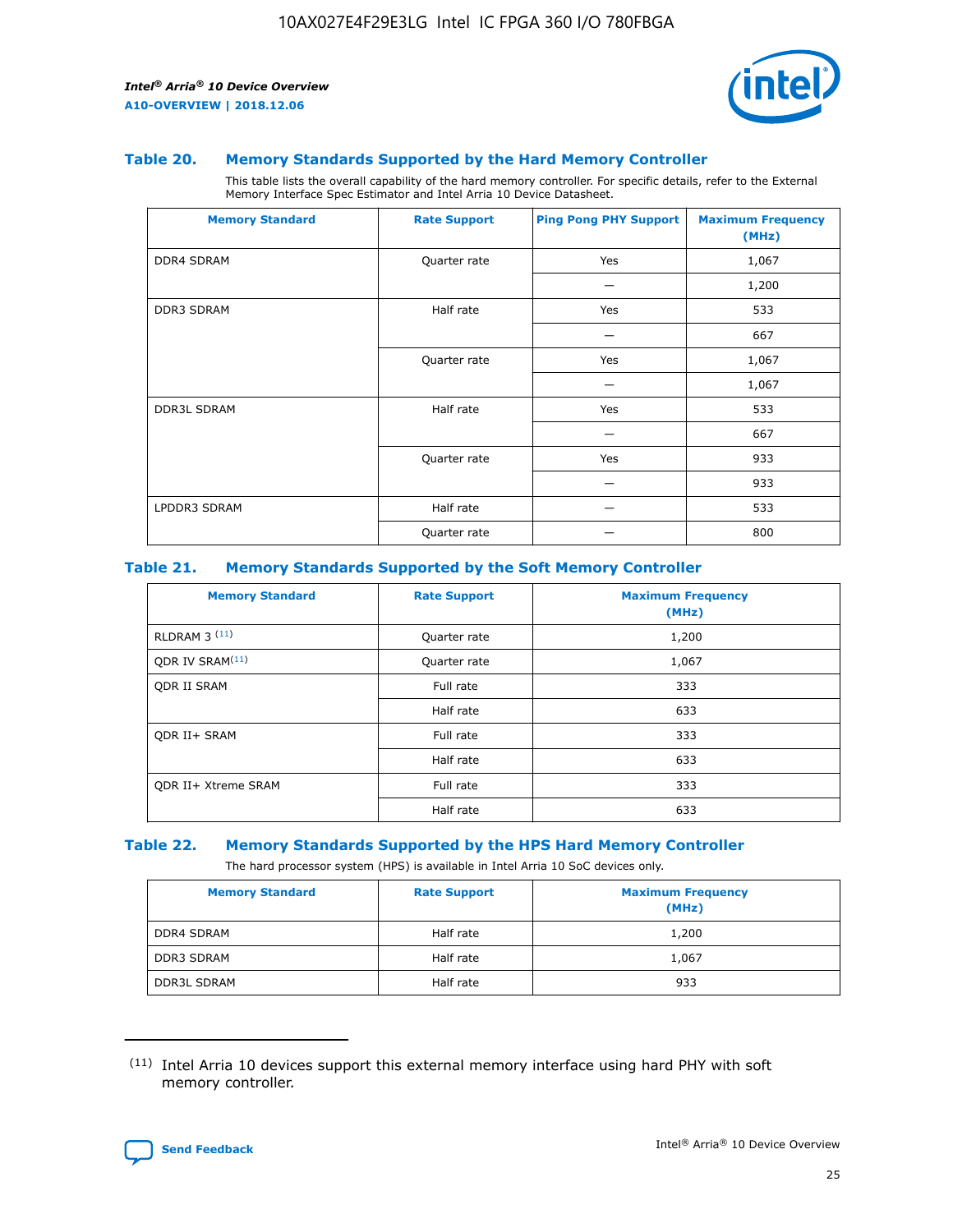

## **Related Information**

#### [Intel Arria 10 Device Datasheet](https://www.intel.com/content/www/us/en/programmable/documentation/mcn1413182292568.html#mcn1413182153340)

Lists the memory interface performance according to memory interface standards, rank or chip select configurations, and Intel Arria 10 device speed grades.

# **PCIe Gen1, Gen2, and Gen3 Hard IP**

Intel Arria 10 devices contain PCIe hard IP that is designed for performance and ease-of-use:

- Includes all layers of the PCIe stack—transaction, data link and physical layers.
- Supports PCIe Gen3, Gen2, and Gen1 Endpoint and Root Port in x1, x2, x4, or x8 lane configuration.
- Operates independently from the core logic—optional configuration via protocol (CvP) allows the PCIe link to power up and complete link training in less than 100 ms while the Intel Arria 10 device completes loading the programming file for the rest of the FPGA.
- Provides added functionality that makes it easier to support emerging features such as Single Root I/O Virtualization (SR-IOV) and optional protocol extensions.
- Provides improved end-to-end datapath protection using ECC.
- Supports FPGA configuration via protocol (CvP) using PCIe at Gen3, Gen2, or Gen1 speed.

#### **Related Information**

PCS Features on page 30

# **Enhanced PCS Hard IP for Interlaken and 10 Gbps Ethernet**

# **Interlaken Support**

The Intel Arria 10 enhanced PCS hard IP provides integrated Interlaken PCS supporting rates up to 25.8 Gbps per lane.

The Interlaken PCS is based on the proven functionality of the PCS developed for Intel's previous generation FPGAs, which demonstrated interoperability with Interlaken ASSP vendors and third-party IP suppliers. The Interlaken PCS is present in every transceiver channel in Intel Arria 10 devices.

## **Related Information**

PCS Features on page 30

# **10 Gbps Ethernet Support**

The Intel Arria 10 enhanced PCS hard IP supports 10GBASE-R PCS compliant with IEEE 802.3 10 Gbps Ethernet (10GbE). The integrated hard IP support for 10GbE and the 10 Gbps transceivers save external PHY cost, board space, and system power.

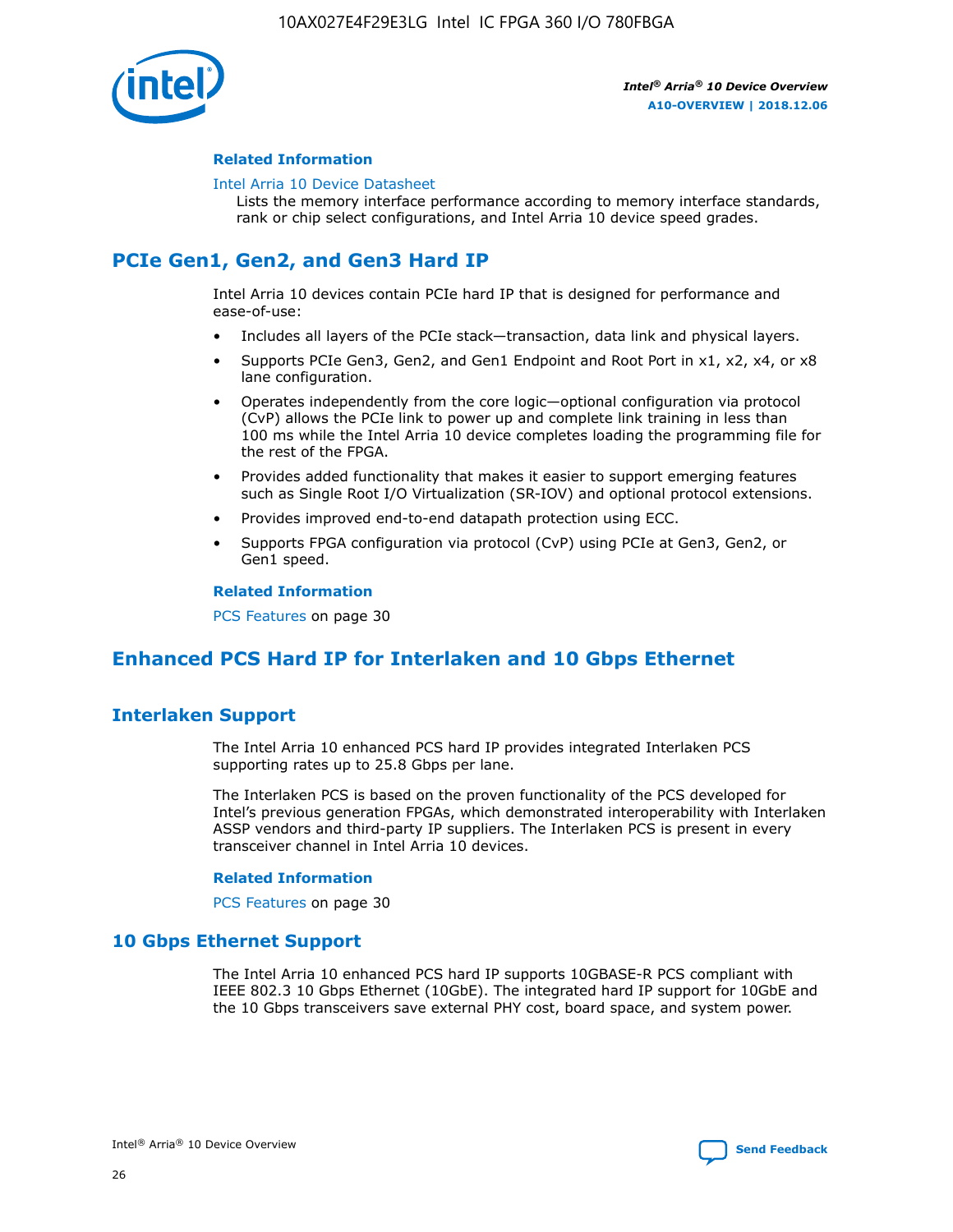

The scalable hard IP supports multiple independent 10GbE ports while using a single PLL for all the 10GBASE-R PCS instantiations, which saves on core logic resources and clock networks:

- Simplifies multiport 10GbE systems compared to XAUI interfaces that require an external XAUI-to-10G PHY.
- Incorporates Electronic Dispersion Compensation (EDC), which enables direct connection to standard 10 Gbps XFP and SFP+ pluggable optical modules.
- Supports backplane Ethernet applications and includes a hard 10GBASE-KR Forward Error Correction (FEC) circuit that you can use for 10 Gbps and 40 Gbps applications.

The 10 Gbps Ethernet PCS hard IP and 10GBASE-KR FEC are present in every transceiver channel.

#### **Related Information**

PCS Features on page 30

# **Low Power Serial Transceivers**

Intel Arria 10 FPGAs and SoCs include lowest power transceivers that deliver high bandwidth, throughput and low latency.

Intel Arria 10 devices deliver the industry's lowest power consumption per transceiver channel:

- 12.5 Gbps transceivers at as low as 242 mW
- 10 Gbps transceivers at as low as 168 mW
- 6 Gbps transceivers at as low as 117 mW

Intel Arria 10 transceivers support various data rates according to application:

- Chip-to-chip and chip-to-module applications—from 1 Gbps up to 25.8 Gbps
- Long reach and backplane applications—from 1 Gbps up to 12.5 with advanced adaptive equalization
- Critical power sensitive applications—from 1 Gbps up to 11.3 Gbps using lower power modes

The combination of 20 nm process technology and architectural advances provide the following benefits:

- Significant reduction in die area and power consumption
- Increase of up to two times in transceiver I/O density compared to previous generation devices while maintaining optimal signal integrity
- Up to 72 total transceiver channels—you can configure up to 6 of these channels to run as fast as 25.8 Gbps
- All channels feature continuous data rate support up to the maximum rated speed

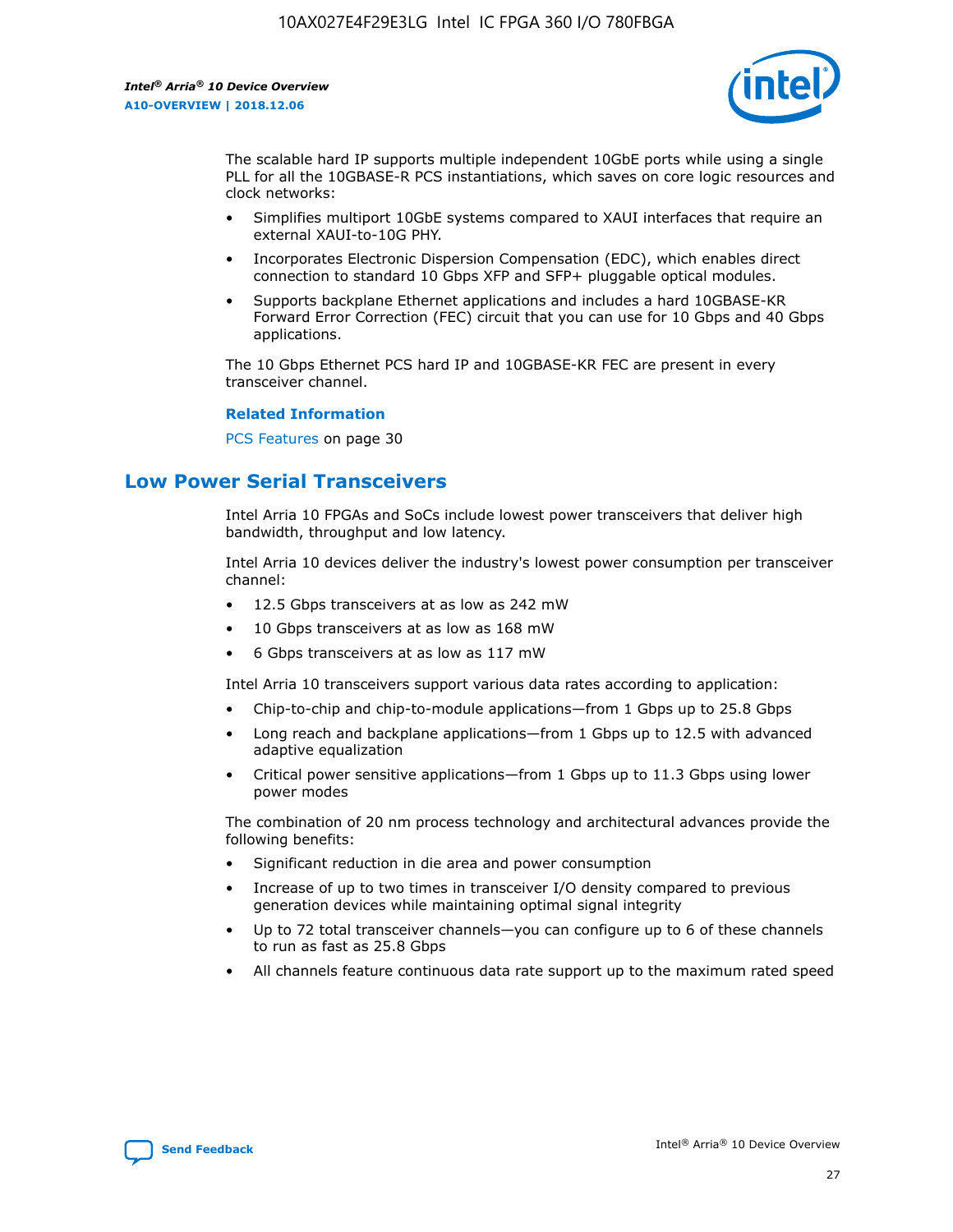



## **Figure 6. Intel Arria 10 Transceiver Block Architecture**

# **Transceiver Channels**

All transceiver channels feature a dedicated Physical Medium Attachment (PMA) and a hardened Physical Coding Sublayer (PCS).

- The PMA provides primary interfacing capabilities to physical channels.
- The PCS typically handles encoding/decoding, word alignment, and other preprocessing functions before transferring data to the FPGA core fabric.

A transceiver channel consists of a PMA and a PCS block. Most transceiver banks have 6 channels. There are some transceiver banks that contain only 3 channels.

A wide variety of bonded and non-bonded data rate configurations is possible using a highly configurable clock distribution network. Up to 80 independent transceiver data rates can be configured.

The following figures are graphical representations of top views of the silicon die, which correspond to reverse views for flip chip packages. Different Intel Arria 10 devices may have different floorplans than the ones shown in the figures.

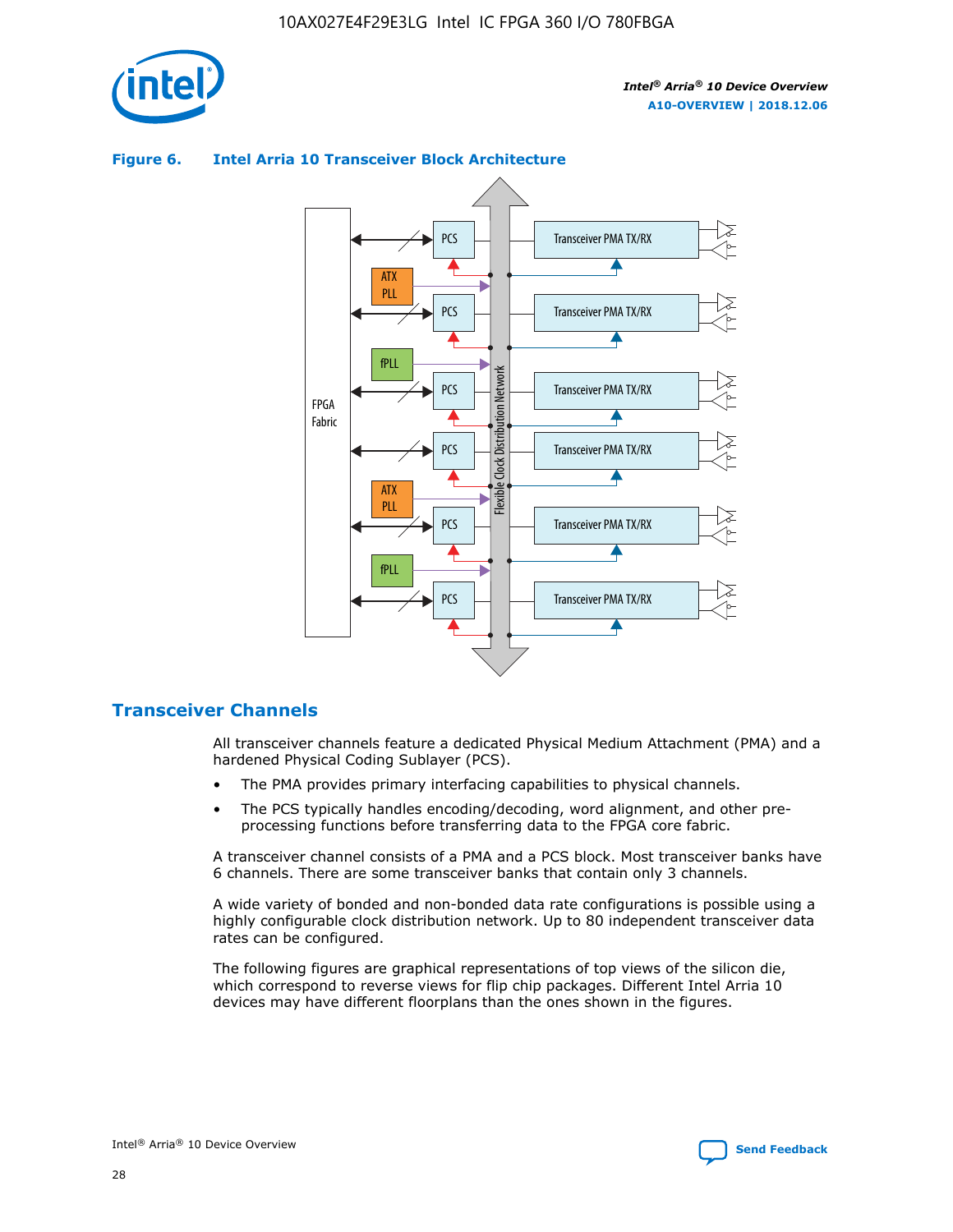

## **Figure 7. Device Chip Overview for Intel Arria 10 GX and GT Devices**



## **PMA Features**

Intel Arria 10 transceivers provide exceptional signal integrity at data rates up to 25.8 Gbps. Clocking options include ultra-low jitter ATX PLLs (LC tank based), clock multiplier unit (CMU) PLLs, and fractional PLLs.

Hard PCS Hard PCS Hard PCS Hard PCS Hard PCS

ATX (LC) Transmi PLL fPLL ATX (LC) **Transmit** PLL

Transceiver PMA Transceiver PMA Transceiver PMA

Transceiver PMA Transceiver PMA

Unused transceiver chann can be used as additional transceiver transmit PLLs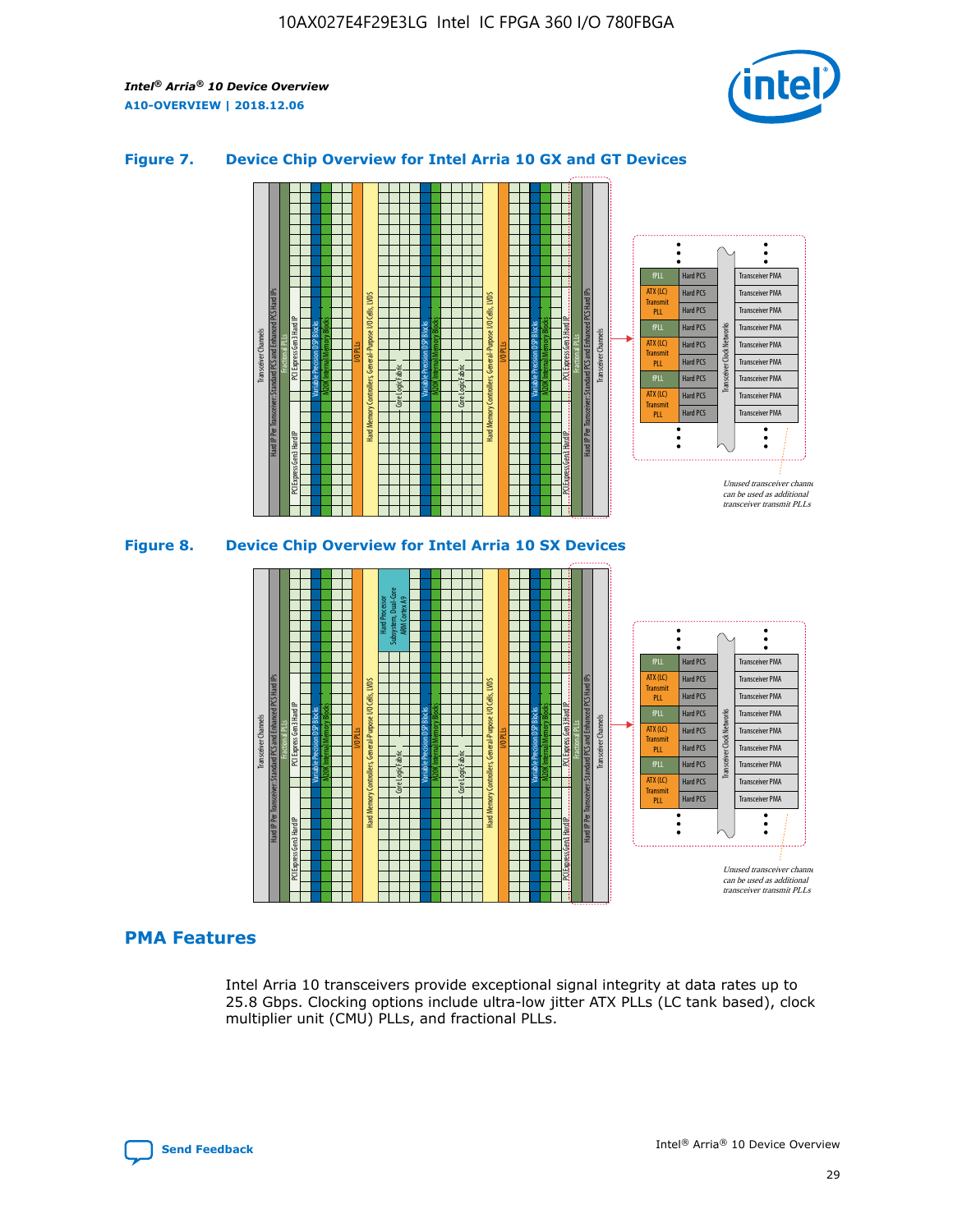

Each transceiver channel contains a channel PLL that can be used as the CMU PLL or clock data recovery (CDR) PLL. In CDR mode, the channel PLL recovers the receiver clock and data in the transceiver channel. Up to 80 independent data rates can be configured on a single Intel Arria 10 device.

## **Table 23. PMA Features of the Transceivers in Intel Arria 10 Devices**

| <b>Feature</b>                                             | <b>Capability</b>                                                                                                                                                                                                             |
|------------------------------------------------------------|-------------------------------------------------------------------------------------------------------------------------------------------------------------------------------------------------------------------------------|
| Chip-to-Chip Data Rates                                    | 1 Gbps to 17.4 Gbps (Intel Arria 10 GX devices)<br>1 Gbps to 25.8 Gbps (Intel Arria 10 GT devices)                                                                                                                            |
| <b>Backplane Support</b>                                   | Drive backplanes at data rates up to 12.5 Gbps                                                                                                                                                                                |
| <b>Optical Module Support</b>                              | SFP+/SFP, XFP, CXP, QSFP/QSFP28, CFP/CFP2/CFP4                                                                                                                                                                                |
| Cable Driving Support                                      | SFP+ Direct Attach, PCI Express over cable, eSATA                                                                                                                                                                             |
| Transmit Pre-Emphasis                                      | 4-tap transmit pre-emphasis and de-emphasis to compensate for system channel loss                                                                                                                                             |
| Continuous Time Linear<br>Equalizer (CTLE)                 | Dual mode, high-gain, and high-data rate, linear receive equalization to compensate for<br>system channel loss                                                                                                                |
| Decision Feedback Equalizer<br>(DFE)                       | 7-fixed and 4-floating tap DFE to equalize backplane channel loss in the presence of<br>crosstalk and noisy environments                                                                                                      |
| Variable Gain Amplifier                                    | Optimizes the signal amplitude prior to the CDR sampling and operates in fixed and<br>adaptive modes                                                                                                                          |
| Altera Digital Adaptive<br>Parametric Tuning (ADAPT)       | Fully digital adaptation engine to automatically adjust all link equalization parameters-<br>including CTLE, DFE, and variable gain amplifier blocks—that provide optimal link margin<br>without intervention from user logic |
| Precision Signal Integrity<br>Calibration Engine (PreSICE) | Hardened calibration controller to quickly calibrate all transceiver control parameters on<br>power-up, which provides the optimal signal integrity and jitter performance                                                    |
| Advanced Transmit (ATX)<br>PLL                             | Low jitter ATX (LC tank based) PLLs with continuous tuning range to cover a wide range of<br>standard and proprietary protocols                                                                                               |
| <b>Fractional PLLs</b>                                     | On-chip fractional frequency synthesizers to replace on-board crystal oscillators and reduce<br>system cost                                                                                                                   |
| Digitally Assisted Analog<br><b>CDR</b>                    | Superior jitter tolerance with fast lock time                                                                                                                                                                                 |
| <b>Dynamic Partial</b><br>Reconfiguration                  | Allows independent control of the Avalon memory-mapped interface of each transceiver<br>channel for the highest transceiver flexibility                                                                                       |
| Multiple PCS-PMA and PCS-<br>PLD interface widths          | 8-, 10-, 16-, 20-, 32-, 40-, or 64-bit interface widths for flexibility of deserialization width,<br>encoding, and reduced latency                                                                                            |

# **PCS Features**

This table summarizes the Intel Arria 10 transceiver PCS features. You can use the transceiver PCS to support a wide range of protocols ranging from 1 Gbps to 25.8 Gbps.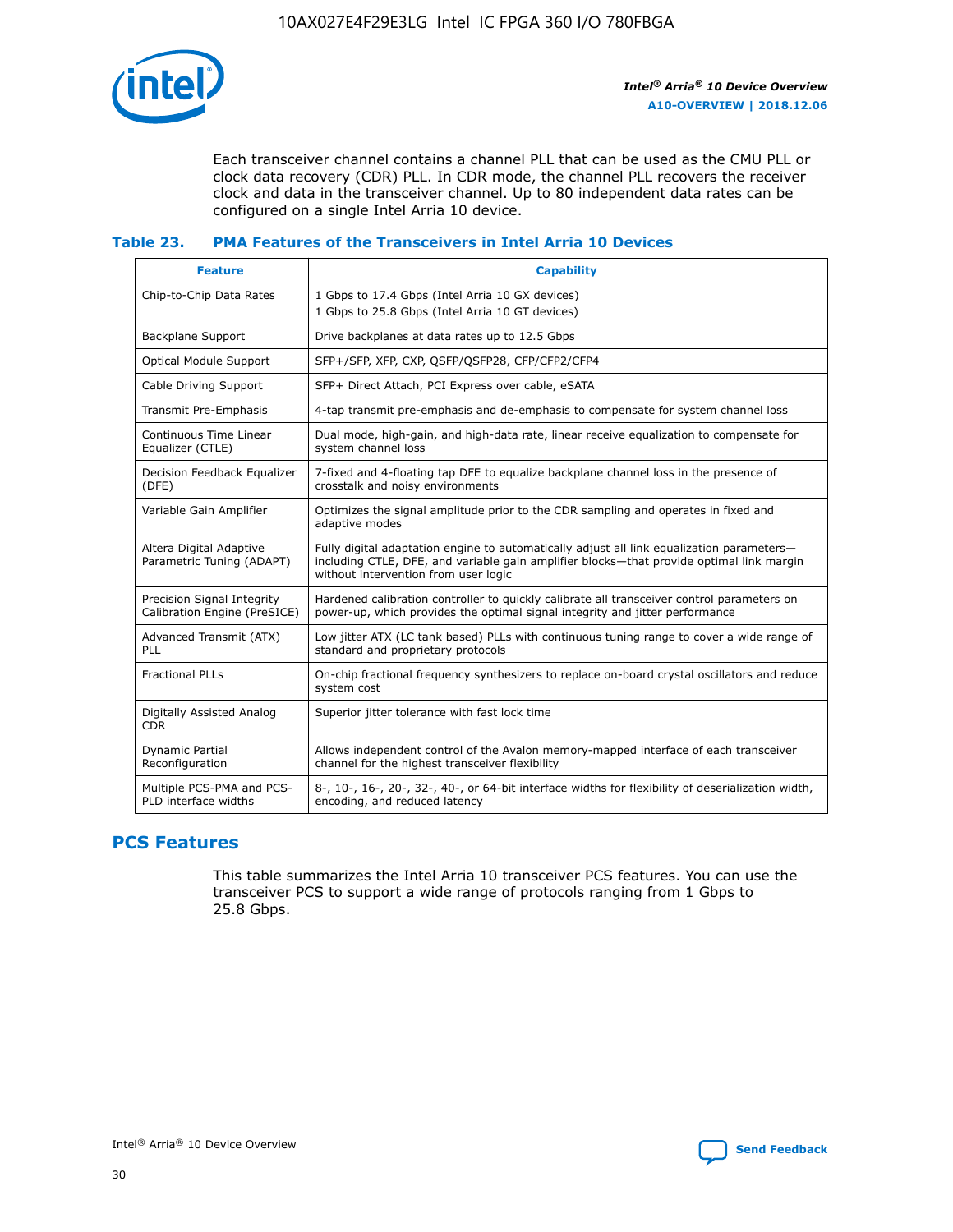

| <b>PCS</b>          | <b>Description</b>                                                                                                                                                                                                                                                                                                                                                                                             |
|---------------------|----------------------------------------------------------------------------------------------------------------------------------------------------------------------------------------------------------------------------------------------------------------------------------------------------------------------------------------------------------------------------------------------------------------|
| Standard PCS        | Operates at a data rate up to 12 Gbps<br>Supports protocols such as PCI-Express, CPRI 4.2+, GigE, IEEE 1588 in Hard PCS<br>Implements other protocols using Basic/Custom (Standard PCS) transceiver<br>configuration rules.                                                                                                                                                                                    |
| <b>Enhanced PCS</b> | Performs functions common to most serial data industry standards, such as word<br>alignment, encoding/decoding, and framing, before data is sent or received off-chip<br>through the PMA<br>• Handles data transfer to and from the FPGA fabric<br>Handles data transfer internally to and from the PMA<br>Provides frequency compensation<br>Performs channel bonding for multi-channel low skew applications |
| PCIe Gen3 PCS       | Supports the seamless switching of Data and Clock between the Gen1, Gen2, and Gen3<br>data rates<br>Provides support for PIPE 3.0 features<br>Supports the PIPE interface with the Hard IP enabled, as well as with the Hard IP<br>bypassed                                                                                                                                                                    |

#### **Related Information**

- PCIe Gen1, Gen2, and Gen3 Hard IP on page 26
- Interlaken Support on page 26
- 10 Gbps Ethernet Support on page 26

# **PCS Protocol Support**

This table lists some of the protocols supported by the Intel Arria 10 transceiver PCS. For more information about the blocks in the transmitter and receiver data paths, refer to the related information.

| <b>Protocol</b>                                 | <b>Data Rate</b><br>(Gbps) | <b>Transceiver IP</b>       | <b>PCS Support</b>                      |
|-------------------------------------------------|----------------------------|-----------------------------|-----------------------------------------|
| PCIe Gen3 x1, x2, x4, x8                        | 8.0                        | Native PHY (PIPE)           | Standard PCS and PCIe<br>Gen3 PCS       |
| PCIe Gen2 x1, x2, x4, x8                        | 5.0                        | Native PHY (PIPE)           | <b>Standard PCS</b>                     |
| PCIe Gen1 x1, x2, x4, x8                        | 2.5                        | Native PHY (PIPE)           | Standard PCS                            |
| 1000BASE-X Gigabit Ethernet                     | 1.25                       | Native PHY                  | Standard PCS                            |
| 1000BASE-X Gigabit Ethernet with<br>IEEE 1588v2 | 1.25                       | Native PHY                  | Standard PCS                            |
| 10GBASE-R                                       | 10.3125                    | Native PHY                  | <b>Enhanced PCS</b>                     |
| 10GBASE-R with IEEE 1588v2                      | 10.3125                    | Native PHY                  | <b>Enhanced PCS</b>                     |
| 10GBASE-R with KR FEC                           | 10.3125                    | Native PHY                  | <b>Enhanced PCS</b>                     |
| 10GBASE-KR and 1000BASE-X                       | 10.3125                    | 1G/10GbE and 10GBASE-KR PHY | Standard PCS and<br><b>Enhanced PCS</b> |
| Interlaken (CEI-6G/11G)                         | 3.125 to 17.4              | Native PHY                  | <b>Enhanced PCS</b>                     |
| SFI-S/SFI-5.2                                   | 11.2                       | Native PHY                  | <b>Enhanced PCS</b>                     |
| $10G$ SDI                                       | 10.692                     | Native PHY                  | <b>Enhanced PCS</b>                     |
|                                                 |                            |                             | continued                               |

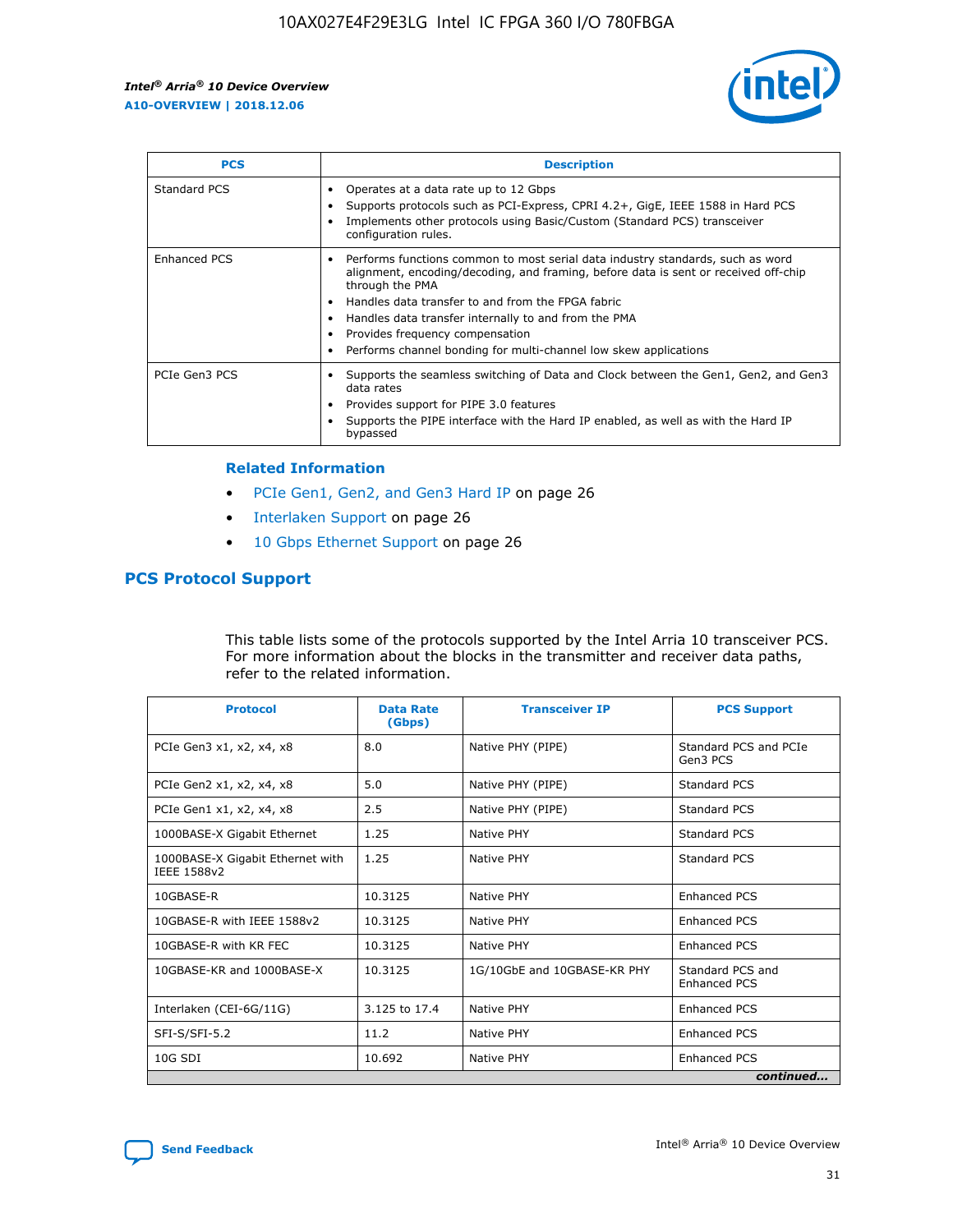

| <b>Protocol</b>      | <b>Data Rate</b><br>(Gbps) | <b>Transceiver IP</b> | <b>PCS Support</b> |
|----------------------|----------------------------|-----------------------|--------------------|
| CPRI 6.0 (64B/66B)   | 0.6144 to<br>10.1376       | Native PHY            | Enhanced PCS       |
| CPRI 4.2 (8B/10B)    | 0.6144 to<br>9.8304        | Native PHY            | Standard PCS       |
| OBSAI RP3 v4.2       | 0.6144 to 6.144            | Native PHY            | Standard PCS       |
| SD-SDI/HD-SDI/3G-SDI | $0.143(12)$ to<br>2.97     | Native PHY            | Standard PCS       |

# **Related Information**

#### [Intel Arria 10 Transceiver PHY User Guide](https://www.intel.com/content/www/us/en/programmable/documentation/nik1398707230472.html#nik1398707091164)

Provides more information about the supported transceiver protocols and PHY IP, the PMA architecture, and the standard, enhanced, and PCIe Gen3 PCS architecture.

# **SoC with Hard Processor System**

Each SoC device combines an FPGA fabric and a hard processor system (HPS) in a single device. This combination delivers the flexibility of programmable logic with the power and cost savings of hard IP in these ways:

- Reduces board space, system power, and bill of materials cost by eliminating a discrete embedded processor
- Allows you to differentiate the end product in both hardware and software, and to support virtually any interface standard
- Extends the product life and revenue through in-field hardware and software updates

 $(12)$  The 0.143 Gbps data rate is supported using oversampling of user logic that you must implement in the FPGA fabric.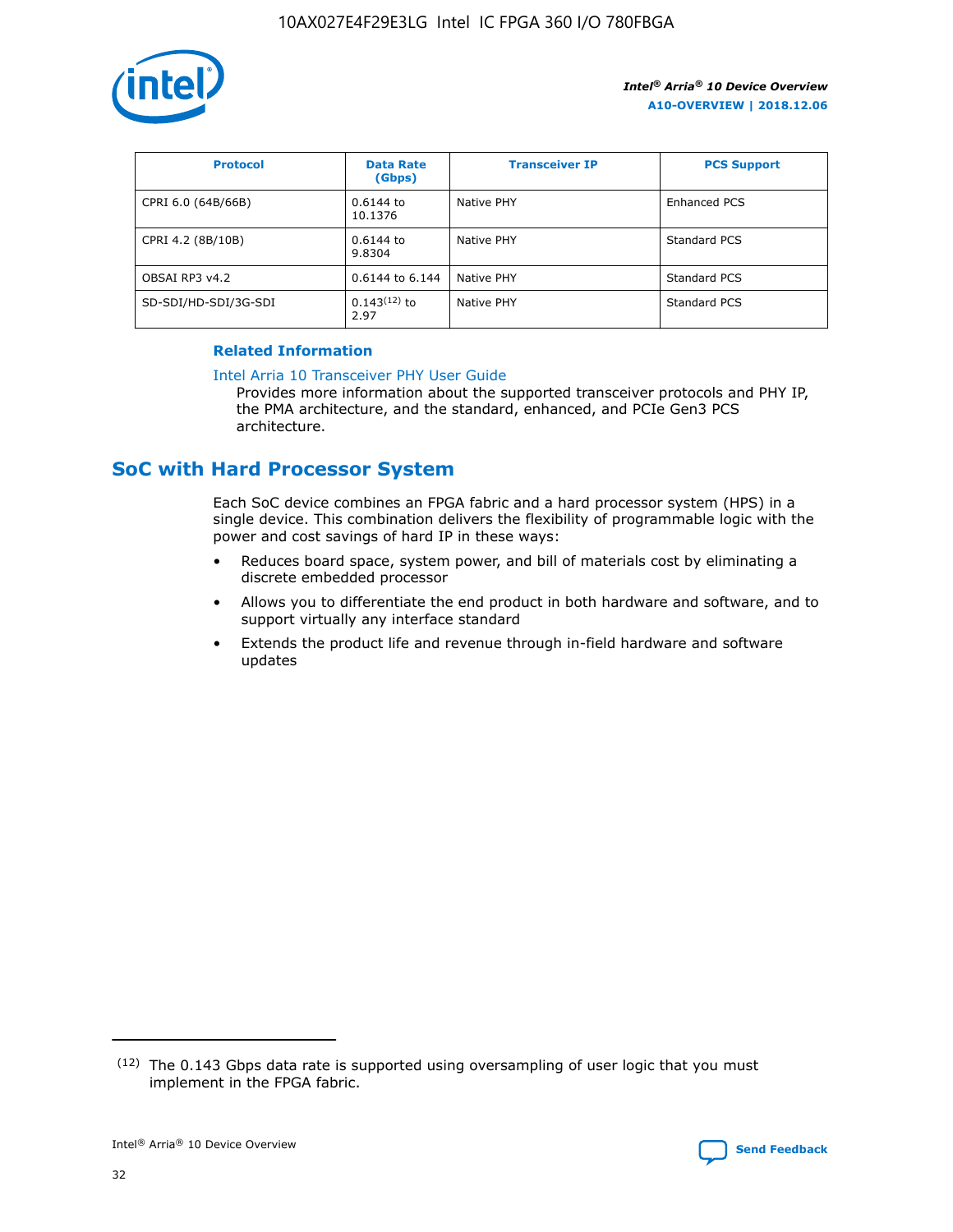

#### **Figure 9. HPS Block Diagram**

This figure shows a block diagram of the HPS with the dual ARM Cortex-A9 MPCore processor.



# **Key Advantages of 20-nm HPS**

The 20-nm HPS strikes a balance between enabling maximum software compatibility with 28-nm SoCs while still improving upon the 28-nm HPS architecture. These improvements address the requirements of the next generation target markets such as wireless and wireline communications, compute and storage equipment, broadcast and military in terms of performance, memory bandwidth, connectivity via backplane and security.

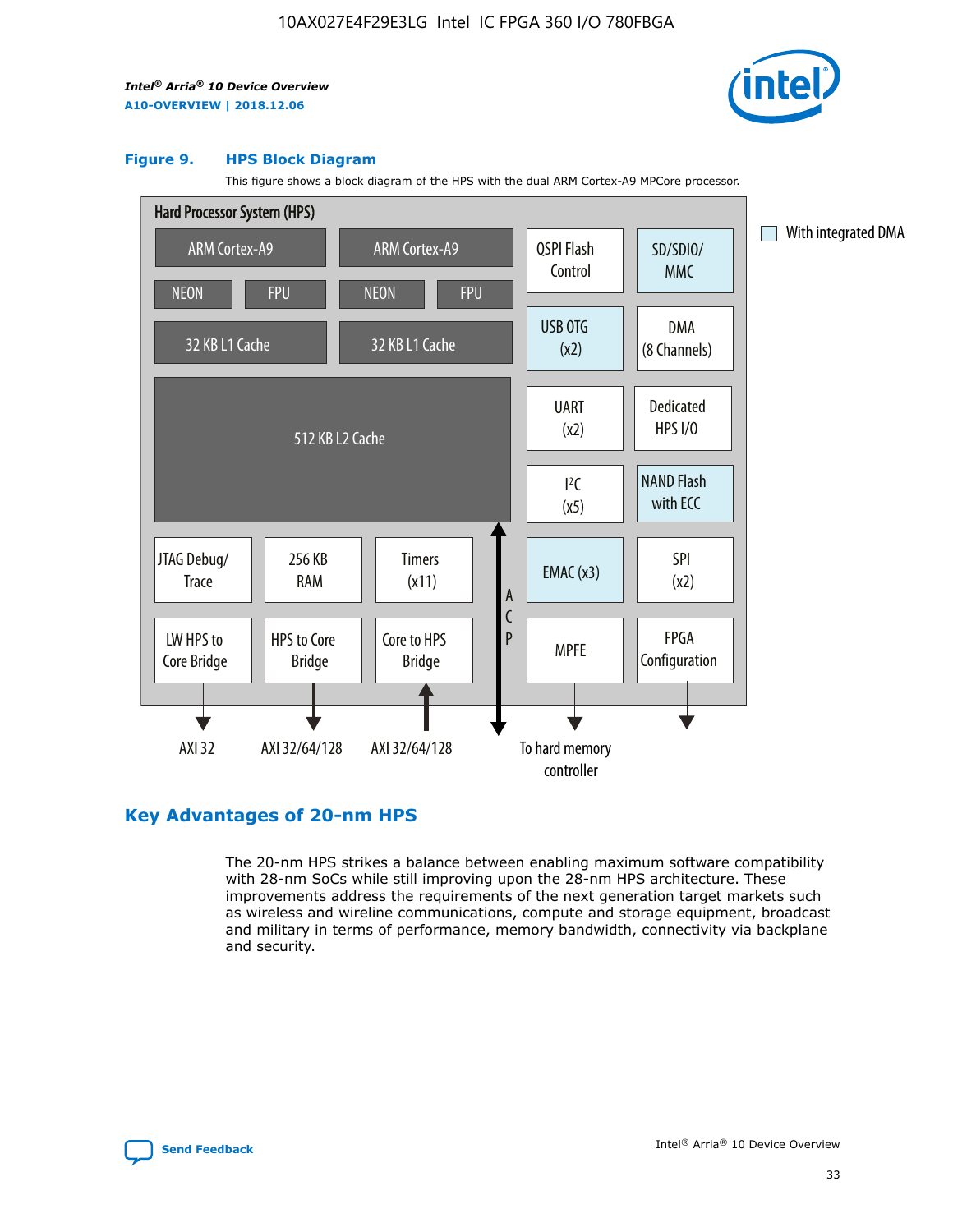

## **Table 24. Improvements in 20 nm HPS**

This table lists the key improvements of the 20 nm HPS compared to the 28 nm HPS.

| Advantages/<br><b>Improvements</b>                          | <b>Description</b>                                                                                                                                                                                                                                                                                                                                                                                                                                                                                                                                                                                                                                                                                                                                                                                                                                                                                                                                |
|-------------------------------------------------------------|---------------------------------------------------------------------------------------------------------------------------------------------------------------------------------------------------------------------------------------------------------------------------------------------------------------------------------------------------------------------------------------------------------------------------------------------------------------------------------------------------------------------------------------------------------------------------------------------------------------------------------------------------------------------------------------------------------------------------------------------------------------------------------------------------------------------------------------------------------------------------------------------------------------------------------------------------|
| Increased performance and<br>overdrive capability           | While the nominal processor frequency is 1.2 GHz, the 20 nm HPS offers an "overdrive"<br>feature which enables a higher processor operating frequency. This requires a higher supply<br>voltage value that is unique to the HPS and may require a separate regulator.                                                                                                                                                                                                                                                                                                                                                                                                                                                                                                                                                                                                                                                                             |
| Increased processor memory<br>bandwidth and DDR4<br>support | Up to 64-bit DDR4 memory at 2,400 Mbps support is available for the processor. The hard<br>memory controller for the HPS comprises a multi-port front end that manages connections<br>to a single port memory controller. The multi-port front end allows logic core and the HPS<br>to share ports and thereby the available bandwidth of the memory controller.                                                                                                                                                                                                                                                                                                                                                                                                                                                                                                                                                                                  |
| Flexible I/O sharing                                        | An advanced I/O pin muxing scheme allows improved sharing of I/O between the HPS and<br>the core logic. The following types of I/O are available for SoC:<br>$\bullet$<br>17 dedicated I/Os-physically located inside the HPS block and are not accessible to<br>logic within the core. The 17 dedicated I/Os are used for HPS clock, resets, and<br>interfacing with boot devices, QSPI, and SD/MMC.<br>48 direct shared I/O-located closest to the HPS block and are ideal for high speed HPS<br>$\bullet$<br>peripherals such as EMAC, USB, and others. There is one bank of 48 I/Os that supports<br>direct sharing where the 48 I/Os can be shared 12 I/Os at a time.<br>Standard (shared) I/O-all standard I/Os can be shared by the HPS peripherals and any<br>logic within the core. For designs where more than 48 I/Os are required to fully use all<br>the peripherals in the HPS, these I/Os can be connected through the core logic. |
| <b>EMAC</b> core                                            | Three EMAC cores are available in the HPS. The EMAC cores enable an application to<br>support two redundant Ethernet connections; for example, backplane, or two EMAC cores<br>for managing IEEE 1588 time stamp information while allowing a third EMAC core for debug<br>and configuration. All three EMACs can potentially share the same time stamps, simplifying<br>the 1588 time stamping implementation. A new serial time stamp interface allows core<br>logic to access and read the time stamp values. The integrated EMAC controllers can be<br>connected to external Ethernet PHY through the provided MDIO or I <sup>2</sup> C interface.                                                                                                                                                                                                                                                                                            |
| On-chip memory                                              | The on-chip memory is updated to 256 KB support and can support larger data sets and<br>real time algorithms.                                                                                                                                                                                                                                                                                                                                                                                                                                                                                                                                                                                                                                                                                                                                                                                                                                     |
| <b>ECC</b> enhancements                                     | Improvements in L2 Cache ECC management allow identification of errors down to the<br>address level. ECC enhancements also enable improved error injection and status reporting<br>via the introduction of new memory mapped access to syndrome and data signals.                                                                                                                                                                                                                                                                                                                                                                                                                                                                                                                                                                                                                                                                                 |
| HPS to FPGA Interconnect<br>Backbone                        | Although the HPS and the Logic Core can operate independently, they are tightly coupled<br>via a high-bandwidth system interconnect built from high-performance ARM AMBA AXI bus<br>bridges. IP bus masters in the FPGA fabric have access to HPS bus slaves via the FPGA-to-<br>HPS interconnect. Similarly, HPS bus masters have access to bus slaves in the core fabric<br>via the HPS-to-FPGA bridge. Both bridges are AMBA AXI-3 compliant and support<br>simultaneous read and write transactions. Up to three masters within the core fabric can<br>share the HPS SDRAM controller with the processor. Additionally, the processor can be used<br>to configure the core fabric under program control via a dedicated 32-bit configuration port.                                                                                                                                                                                            |
| FPGA configuration and HPS<br>booting                       | The FPGA fabric and HPS in the SoCs are powered independently. You can reduce the clock<br>frequencies or gate the clocks to reduce dynamic power.<br>You can configure the FPGA fabric and boot the HPS independently, in any order, providing<br>you with more design flexibility.                                                                                                                                                                                                                                                                                                                                                                                                                                                                                                                                                                                                                                                              |
| Security                                                    | New security features have been introduced for anti-tamper management, secure boot,<br>encryption (AES), and authentication (SHA).                                                                                                                                                                                                                                                                                                                                                                                                                                                                                                                                                                                                                                                                                                                                                                                                                |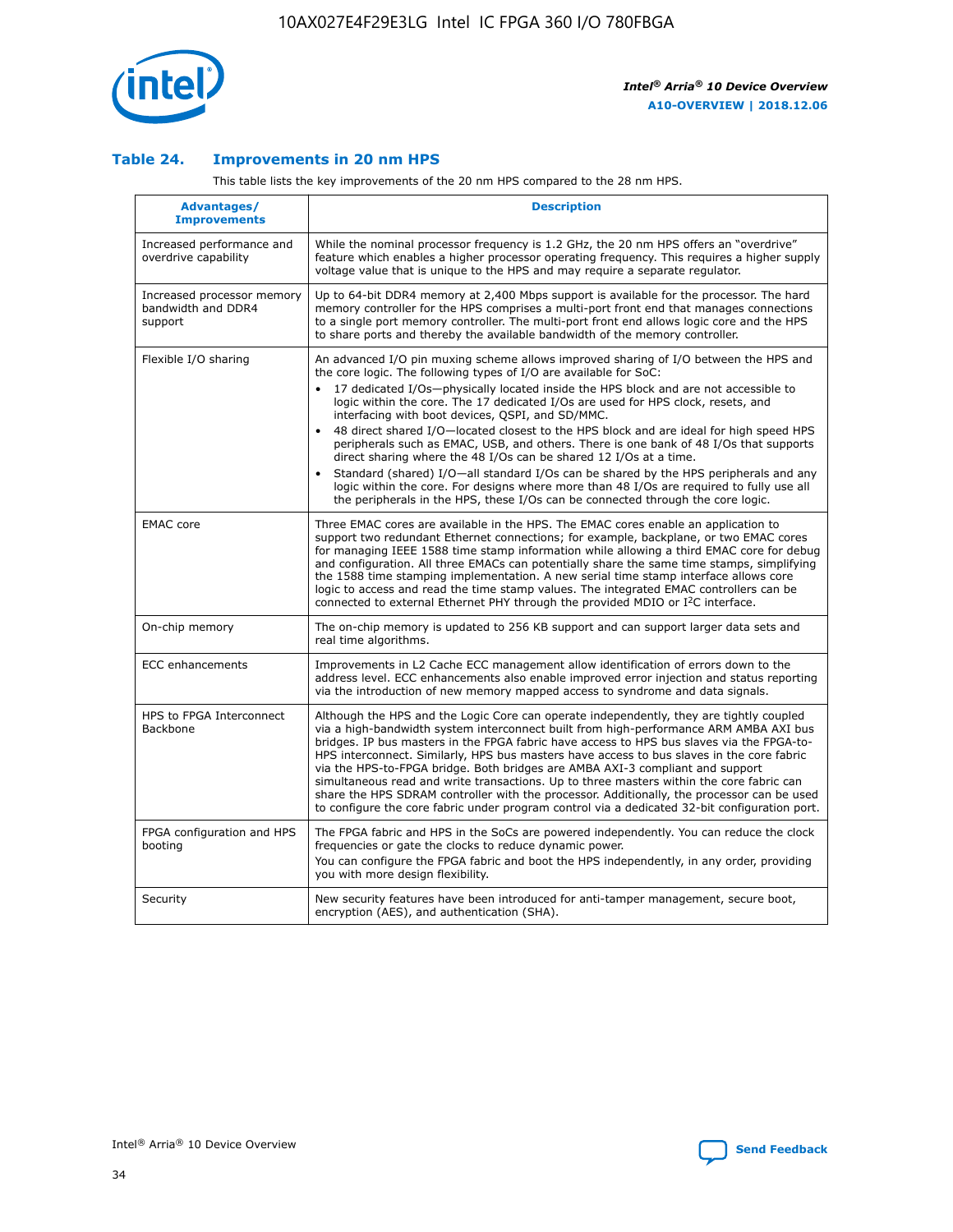

# **Features of the HPS**

The HPS has the following features:

- 1.2-GHz, dual-core ARM Cortex-A9 MPCore processor with up to 1.5-GHz via overdrive
	- ARMv7-A architecture that runs 32-bit ARM instructions, 16-bit and 32-bit Thumb instructions, and 8-bit Java byte codes in Jazelle style
	- Superscalar, variable length, out-of-order pipeline with dynamic branch prediction
	- Instruction Efficiency 2.5 MIPS/MHz, which provides total performance of 7500 MIPS at 1.5 GHz
- Each processor core includes:
	- 32 KB of L1 instruction cache, 32 KB of L1 data cache
	- Single- and double-precision floating-point unit and NEON media engine
	- CoreSight debug and trace technology
	- Snoop Control Unit (SCU) and Acceleration Coherency Port (ACP)
- 512 KB of shared L2 cache
- 256 KB of scratch RAM
- Hard memory controller with support for DDR3, DDR4 and optional error correction code (ECC) support
- Multiport Front End (MPFE) Scheduler interface to the hard memory controller
- 8-channel direct memory access (DMA) controller
- QSPI flash controller with SIO, DIO, QIO SPI Flash support
- NAND flash controller (ONFI 1.0 or later) with DMA and ECC support, updated to support 8 and 16-bit Flash devices and new command DMA to offload CPU for fast power down recovery
- Updated SD/SDIO/MMC controller to eMMC 4.5 with DMA with CE-ATA digital command support
- 3 10/100/1000 Ethernet media access control (MAC) with DMA
- 2 USB On-the-Go (OTG) controllers with DMA
- $\bullet$  5 I<sup>2</sup>C controllers (3 can be used by EMAC for MIO to external PHY)
- 2 UART 16550 Compatible controllers
- 4 serial peripheral interfaces (SPI) (2 Master, 2 Slaves)
- 62 programmable general-purpose I/Os, which includes 48 direct share I/Os that allows the HPS peripherals to connect directly to the FPGA I/Os
- 7 general-purpose timers
- 4 watchdog timers
- Anti-tamper, Secure Boot, Encryption (AES) and Authentication (SHA)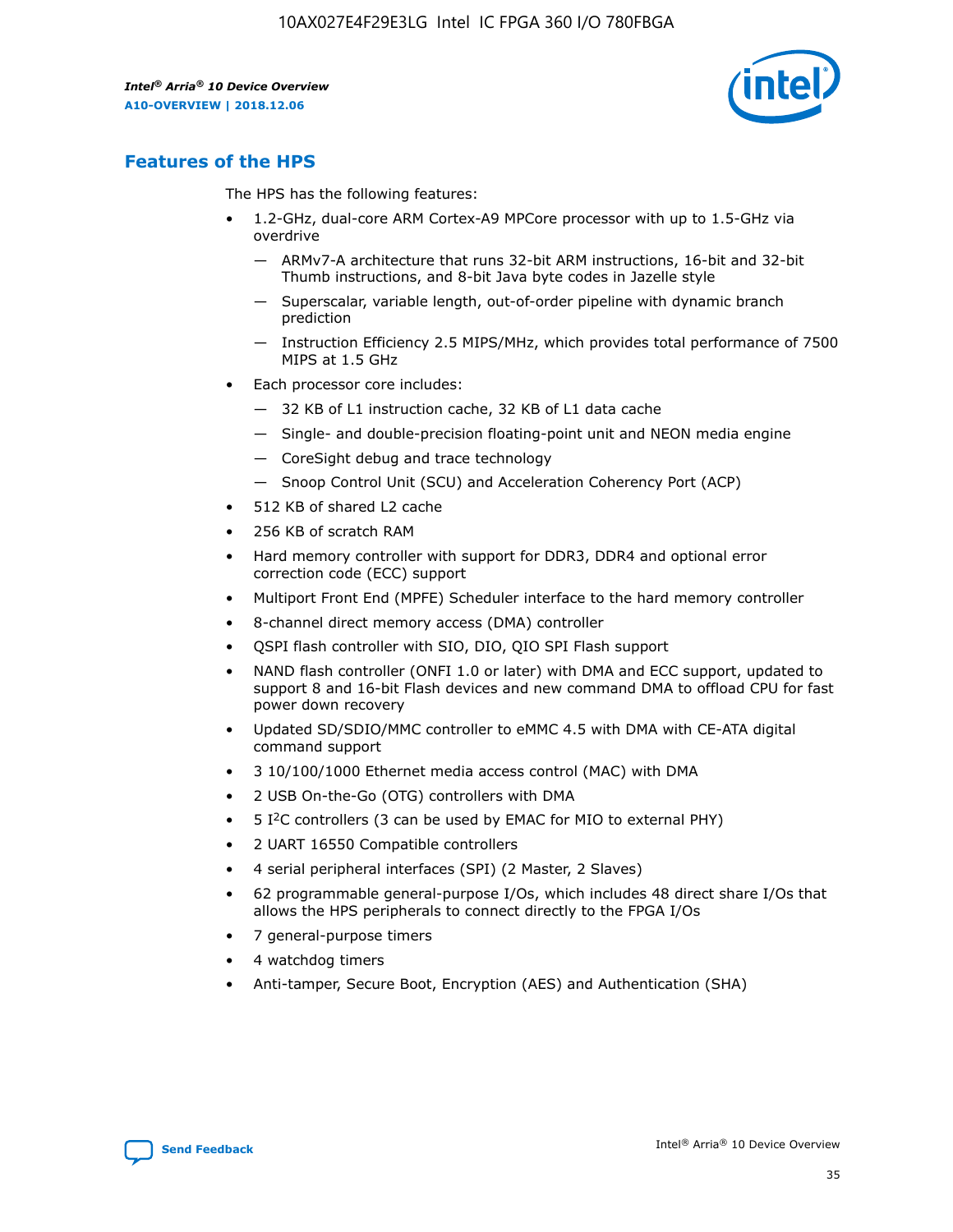

# **System Peripherals and Debug Access Port**

Each Ethernet MAC, USB OTG, NAND flash controller, and SD/MMC controller module has an integrated DMA controller. For modules without an integrated DMA controller, an additional DMA controller module provides up to eight channels of high-bandwidth data transfers. Peripherals that communicate off-chip are multiplexed with other peripherals at the HPS pin level. This allows you to choose which peripherals interface with other devices on your PCB.

The debug access port provides interfaces to industry standard JTAG debug probes and supports ARM CoreSight debug and core traces to facilitate software development.

#### **HPS–FPGA AXI Bridges**

The HPS–FPGA bridges, which support the Advanced Microcontroller Bus Architecture (AMBA) Advanced eXtensible Interface (AXI™) specifications, consist of the following bridges:

- FPGA-to-HPS AMBA AXI bridge—a high-performance bus supporting 32, 64, and 128 bit data widths that allows the FPGA fabric to issue transactions to slaves in the HPS.
- HPS-to-FPGA Avalon/AMBA AXI bridge—a high-performance bus supporting 32, 64, and 128 bit data widths that allows the HPS to issue transactions to slaves in the FPGA fabric.
- Lightweight HPS-to-FPGA AXI bridge—a lower latency 32 bit width bus that allows the HPS to issue transactions to soft peripherals in the FPGA fabric. This bridge is primarily used for control and status register (CSR) accesses to peripherals in the FPGA fabric.

The HPS–FPGA AXI bridges allow masters in the FPGA fabric to communicate with slaves in the HPS logic, and vice versa. For example, the HPS-to-FPGA AXI bridge allows you to share memories instantiated in the FPGA fabric with one or both microprocessors in the HPS, while the FPGA-to-HPS AXI bridge allows logic in the FPGA fabric to access the memory and peripherals in the HPS.

Each HPS–FPGA bridge also provides asynchronous clock crossing for data transferred between the FPGA fabric and the HPS.

#### **HPS SDRAM Controller Subsystem**

The HPS SDRAM controller subsystem contains a multiport SDRAM controller and DDR PHY that are shared between the FPGA fabric (through the FPGA-to-HPS SDRAM interface), the level 2 (L2) cache, and the level 3 (L3) system interconnect. The FPGA-to-HPS SDRAM interface supports AMBA AXI and Avalon® Memory-Mapped (Avalon-MM) interface standards, and provides up to six individual ports for access by masters implemented in the FPGA fabric.

The HPS SDRAM controller supports up to 3 masters (command ports), 3x 64-bit read data ports and 3x 64-bit write data ports.

To maximize memory performance, the SDRAM controller subsystem supports command and data reordering, deficit round-robin arbitration with aging, and high-priority bypass features.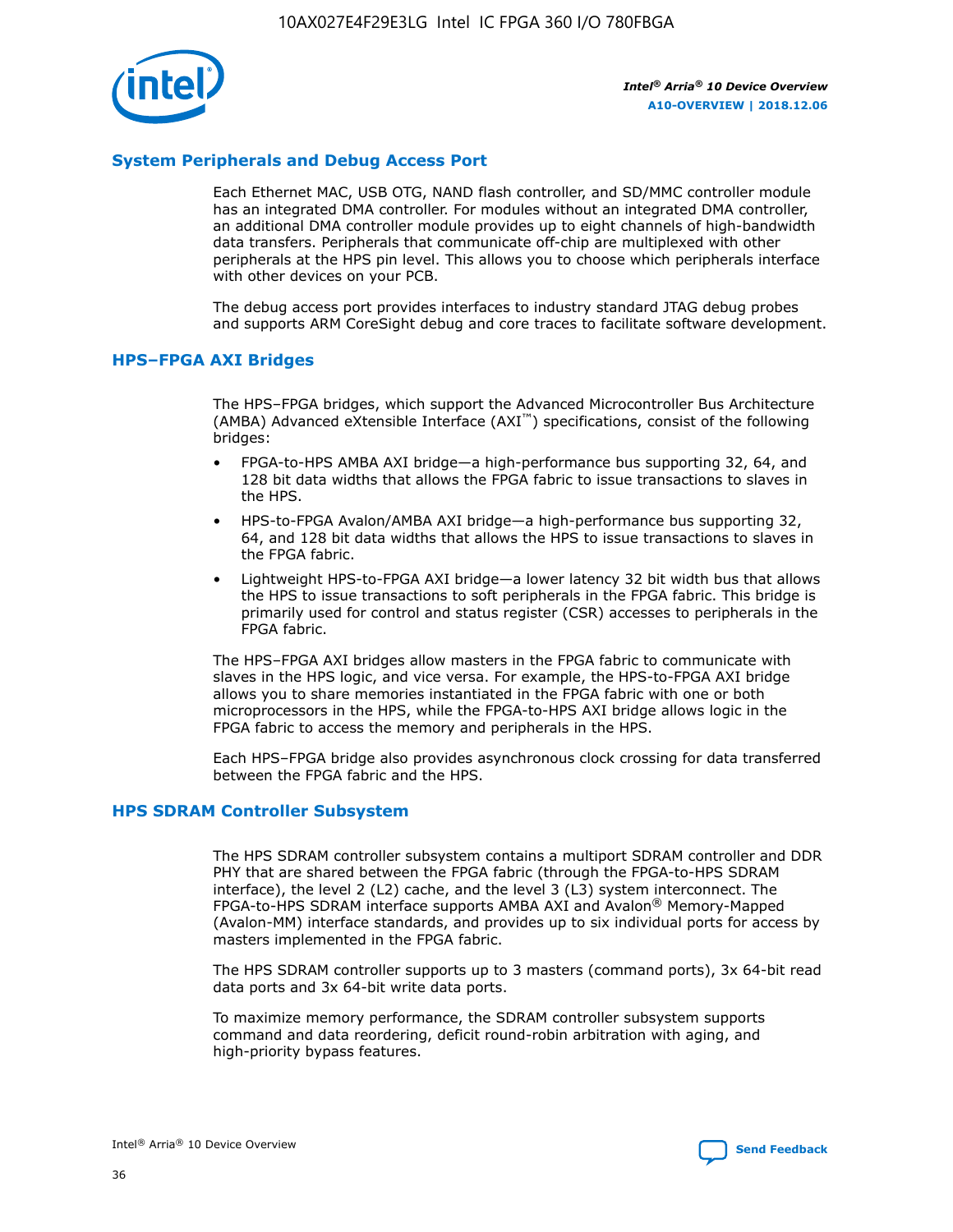

# **FPGA Configuration and HPS Booting**

The FPGA fabric and HPS in the SoC FPGA must be powered at the same time. You can reduce the clock frequencies or gate the clocks to reduce dynamic power.

Once powered, the FPGA fabric and HPS can be configured independently thus providing you with more design flexibility:

- You can boot the HPS independently. After the HPS is running, the HPS can fully or partially reconfigure the FPGA fabric at any time under software control. The HPS can also configure other FPGAs on the board through the FPGA configuration controller.
- Configure the FPGA fabric first, and then boot the HPS from memory accessible to the FPGA fabric.

## **Hardware and Software Development**

For hardware development, you can configure the HPS and connect your soft logic in the FPGA fabric to the HPS interfaces using the Platform Designer system integration tool in the Intel Quartus Prime software.

For software development, the ARM-based SoC FPGA devices inherit the rich software development ecosystem available for the ARM Cortex-A9 MPCore processor. The software development process for Intel SoC FPGAs follows the same steps as those for other SoC devices from other manufacturers. Support for Linux\*, VxWorks\*, and other operating systems are available for the SoC FPGAs. For more information on the operating systems support availability, contact the Intel FPGA sales team.

You can begin device-specific firmware and software development on the Intel SoC FPGA Virtual Target. The Virtual Target is a fast PC-based functional simulation of a target development system—a model of a complete development board. The Virtual Target enables the development of device-specific production software that can run unmodified on actual hardware.

# **Dynamic and Partial Reconfiguration**

The Intel Arria 10 devices support dynamic and partial reconfiguration. You can use dynamic and partial reconfiguration simultaneously to enable seamless reconfiguration of both the device core and transceivers.

# **Dynamic Reconfiguration**

You can reconfigure the PMA and PCS blocks while the device continues to operate. This feature allows you to change the data rates, protocol, and analog settings of a channel in a transceiver bank without affecting on-going data transfer in other transceiver banks. This feature is ideal for applications that require dynamic multiprotocol or multirate support.

# **Partial Reconfiguration**

Using partial reconfiguration, you can reconfigure some parts of the device while keeping the device in operation.

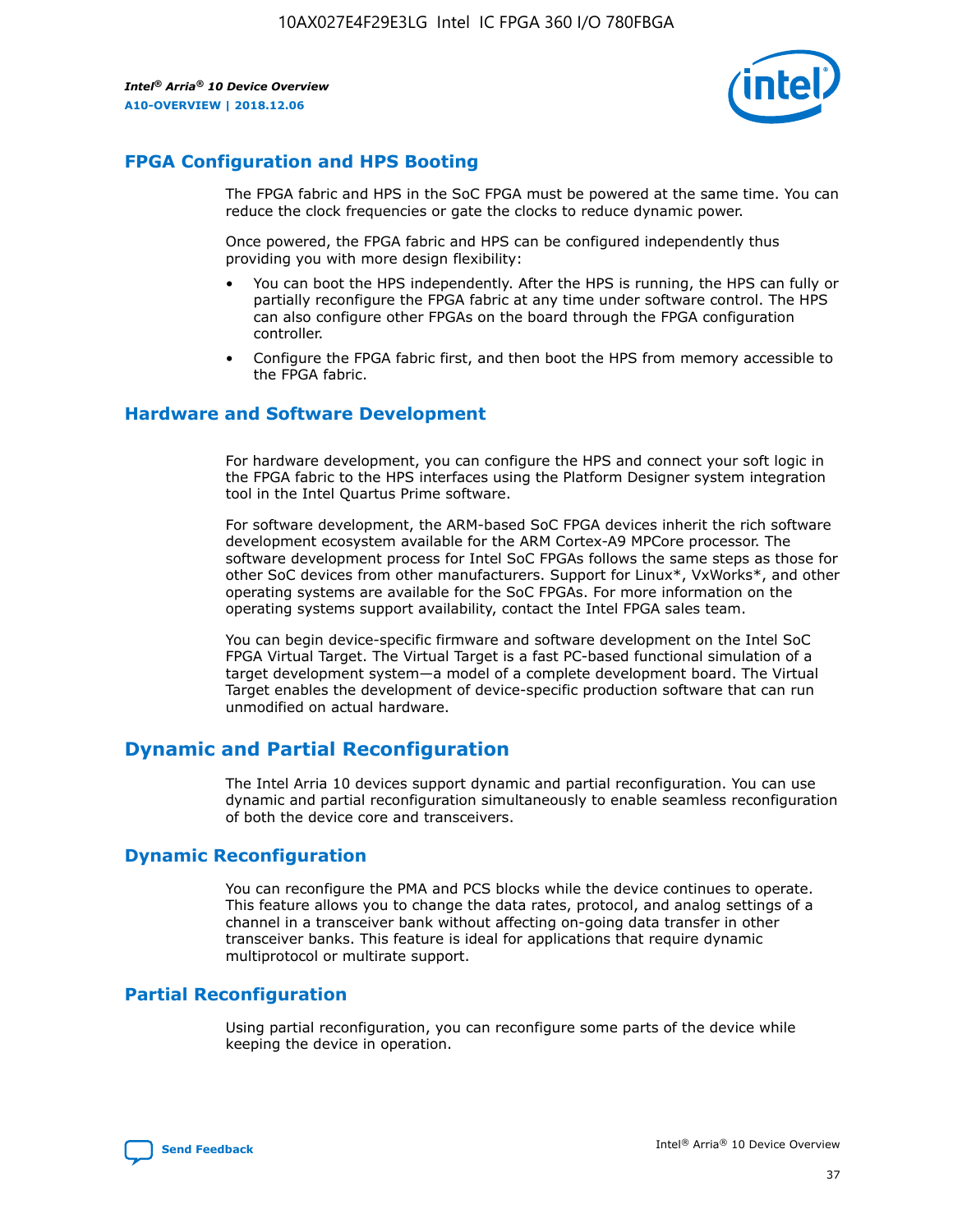

Instead of placing all device functions in the FPGA fabric, you can store some functions that do not run simultaneously in external memory and load them only when required. This capability increases the effective logic density of the device, and lowers cost and power consumption.

In the Intel solution, you do not have to worry about intricate device architecture to perform a partial reconfiguration. The partial reconfiguration capability is built into the Intel Quartus Prime design software, making such time-intensive task simple.

Intel Arria 10 devices support partial reconfiguration in the following configuration options:

- Using an internal host:
	- All supported configuration modes where the FPGA has access to external memory devices such as serial and parallel flash memory.
	- Configuration via Protocol [CvP (PCIe)]
- Using an external host—passive serial (PS), fast passive parallel (FPP) x8, FPP x16, and FPP x32 I/O interface.

# **Enhanced Configuration and Configuration via Protocol**

## **Table 25. Configuration Schemes and Features of Intel Arria 10 Devices**

Intel Arria 10 devices support 1.8 V programming voltage and several configuration schemes.

| <b>Scheme</b>                                                          | <b>Data</b><br><b>Width</b> | <b>Max Clock</b><br>Rate<br>(MHz) | <b>Max Data</b><br>Rate<br>(Mbps)<br>(13) | <b>Decompression</b> | <b>Design</b><br>Security <sup>(1</sup><br>4) | <b>Partial</b><br>Reconfiguration<br>(15) | <b>Remote</b><br><b>System</b><br><b>Update</b> |
|------------------------------------------------------------------------|-----------------------------|-----------------------------------|-------------------------------------------|----------------------|-----------------------------------------------|-------------------------------------------|-------------------------------------------------|
| <b>JTAG</b>                                                            | 1 bit                       | 33                                | 33                                        |                      |                                               | Yes(16)                                   |                                                 |
| Active Serial (AS)<br>through the<br>EPCO-L<br>configuration<br>device | 1 bit,<br>4 bits            | 100                               | 400                                       | Yes                  | Yes                                           | Yes(16)                                   | Yes                                             |
| Passive serial (PS)<br>through CPLD or<br>external<br>microcontroller  | 1 bit                       | 100                               | 100                                       | Yes                  | Yes                                           | Yes <sup>(16)</sup>                       | Parallel<br>Flash<br>Loader<br>(PFL) IP<br>core |
|                                                                        |                             |                                   |                                           |                      |                                               |                                           | continued                                       |

<sup>(13)</sup> Enabling either compression or design security features affects the maximum data rate. Refer to the Intel Arria 10 Device Datasheet for more information.

<sup>(14)</sup> Encryption and compression cannot be used simultaneously.

 $(15)$  Partial reconfiguration is an advanced feature of the device family. If you are interested in using partial reconfiguration, contact Intel for support.

 $(16)$  Partial configuration can be performed only when it is configured as internal host.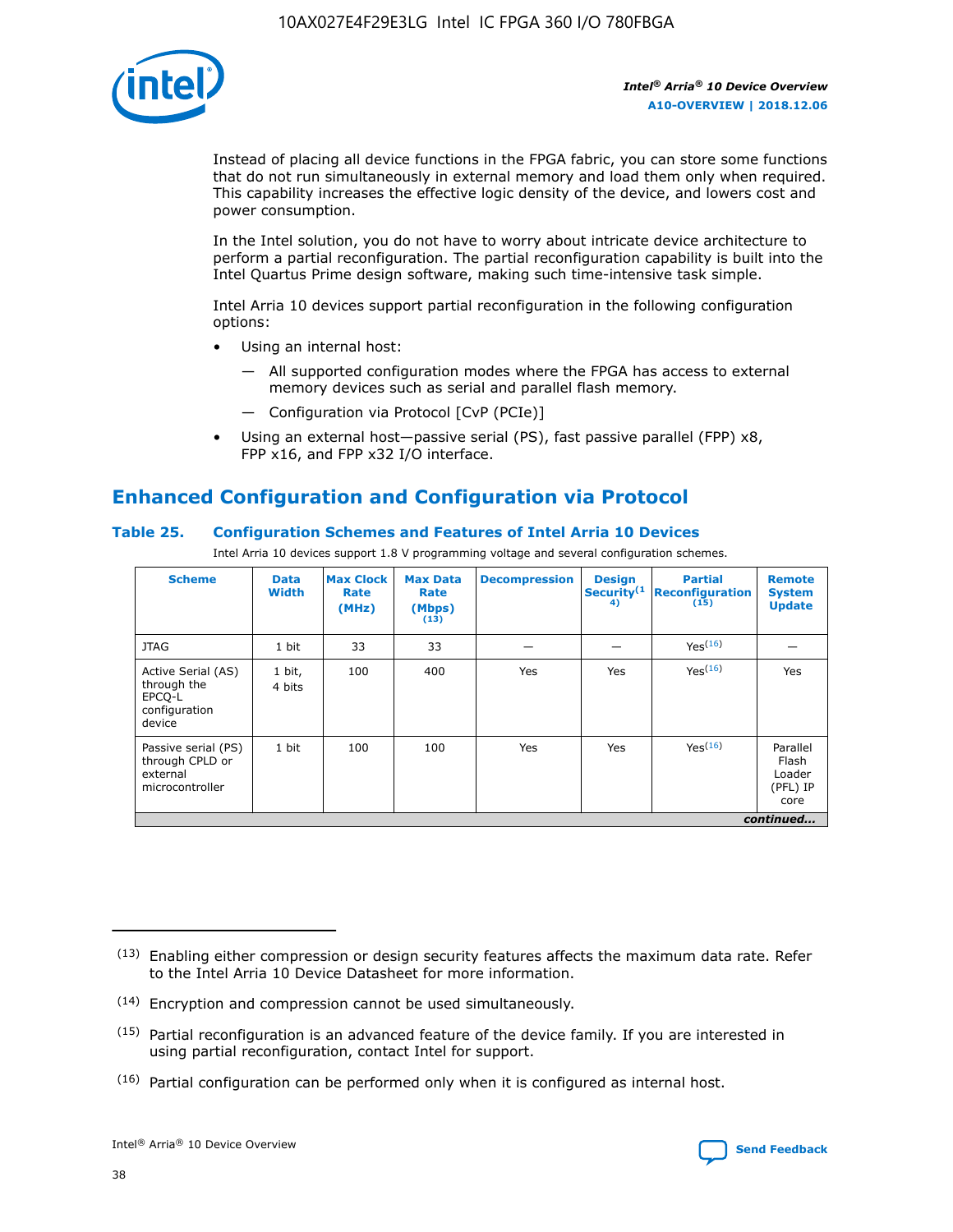

| <b>Scheme</b>                                    | <b>Data</b><br><b>Width</b> | <b>Max Clock</b><br>Rate<br>(MHz) | <b>Max Data</b><br>Rate<br>(Mbps)<br>(13) | <b>Decompression</b> | <b>Design</b><br>Security <sup>(1</sup><br>4) | <b>Partial</b><br><b>Reconfiguration</b><br>(15) | <b>Remote</b><br><b>System</b><br><b>Update</b> |
|--------------------------------------------------|-----------------------------|-----------------------------------|-------------------------------------------|----------------------|-----------------------------------------------|--------------------------------------------------|-------------------------------------------------|
| Fast passive                                     | 8 bits                      | 100                               | 3200                                      | <b>Yes</b>           | Yes                                           | Yes(17)                                          | PFL IP                                          |
| parallel (FPP)<br>through CPLD or                | 16 bits                     |                                   |                                           | Yes                  | Yes                                           |                                                  | core                                            |
| external<br>microcontroller                      | 32 bits                     |                                   |                                           | Yes                  | Yes                                           |                                                  |                                                 |
| Configuration via                                | 16 bits                     | 100                               | 3200                                      | Yes                  | Yes                                           | Yes <sup>(17)</sup>                              |                                                 |
| <b>HPS</b>                                       | 32 bits                     |                                   |                                           | Yes                  | Yes                                           |                                                  |                                                 |
| Configuration via<br>Protocol [CvP<br>$(PCIe^*)$ | x1, x2,<br>x4, x8<br>lanes  |                                   | 8000                                      | Yes                  | Yes                                           | Yes <sup>(16)</sup>                              |                                                 |

You can configure Intel Arria 10 devices through PCIe using Configuration via Protocol (CvP). The Intel Arria 10 CvP implementation conforms to the PCIe 100 ms power-up-to-active time requirement.

#### **Related Information**

[Configuration via Protocol \(CvP\) Implementation in Intel FPGAs User Guide](https://www.intel.com/content/www/us/en/programmable/documentation/dsu1441819344145.html#dsu1442269728522) Provides more information about the CvP configuration scheme.

# **SEU Error Detection and Correction**

Intel Arria 10 devices offer robust and easy-to-use single-event upset (SEU) error detection and correction circuitry.

The detection and correction circuitry includes protection for Configuration RAM (CRAM) programming bits and user memories. The CRAM is protected by a continuously running CRC error detection circuit with integrated ECC that automatically corrects one or two errors and detects higher order multi-bit errors. When more than two errors occur, correction is available through reloading of the core programming file, providing a complete design refresh while the FPGA continues to operate.

The physical layout of the Intel Arria 10 CRAM array is optimized to make the majority of multi-bit upsets appear as independent single-bit or double-bit errors which are automatically corrected by the integrated CRAM ECC circuitry. In addition to the CRAM protection, the M20K memory blocks also include integrated ECC circuitry and are layout-optimized for error detection and correction. The MLAB does not have ECC.

(14) Encryption and compression cannot be used simultaneously.

<sup>(17)</sup> Supported at a maximum clock rate of 100 MHz.



 $(13)$  Enabling either compression or design security features affects the maximum data rate. Refer to the Intel Arria 10 Device Datasheet for more information.

 $(15)$  Partial reconfiguration is an advanced feature of the device family. If you are interested in using partial reconfiguration, contact Intel for support.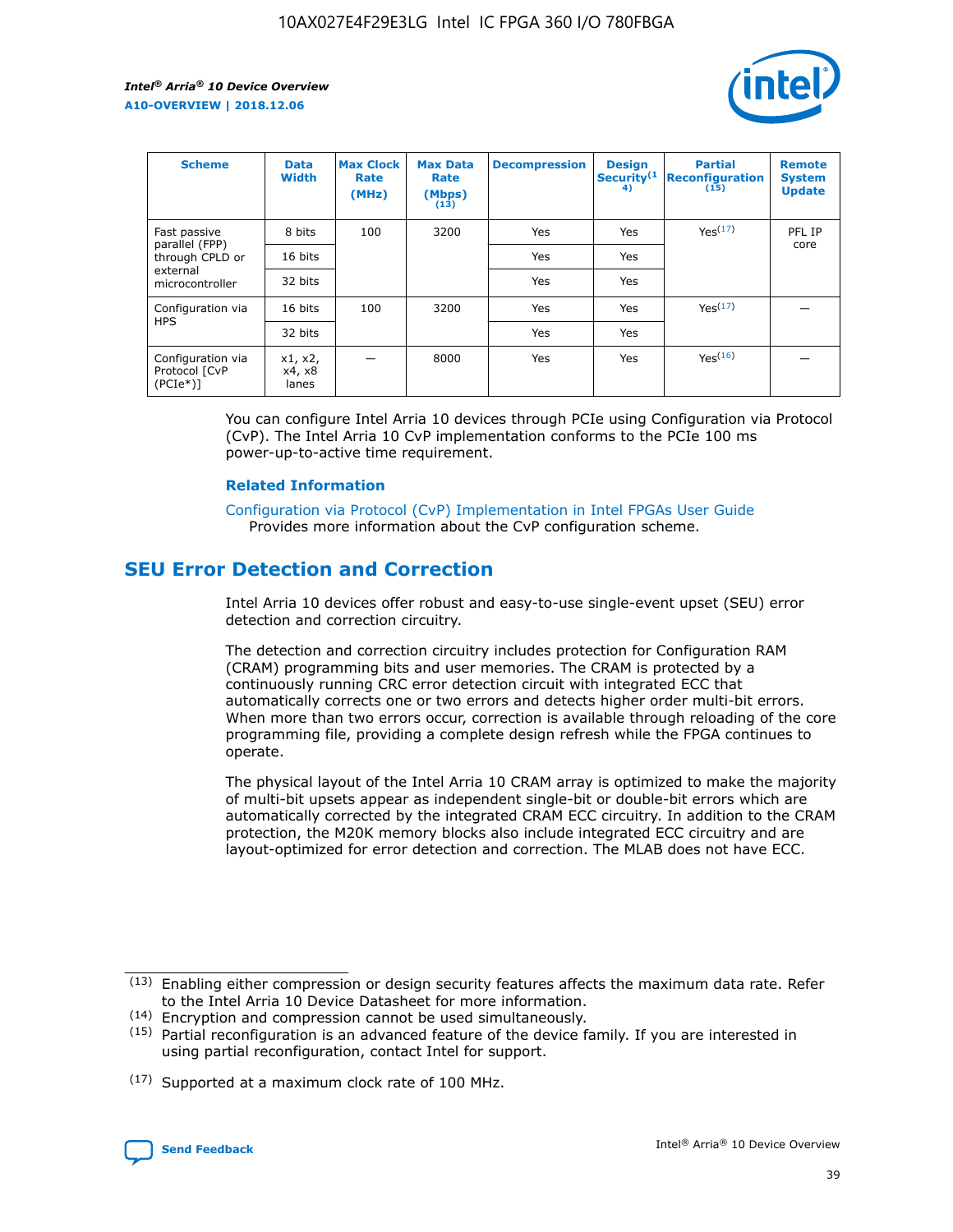

# **Power Management**

Intel Arria 10 devices leverage the advanced 20 nm process technology, a low 0.9 V core power supply, an enhanced core architecture, and several optional power reduction techniques to reduce total power consumption by as much as 40% compared to Arria V devices and as much as 60% compared to Stratix V devices.

The optional power reduction techniques in Intel Arria 10 devices include:

- **SmartVID**—a code is programmed into each device during manufacturing that allows a smart regulator to operate the device at lower core  $V_{CC}$  while maintaining performance
- **Programmable Power Technology**—non-critical timing paths are identified by the Intel Quartus Prime software and the logic in these paths is biased for low power instead of high performance
- **Low Static Power Options**—devices are available with either standard static power or low static power while maintaining performance

Furthermore, Intel Arria 10 devices feature Intel's industry-leading low power transceivers and include a number of hard IP blocks that not only reduce logic resources but also deliver substantial power savings compared to soft implementations. In general, hard IP blocks consume up to 90% less power than the equivalent soft logic implementations.

# **Incremental Compilation**

The Intel Quartus Prime software incremental compilation feature reduces compilation time and helps preserve performance to ease timing closure. The incremental compilation feature enables the partial reconfiguration flow for Intel Arria 10 devices.

Incremental compilation supports top-down, bottom-up, and team-based design flows. This feature facilitates modular, hierarchical, and team-based design flows where different designers compile their respective design sections in parallel. Furthermore, different designers or IP providers can develop and optimize different blocks of the design independently. These blocks can then be imported into the top level project.

# **Document Revision History for Intel Arria 10 Device Overview**

| <b>Document</b><br><b>Version</b> | <b>Changes</b>                                                                                                                                                                                                                                                              |
|-----------------------------------|-----------------------------------------------------------------------------------------------------------------------------------------------------------------------------------------------------------------------------------------------------------------------------|
| 2018.12.06                        | Added links to Intel Arria 10 device errata documents.<br>Removed automotive temperature option from the Intel Arria 10 GX devices.<br>Removed -3 fabric speed grade from the Intel Arria 10 GT devices.<br>Updated power options for the Intel Arria 10 GX and GT devices. |
| 2018.04.09                        | Updated the lowest $V_{CC}$ from 0.83 V to 0.82 V in the topic listing a summary of the device features.                                                                                                                                                                    |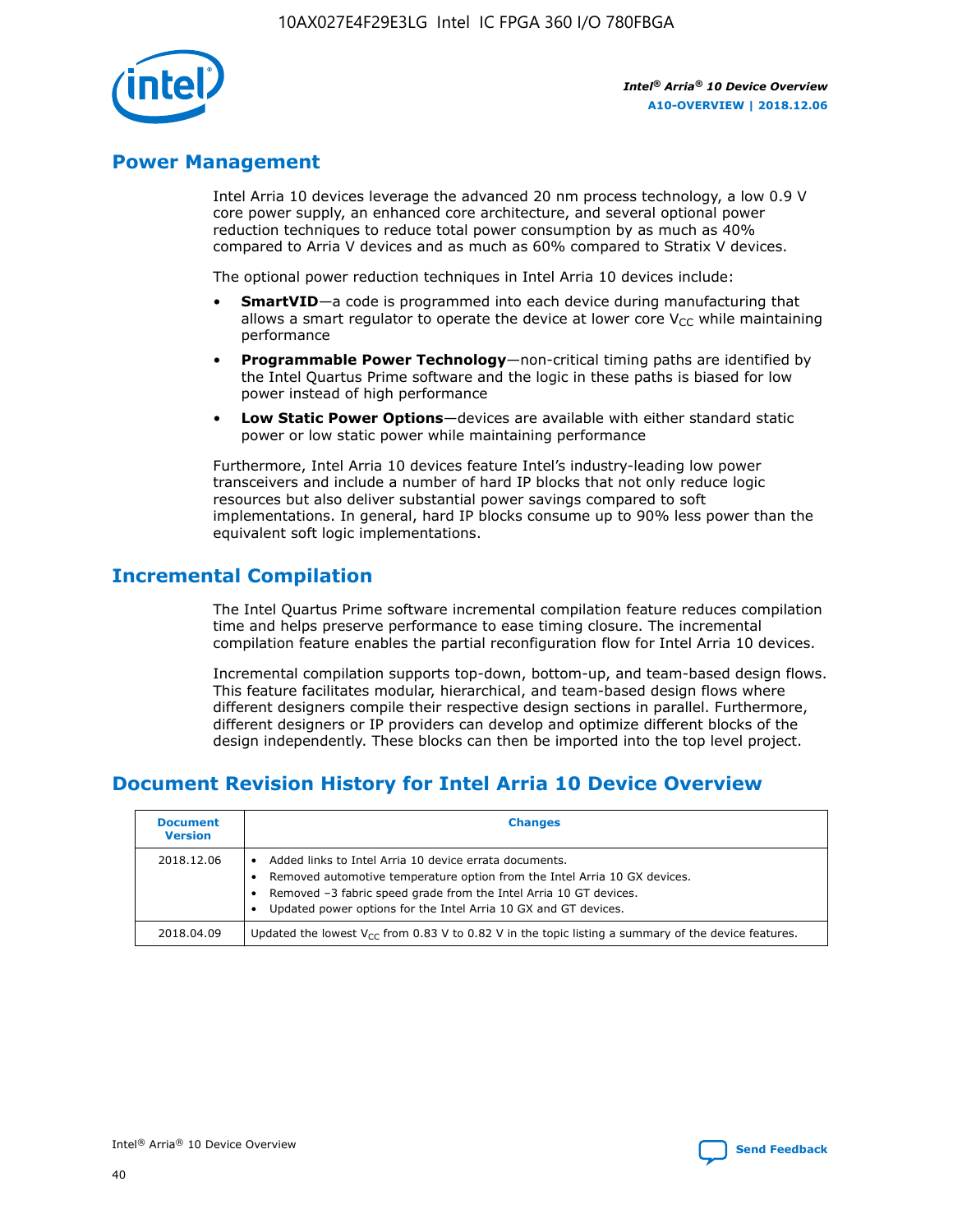$\overline{\phantom{a}}$ 

 $\mathsf{r}$ 



| January 2018<br>Updated the maximum data rate for HPS (Intel Arria 10 SX devices<br>2018.01.17<br>external memory interface DDR3 controller from 2,166 Mbps to 2,133<br>Mbps.<br>$\bullet$<br>+ SRAM to 633 MHz in Memory Standards Supported by the Soft<br>Memory Controller table.<br>Updated transceiver backplane capability to 12.5 Gbps.<br>$\bullet$<br>Removed transceiver speed grade 5 in Sample Ordering Core and<br>Available Options for Intel Arria 10 GX Devices figure.<br>Available Options for Intel Arria 10 GT Devices figure.<br>Updated short reach transceiver rate for Intel Arria 10 GT devices to<br>$\bullet$<br>25.8 Gbps.<br>Removed On-Die Instrumentation - EyeQ and Jitter Margin Tool<br>table.<br>2017.09.20<br>September 2017<br>1,333 MHz/2,666 Mbps to 1,200 MHz/2,400 Mbps.<br>July 2017<br>2017.07.13<br>Corrected the automotive temperature range in the figure showing the<br>available options for the Intel Arria 10 GX devices from "-40°C to 100°C"<br>to "-40°C to 125°C".<br>July 2017<br>2017.07.06<br>Added automotive temperature option to Intel Arria 10 GX device family.<br>2017.05.08<br>Corrected protocol names with "1588" to "IEEE 1588v2".<br>May 2017<br>$\bullet$<br>Updated the vertical migration table to remove vertical migration<br>$\bullet$<br>between Intel Arria 10 GX and Intel Arria 10 SX device variants.<br>Removed all "Preliminary" marks.<br>2017.03.15<br>March 2017<br>Removed the topic about migration from Intel Arria 10 to Intel Stratix<br>10 devices.<br>Rebranded as Intel.<br>$\bullet$<br>October 2016<br>2016.10.31<br>Removed package F36 from Intel Arria 10 GX devices.<br>$\bullet$<br>Updated Intel Arria 10 GT sample ordering code and maximum GX<br>$\bullet$<br>transceiver count. Intel Arria 10 GT devices are available only in the<br>SF45 package option with a maximum of 72 transceivers.<br>May 2016<br>2016.05.02<br>Updated the FPGA Configuration and HPS Booting topic.<br>Remove $V_{CC}$ PowerManager from the Summary of Features, Power<br>Management and Arria 10 Device Variants and packages topics. This<br>feature is no longer supported in Arria 10 devices.<br>Removed LPDDR3 from the Memory Standards Supported by the HPS<br>Hard Memory Controller table in the Memory Standards Supported by<br>Intel Arria 10 Devices topic. This standard is only supported by the<br>FPGA.<br>Removed transceiver speed grade 5 from the Device Variants and<br>Packages topic for Arria 10 GX and SX devices.<br>Changed the maximum Arria 10 GT datarate to 25.8 Gbps and the<br>February 2016<br>2016.02.11<br>minimum datarate to 1 Gbps globally.<br>Revised the state for Core clock networks in the Summary of Features<br>$\bullet$<br>topic.<br>• Changed the transceiver parameters in the "Summary of Features for<br>Arria 10 Devices" table.<br>for Arria 10 GT Devices" table.<br>• Changed the package availability for GT devices in the "Package Plan<br>for Arria 10 GT Devices" table.<br>Changed the package configurations for GT devices in the "Migration"<br>Capability Across Arria 10 Product Lines" figure. | <b>Date</b> | <b>Version</b> | <b>Changes</b>                                                                                                                                                                                                                                                                               |
|----------------------------------------------------------------------------------------------------------------------------------------------------------------------------------------------------------------------------------------------------------------------------------------------------------------------------------------------------------------------------------------------------------------------------------------------------------------------------------------------------------------------------------------------------------------------------------------------------------------------------------------------------------------------------------------------------------------------------------------------------------------------------------------------------------------------------------------------------------------------------------------------------------------------------------------------------------------------------------------------------------------------------------------------------------------------------------------------------------------------------------------------------------------------------------------------------------------------------------------------------------------------------------------------------------------------------------------------------------------------------------------------------------------------------------------------------------------------------------------------------------------------------------------------------------------------------------------------------------------------------------------------------------------------------------------------------------------------------------------------------------------------------------------------------------------------------------------------------------------------------------------------------------------------------------------------------------------------------------------------------------------------------------------------------------------------------------------------------------------------------------------------------------------------------------------------------------------------------------------------------------------------------------------------------------------------------------------------------------------------------------------------------------------------------------------------------------------------------------------------------------------------------------------------------------------------------------------------------------------------------------------------------------------------------------------------------------------------------------------------------------------------------------------------------------------------------------------------------------------------------------------------------------------------------------------------------------------------------------------------------------------------------------------------------------------------------------------------------------------------------------------------------------------|-------------|----------------|----------------------------------------------------------------------------------------------------------------------------------------------------------------------------------------------------------------------------------------------------------------------------------------------|
|                                                                                                                                                                                                                                                                                                                                                                                                                                                                                                                                                                                                                                                                                                                                                                                                                                                                                                                                                                                                                                                                                                                                                                                                                                                                                                                                                                                                                                                                                                                                                                                                                                                                                                                                                                                                                                                                                                                                                                                                                                                                                                                                                                                                                                                                                                                                                                                                                                                                                                                                                                                                                                                                                                                                                                                                                                                                                                                                                                                                                                                                                                                                                                |             |                | Updated maximum frequency supported for half rate QDRII and QDRII<br>Removed package code 40, low static power, SmartVID, industrial, and<br>military operating temperature support from Sample Ordering Core and<br>support from PMA Features of the Transceivers in Intel Arria 10 Devices |
|                                                                                                                                                                                                                                                                                                                                                                                                                                                                                                                                                                                                                                                                                                                                                                                                                                                                                                                                                                                                                                                                                                                                                                                                                                                                                                                                                                                                                                                                                                                                                                                                                                                                                                                                                                                                                                                                                                                                                                                                                                                                                                                                                                                                                                                                                                                                                                                                                                                                                                                                                                                                                                                                                                                                                                                                                                                                                                                                                                                                                                                                                                                                                                |             |                | Updated the maximum speed of the DDR4 external memory interface from                                                                                                                                                                                                                         |
|                                                                                                                                                                                                                                                                                                                                                                                                                                                                                                                                                                                                                                                                                                                                                                                                                                                                                                                                                                                                                                                                                                                                                                                                                                                                                                                                                                                                                                                                                                                                                                                                                                                                                                                                                                                                                                                                                                                                                                                                                                                                                                                                                                                                                                                                                                                                                                                                                                                                                                                                                                                                                                                                                                                                                                                                                                                                                                                                                                                                                                                                                                                                                                |             |                |                                                                                                                                                                                                                                                                                              |
|                                                                                                                                                                                                                                                                                                                                                                                                                                                                                                                                                                                                                                                                                                                                                                                                                                                                                                                                                                                                                                                                                                                                                                                                                                                                                                                                                                                                                                                                                                                                                                                                                                                                                                                                                                                                                                                                                                                                                                                                                                                                                                                                                                                                                                                                                                                                                                                                                                                                                                                                                                                                                                                                                                                                                                                                                                                                                                                                                                                                                                                                                                                                                                |             |                |                                                                                                                                                                                                                                                                                              |
|                                                                                                                                                                                                                                                                                                                                                                                                                                                                                                                                                                                                                                                                                                                                                                                                                                                                                                                                                                                                                                                                                                                                                                                                                                                                                                                                                                                                                                                                                                                                                                                                                                                                                                                                                                                                                                                                                                                                                                                                                                                                                                                                                                                                                                                                                                                                                                                                                                                                                                                                                                                                                                                                                                                                                                                                                                                                                                                                                                                                                                                                                                                                                                |             |                |                                                                                                                                                                                                                                                                                              |
|                                                                                                                                                                                                                                                                                                                                                                                                                                                                                                                                                                                                                                                                                                                                                                                                                                                                                                                                                                                                                                                                                                                                                                                                                                                                                                                                                                                                                                                                                                                                                                                                                                                                                                                                                                                                                                                                                                                                                                                                                                                                                                                                                                                                                                                                                                                                                                                                                                                                                                                                                                                                                                                                                                                                                                                                                                                                                                                                                                                                                                                                                                                                                                |             |                |                                                                                                                                                                                                                                                                                              |
|                                                                                                                                                                                                                                                                                                                                                                                                                                                                                                                                                                                                                                                                                                                                                                                                                                                                                                                                                                                                                                                                                                                                                                                                                                                                                                                                                                                                                                                                                                                                                                                                                                                                                                                                                                                                                                                                                                                                                                                                                                                                                                                                                                                                                                                                                                                                                                                                                                                                                                                                                                                                                                                                                                                                                                                                                                                                                                                                                                                                                                                                                                                                                                |             |                |                                                                                                                                                                                                                                                                                              |
|                                                                                                                                                                                                                                                                                                                                                                                                                                                                                                                                                                                                                                                                                                                                                                                                                                                                                                                                                                                                                                                                                                                                                                                                                                                                                                                                                                                                                                                                                                                                                                                                                                                                                                                                                                                                                                                                                                                                                                                                                                                                                                                                                                                                                                                                                                                                                                                                                                                                                                                                                                                                                                                                                                                                                                                                                                                                                                                                                                                                                                                                                                                                                                |             |                |                                                                                                                                                                                                                                                                                              |
|                                                                                                                                                                                                                                                                                                                                                                                                                                                                                                                                                                                                                                                                                                                                                                                                                                                                                                                                                                                                                                                                                                                                                                                                                                                                                                                                                                                                                                                                                                                                                                                                                                                                                                                                                                                                                                                                                                                                                                                                                                                                                                                                                                                                                                                                                                                                                                                                                                                                                                                                                                                                                                                                                                                                                                                                                                                                                                                                                                                                                                                                                                                                                                |             |                | Changed the transceiver parameters in the "Maximum Resource Counts"<br>continued                                                                                                                                                                                                             |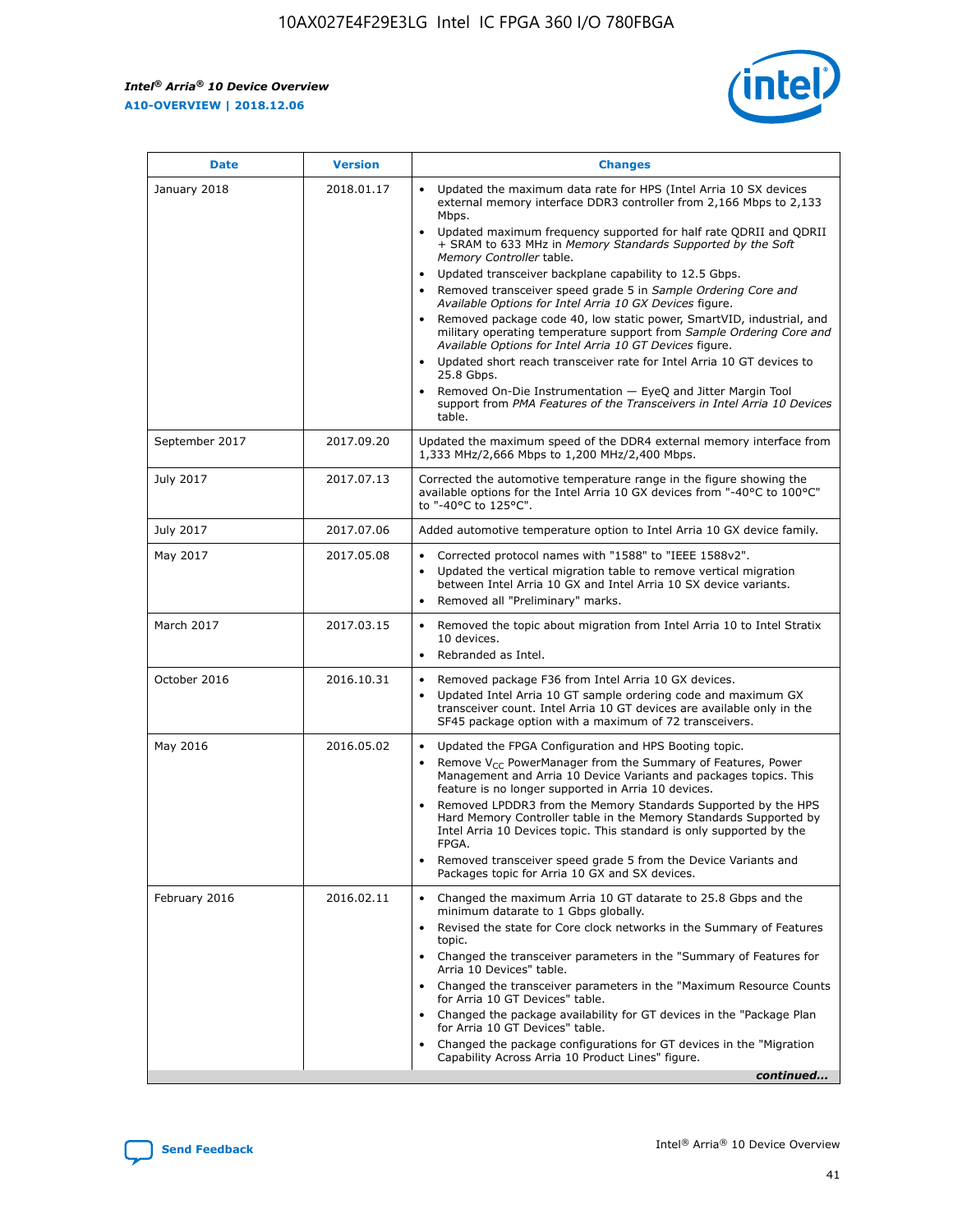

| <b>Date</b>   | <b>Version</b> | <b>Changes</b>                                                                                                                                                                   |
|---------------|----------------|----------------------------------------------------------------------------------------------------------------------------------------------------------------------------------|
|               |                | • Changed transceiver parameters in the "Low Power Serial Transceivers"<br>section.                                                                                              |
|               |                | • Changed the transceiver descriptions in the "Device Variants for the<br>Arria 10 Device Family" table.                                                                         |
|               |                | Changed the "Sample Ordering Code and Available Options for Arria 10<br>GT Devices" figure.                                                                                      |
|               |                | Changed the datarates for GT devices in the "PMA Features" section.                                                                                                              |
|               |                | Changed the datarates for GT devices in the "PCS Features" section.<br>$\bullet$                                                                                                 |
| December 2015 | 2015.12.14     | Updated the number of M20K memory blocks for Arria 10 GX 660 from<br>$\bullet$<br>2133 to 2131 and corrected the total RAM bit from 48,448 Kb to<br>48,408 Kb.                   |
|               |                | Corrected the number of DSP blocks for Arria 10 GX 660 from 1688 to<br>$\bullet$<br>1687 in the table listing floating-point arithmetic resources.                               |
| November 2015 | 2015.11.02     | Updated the maximum resources for Arria 10 GX 220, GX 320, GX 480,<br>$\bullet$<br>GX 660, SX 220, SX 320, SX 480, and SX 660.                                                   |
|               |                | Updated resource count for Arria 10 GX 320, GX 480, GX 660, SX 320,<br>$\bullet$<br>SX 480, a SX 660 devices in Number of Multipliers in Intel Arria 10<br><b>Devices</b> table. |
|               |                | Updated the available options for Arria 10 GX, GT, and SX.<br>$\bullet$                                                                                                          |
|               |                | Changed instances of Quartus II to Quartus Prime.<br>$\bullet$                                                                                                                   |
| June 2015     | 2015.06.15     | Corrected label for Intel Arria 10 GT product lines in the vertical migration<br>figure.                                                                                         |
| May 2015      | 2015.05.15     | Corrected the DDR3 half rate and quarter rate maximum frequencies in the<br>table that lists the memory standards supported by the Intel Arria 10 hard<br>memory controller.     |
| May 2015      | 2015.05.04     | • Added support for 13.5G JESD204b in the Summary of Features table.<br>• Added a link to Arria 10 GT Channel Usage in the Arria 10 GT Package<br>Plan topic.                    |
|               |                | • Added a note to the table, Maximum Resource Counts for Arria 10 GT<br>devices.                                                                                                 |
|               |                | Updated the power requirements of the transceivers in the Low Power<br>Serial Transceivers topic.                                                                                |
| January 2015  | 2015.01.23     | • Added floating point arithmetic features in the Summary of Features<br>table.                                                                                                  |
|               |                | • Updated the total embedded memory from 38.38 megabits (Mb) to<br>65.6 Mb.                                                                                                      |
|               |                | • Updated the table that lists the memory standards supported by Intel<br>Arria 10 devices.                                                                                      |
|               |                | Removed support for DDR3U, LPDDR3 SDRAM, RLDRAM 2, and DDR2.                                                                                                                     |
|               |                | Moved RLDRAM 3 support from hard memory controller to soft memory<br>controller. RLDRAM 3 support uses hard PHY with soft memory<br>controller.                                  |
|               |                | Added soft memory controller support for QDR IV.                                                                                                                                 |
|               |                | Updated the maximum resource count table to include the number of<br>hard memory controllers available in each device variant.                                                   |
|               |                | Updated the transceiver PCS data rate from 12.5 Gbps to 12 Gbps.<br>$\bullet$                                                                                                    |
|               |                | Updated the max clock rate of PS, FPP x8, FPP x16, and Configuration<br>via HPS from 125 MHz to 100 MHz.                                                                         |
|               |                | Added a feature for fractional synthesis PLLs: PLL cascading.                                                                                                                    |
|               |                | Updated the HPS programmable general-purpose I/Os from 54 to 62.                                                                                                                 |
|               |                | continued                                                                                                                                                                        |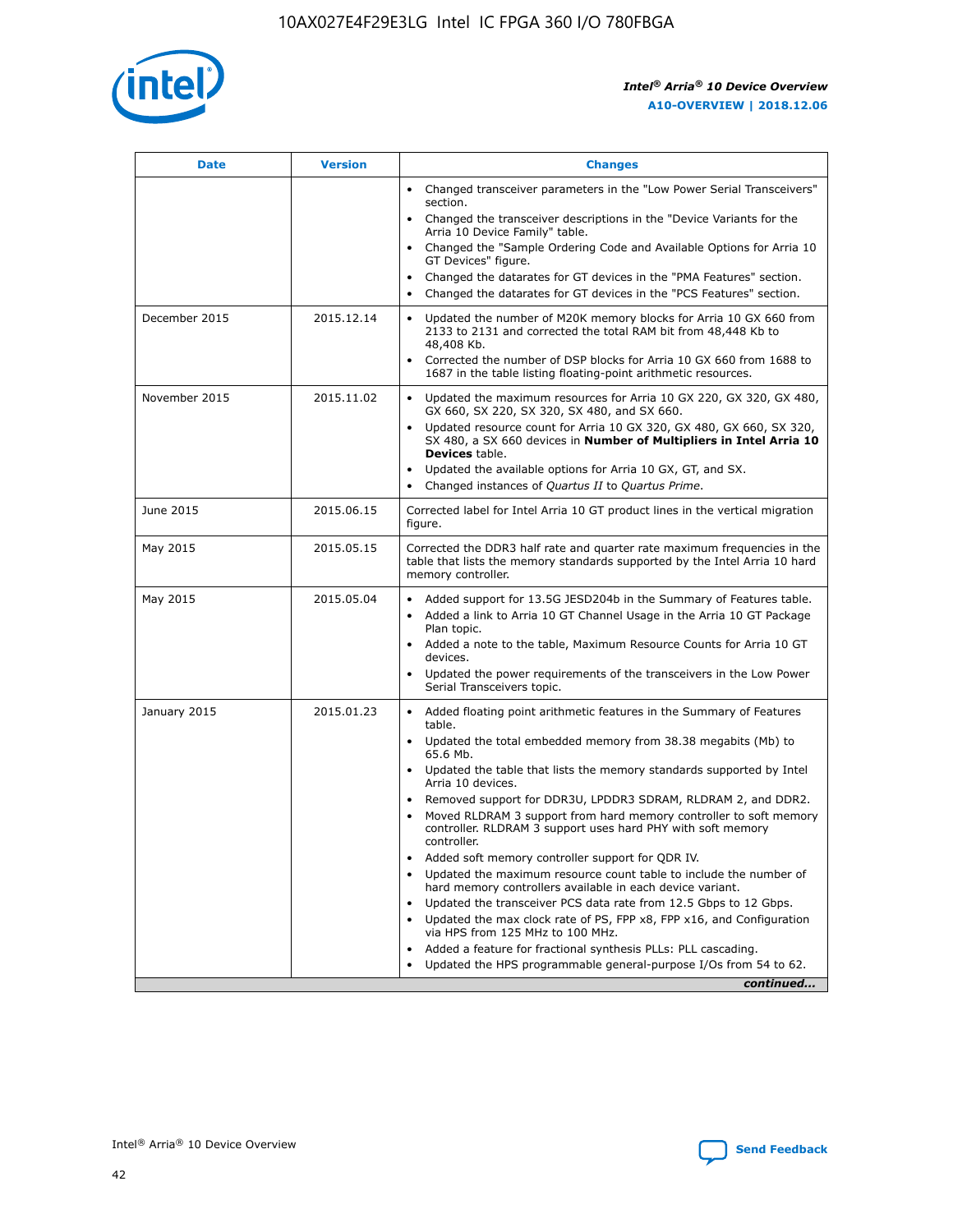

| <b>Date</b>    | <b>Version</b> | <b>Changes</b>                                                                                                                                                                                                                                                                                                                                                                                                                                                                                                                                                   |
|----------------|----------------|------------------------------------------------------------------------------------------------------------------------------------------------------------------------------------------------------------------------------------------------------------------------------------------------------------------------------------------------------------------------------------------------------------------------------------------------------------------------------------------------------------------------------------------------------------------|
| September 2014 | 2014.09.30     | Corrected the 3 V I/O and LVDS I/O counts for F35 and F36 packages<br>$\bullet$<br>of Arria 10 GX.<br>Corrected the 3 V I/O, LVDS I/O, and transceiver counts for the NF40<br>$\bullet$<br>package of the Arria GX 570 and 660.<br>Removed 3 V I/O, LVDS I/O, and transceiver counts for the NF40<br>$\bullet$<br>package of the Arria GX 900 and 1150. The NF40 package is not<br>available for Arria 10 GX 900 and 1150.                                                                                                                                       |
| August 2014    | 2014.08.18     | Updated Memory (Kb) M20K maximum resources for Arria 10 GX 660<br>$\bullet$<br>devices from 42,660 to 42,620.<br>Added GPIO columns consisting of LVDS I/O Bank and 3V I/O Bank in<br>$\bullet$<br>the Package Plan table.<br>Added how to use memory interface clock frequency higher than 533<br>$\bullet$<br>MHz in the I/O vertical migration.<br>Added information to clarify that RLDRAM3 support uses hard PHY with<br>$\bullet$<br>soft memory controller.<br>Added variable precision DSP blocks support for floating-point<br>$\bullet$<br>arithmetic. |
| June 2014      | 2014.06.19     | Updated number of dedicated I/Os in the HPS block to 17.                                                                                                                                                                                                                                                                                                                                                                                                                                                                                                         |
| February 2014  | 2014.02.21     | Updated transceiver speed grade options for GT devices in Figure 2.                                                                                                                                                                                                                                                                                                                                                                                                                                                                                              |
| February 2014  | 2014.02.06     | Updated data rate for Arria 10 GT devices from 28.1 Gbps to 28.3 Gbps.                                                                                                                                                                                                                                                                                                                                                                                                                                                                                           |
| December 2013  | 2013.12.10     | Updated the HPS memory standards support from LPDDR2 to LPDDR3.<br>٠<br>Updated HPS block diagram to include dedicated HPS I/O and FPGA<br>$\bullet$<br>Configuration blocks as well as repositioned SD/SDIO/MMC, DMA, SPI<br>and NAND Flash with ECC blocks.                                                                                                                                                                                                                                                                                                    |
| December 2013  | 2013.12.02     | Initial release.                                                                                                                                                                                                                                                                                                                                                                                                                                                                                                                                                 |